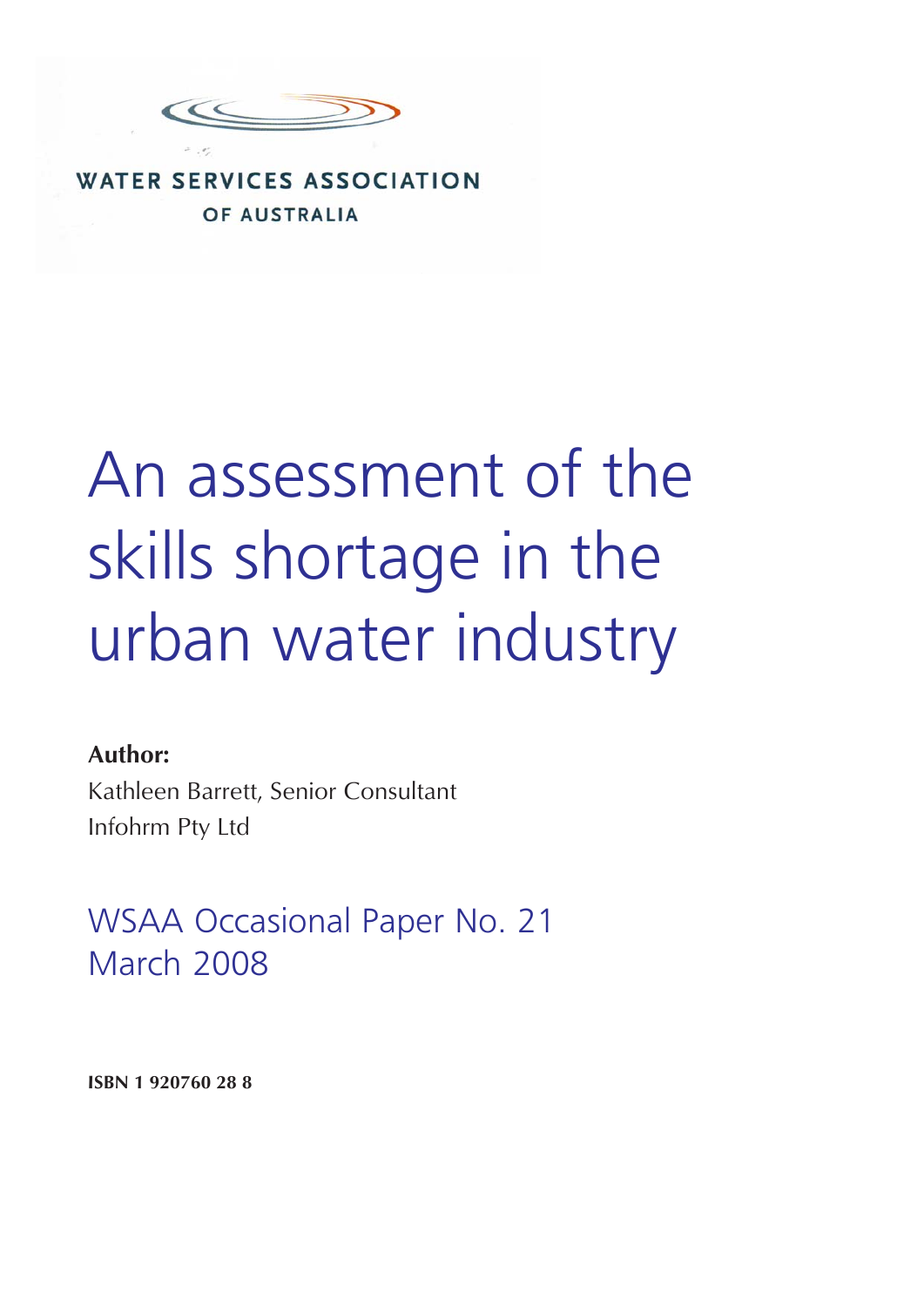

#### **Authors contact details:**

Kathleen Barrett Infohrm Pty Ltd Level 2, 67 Castlemaine Street Milton. 4064 PO Box 2147 Milton BC 4064 email: kathleen.barrett@infohrm.com Tel: 07 3320 3200 Fax 07 3368 3777

Web: http://www.infohrm.com



### OF AUSTRALIA

http://www.wsaa.asn.au

email info@wsaa.asn.au

MELBOURNE OFFICE Level 8 469 La Trobe Street Melbourne Victoria 3000

SYDNEY OFFICE Level 11 91 York Street Sydney NSW 2000

#### **The Project Steering Committee**

| Barbara Sullivan | National Water Commission   |
|------------------|-----------------------------|
| Kevin McKinlay   | Sydney Catchment Authority  |
| Maria Steel      | Sydney Water                |
| Mark Wilkins     | Goulburn Valley Water       |
| Paul Ferguson    | <b>Water Corporation</b>    |
| Peter Ward       | SA Water                    |
| Prue Madsen      | Government Skills Australia |

Grant Leslie, WSAA Program Manager, co-ordinated the project.

### Disclaimer

This occasional paper is issued by the Water Services Association of Australia Ltd. on the understanding that:

- 1. The Water Services Association of Australia Ltd., Infohrm Pty Ltd and individual contributors are not responsible for the results of any action taken on the basis of information in this occasional paper, nor for any errors or omissions.
- 2. The Water Services Association of Australia Ltd., Infohrm Pty Ltd and individual contributors disclaim all and any liability to any person in respect of anything, and the consequences of anything, done or omitted to be done by a person in reliance upon the whole or any part of this occasional paper.

### Copyright

This document is copyrighted. Apart from any use as permitted under the Copyright Act 1968, no part of this document may be reproduced or transmitted in any form or by any means, electronically or mechanical, for any purpose, without the express written permission of the Water Services Association of Australia Ltd.

© Water Services Association of Australia Ltd, 2008 ALL RIGHTS RESERVED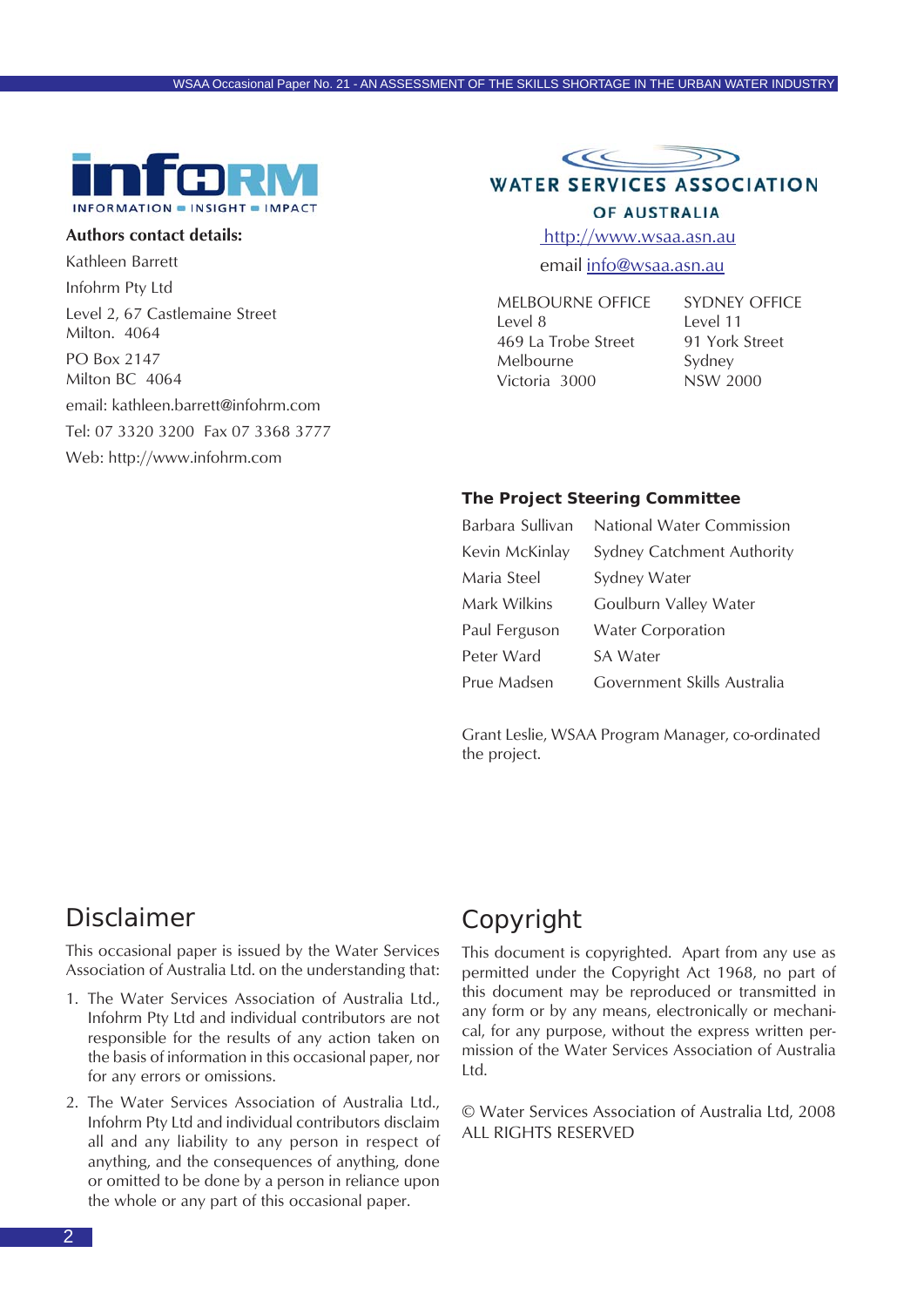## Overview of WSAA

The Water Services Association (WSAA) is the peak body of the Australian urban water industry. Its 30 members and 31associate members provide water and sewerage services to approximately 16 million Australians and to many of our largest industrial and commercial enterprises.

WSAA was formed in 1995 to provide a forum for debate on issues important to the urban water industry and to be a focal point for communicating the industry's views. WSAA encourages the exchange of information and cooperation between its members so that the industry has a culture of continuous improvement and is always receptive to new ideas.

The functions of WSAA are:

- be the voice of the urban industry at the national and international level and represent the industry in the development of national water policy,
- facilitate the exchange of information and communication within the industry,
- undertake research of national importance to the Australian urban water industry and coordinate key national research for the industry,
- develop benchmarking and improvement activities to facilitate the development and improved productivity of the industry,
- develop national codes of practice for water and sewerage systems,
- assess new products relating to water, sewerage and trade waste systems on behalf of the water industry,
- jointly oversee the Smart Approved Watermark Scheme for products and services involved in conserving water use
- coordinate annual metric benchmarking of the industry and publish the National Performance Framework with the Federal and State Governments.

## Prelude

The urban water industry is predicted to invest up to \$30 billion over the next 5-10 years in developing new water sources which will ensure that despite the impacts of climate change there will be adequate and reliable supplies of water for our rapidly growing cities and regional urban centres.

It is in this context that there can be very few other challenges confronting the industry more important than having a highly skilled workforce that can not only deliver the planned large water infrastructure program, but also maintain and operate water and wastewater systems to ensure safe and reliable drinking water and protection of the environment.

Despite there being much talk about the skills shortage in the urban water industry, no data previously existed at an industry level on the extent and causes of the skills shortage. Hence, the importance of this report which contains the outcomes of a survey undertaken of WSAA member water utilities by Inform Pty Ltd in late 2007.

The information deduced from this survey will form the foundation of a water industry wide strategic initiative to systematically address the challenges the skill shortage now presents to the industry.

*Ross Young Executive Director*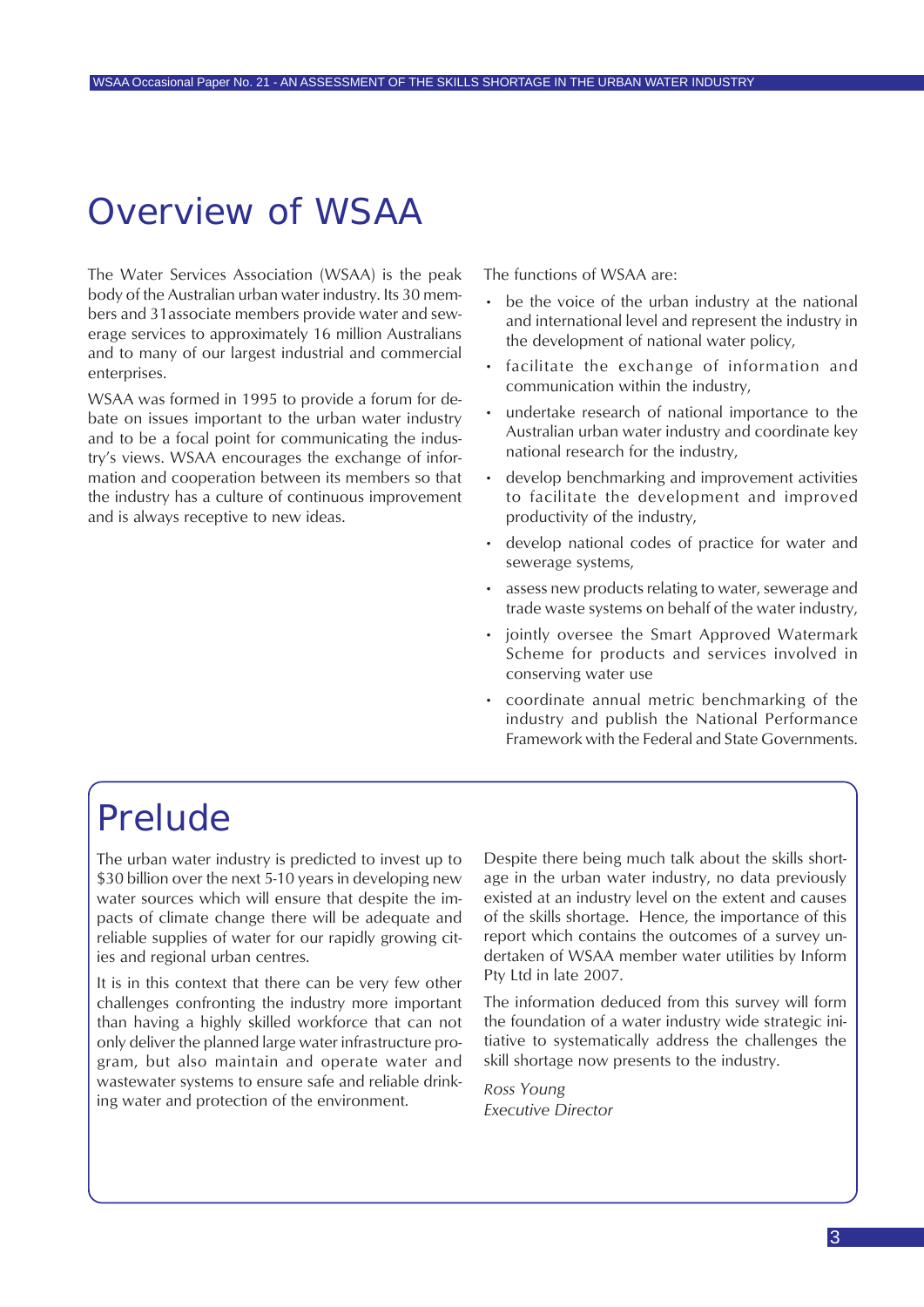## Contents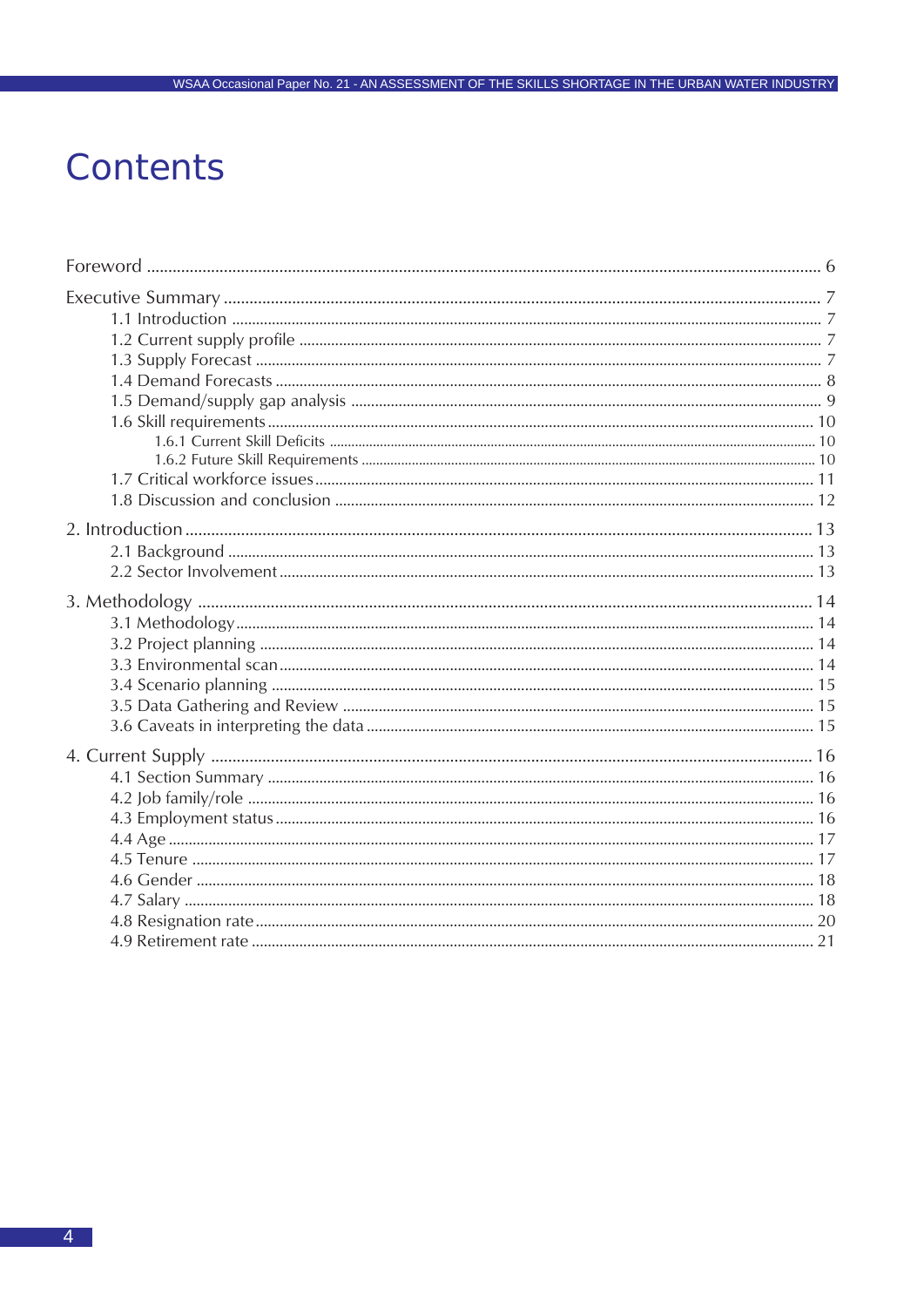### Contents Continued

WSAA Occasional Paper No. 21 - AN ASSESSMENT OF THE SKILLS SHORTAGE IN THE URBAN WATER INDUSTRY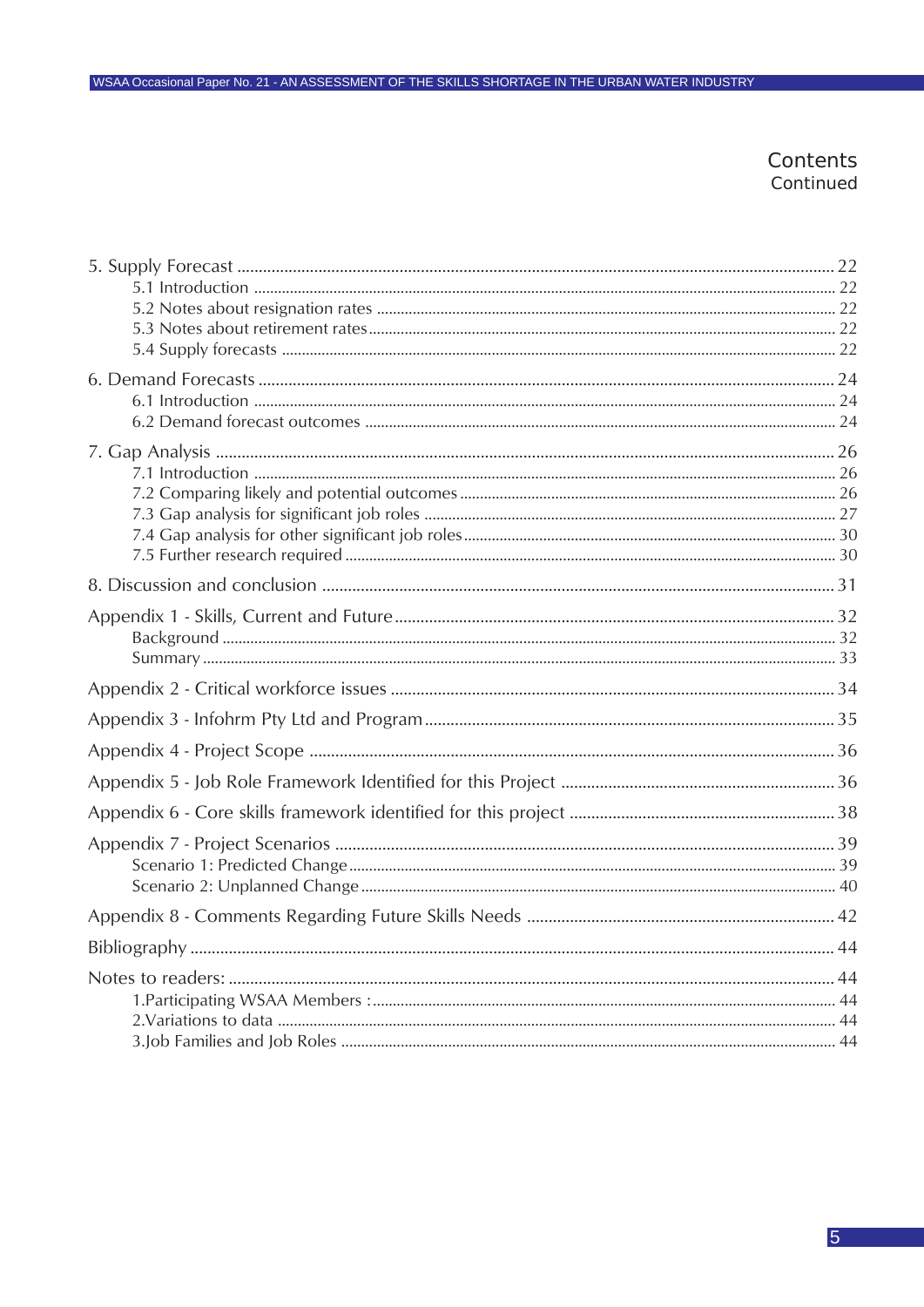## <span id="page-5-0"></span>Foreword

The Water Services Association of Australia (WSAA) commissioned Inform Pty Ltd to undertake a survey of WSAA members to assess the impact of the skills shortage on the operations of water utilities and their ability to deliver rapidly increasing capital investment programs.

Managers of urban water utilities have experienced first hand the difficulties and the stress that the skills shortage is putting on the industry but no one had previously undertaken an industry wide survey to assess the impacts at an industry wide level.

The results contained in "An Assessment of the Skills Shortage in the Urban Water Industry" make sobering reading but they come as no surprise to those in the industry. The results of the survey merely confirm, in an analytical manner, the anecdotal observations of all those in the industry.

The skills shortage in the urban water industry is being significantly exacerbated by the broader boom in infrastructure spending in the Australian economy, particularly in the mining sector.

Water utilities in the urban water industry have already been proactive in developing programs to assist their organisations to manage a dynamic labour market environment where it is becoming increasingly difficult to attract and retain skilled staff. The results of this survey provide an insight into the scale and scope of the skills challenge and the causal factors. However, there is only so much that individual utilities can do and ultimately the entire industry has to be involved in deriving solutions to the current skills shortage. The report will form the basis for developing an industry wide strategic to addressing the skills shortage in the urban water industry.

The mere fact that WSAA has funded this survey of its utility members demonstrates that the industry is proactive in wishing to understand the extent of the problem and the causes of the problem, rather than waiting for governments to undertake this work. It must be understood that this survey only included WSAA members which are the larger urban water utilities in Australia.

The results from this survey provide a robust analytical foundation upon which a stage 2 of the project can commence. The project will involve the development of a skills shortage road map for the industry. Stage 2 will be a water industry wide project and by virtue of this, will include all other sections of the water industry including consultants, constructors, contractors, material and equipment suppliers, government departments and regulators. Given that all the players in the urban water industry "fish out of the same pond" when accessing skilled staff in the market place, it is imperative that the whole industry is involved in developing strategies to overcome the shortage of skilled staff available to the industry.

As a result of this survey the industry is now well placed to move forward in partnership with governments and other key stakeholders and address the challenges posed by the skills shortage in a comprehensive and timely manner.

R*oss Young Executive D*irector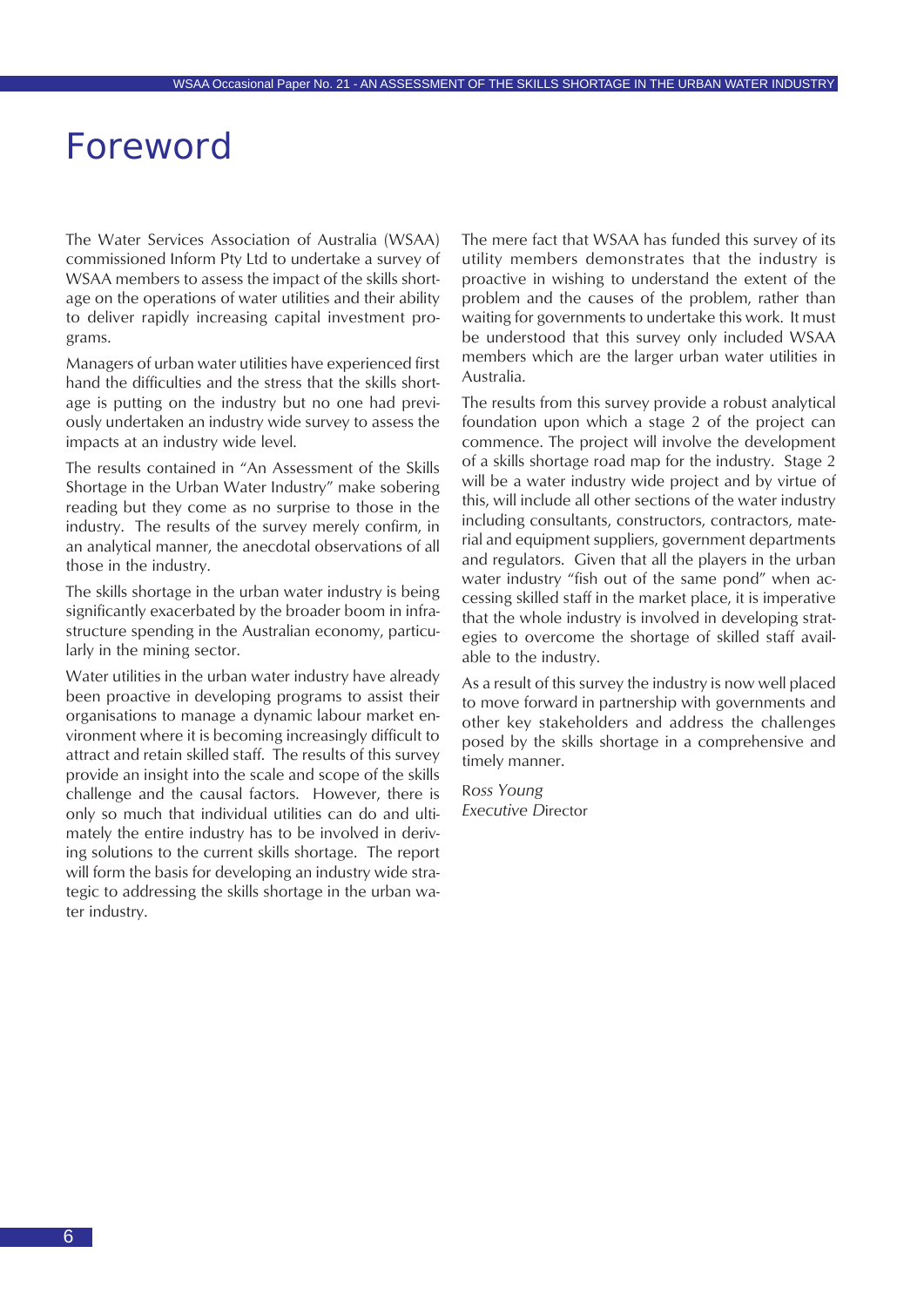## <span id="page-6-0"></span>Executive Summary

### 1.1 Introduction

During 2007, WSAA sponsored a report 'An Assessment of the Skills Shortage in the Urban Water Industry' to:

- (i) analyse the workforce skills and demographic profile of the urban water industry as it is now; and
- (ii) determine the workforce skills requirements in ten years' time.

The project was divided into stages and this report addresses stage 1. Project design, data gathering, analysis and reporting was undertaken by The Infohrm Group<sup>1</sup>.

The findings are based on survey results obtained from 18 WSAA water utilities. The total headcount of these 18 water utilities is 10,900 which represents 56% of WSAA members' total workforce. It is important to note that the participating water utilities varied widely in terms of workforce size, and other variables. While this report analyses industry data at a total level, it is important to appreciate the significant differences that may exist between water utilities.

This report focuses on six areas: current supply profile, forecast supply, forecast demand, gap analysis, skills (current and future), and critical workforce issues. Key findings from each area are highlighted in this Executive Summary.

### 1.2 Current supply profile

In comparison with Australian workforce benchmarks<sup>2</sup>, the water utilities' workforce:

- ... is relatively stable, in terms of full-time/permanent employment status
- … is relatively old, suggesting that a significant number of impending retirements can be expected over the next 10 years. Currently, responding water utility workforce's average retirement age is 60.5 years. This is consistent with Infohrm's All Industry median of 60.1 years for 2006. National trends toward a higher retirement age may apply to water utilities in the future - a positive retention outcome. The extremely large number of water utilities staff

2 Australian workforce benchmarks are mainly sourced from the Infohrm HR benchmarking and reporting program (see Appendix 3) and also from the Australian Bureau of Statistics.

3 This is an inference which would need to be confirmed through additional data analysis.

cohort in the >45 year age range (nearly 50%) suggests that water water utilities will experience a significant number of retirements in the next 5-10 years. This has implications for attraction, retention, knowledge transfer and succession management. WSAA's members staff age profile also has occupational health and safety implications as those currently in manual roles may experience reduced capacity to perform manual roles as they age.

- ... is relatively long-tenured: long workforce tenure has benefits of stability, intellectual knowledge, experience and loyalty; it may have disadvantages in terms of reducing innovation, and enthusiasm for change.
- ... has a high proportion of males relative to the Australian labour force generally. However, the water utilities workforce gender profile is consistent with that of other utilities and capital intensive industries.

At the utility level resignation rates in aggregate are low compared to Australian benchmarks. The resignation rate for civil engineers is very high (median of 20.7%) and this is concerning as civil engineers are critical in the water industry. The resignation rate for civil paraprofessionals is also relatively high (median of 14.4%). The relatively high resignation rates for business support staff (medians around 16%) are also of concern. It is a core function to the water industry and the expense and disruption of high turnover in these roles and other support roles is likely to be detrimental to water utilities.

Water utilities tend to be relatively competitive in salaries for business support roles, but many are not competitive for core water industry roles<sup>3</sup>.

### 1.3 Supply Forecast

The purpose of a supply forecast is to demonstrate, using the most likely assumptions, what proportion of the current workforce will still be employed within the sector during the forecast period. We examined the water utilities supply forecast for the period 2009-2017, based on current headcount and anticipated resignation and retirement rates from reporting water utilities. We report the data in two ways – one including and one excluding Sydney Water.

Not all resignations will leave the urban water sector, as some workers are likely to move within the wider

<sup>1</sup> Information about the Infohrm Group and its global HR Benchmarking and Reporting program are provided at Appendix 3.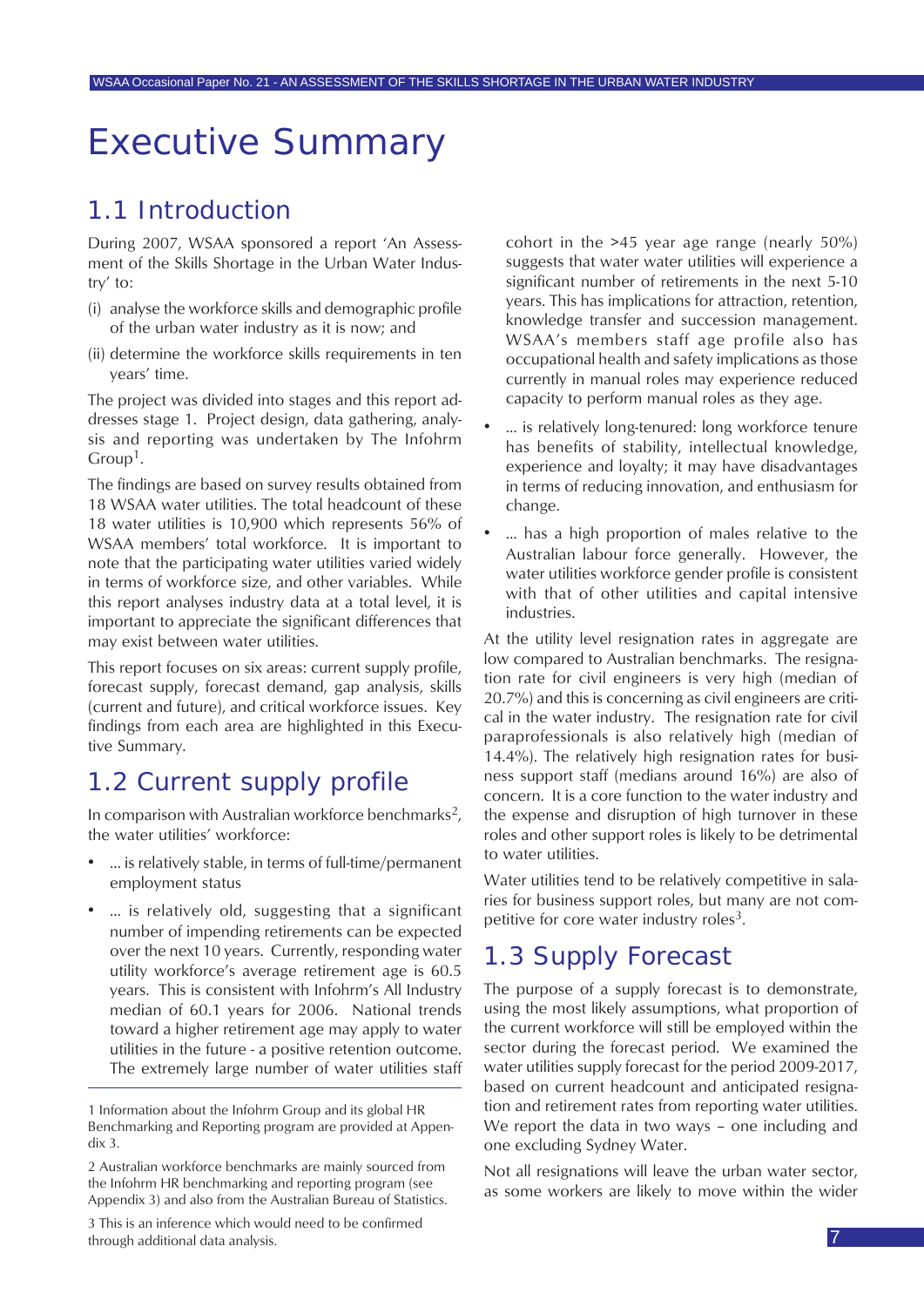<span id="page-7-0"></span>water industry. For the purpose of this report, we assumed 20% leakage (ie. 20% of people who resign from a utility will exit the water industry entirely). For the purpose of forecasting over 2009 - 2017, we assumed an average retirement age of  $62.5$  years<sup>4</sup> across all water utilities.

According to projections the following can be deduced:

- Within a very short time frame (by 2009) between 5%-6% of the existing water utility workforce will have retired.
- By 2017, between 25%-27% of the existing water utility workforce will have retired.
- Even within a relatively low turnover environment<sup>5</sup>, there will be a significant amount of change within water utilities over the next 10 years. In the most likely outcome, by 2017 only 16% of the current workforce will still be employed within their original water utility.
- With Sydney Water included in the survey data, 27% of the current workforce will still be employed within their current organisation in 2017.

It is worth noting the importance of the churn/leakage factor. Of those who resign from a WSAA utility, how many will be available for re-employment to another WSAA utility? The answer to this question has significant implications for decisions regarding national education policy (VET and university), national immigration policy, as well as recruitment and development strategies of individual water utilities. In this report, we have assumed a 20% leakage but this is based on hearsay. We recommend that research be undertaken to determine more objective and accurate churn/leakage factors for the urban water sector.

### 1.4 Demand Forecasts

What type of workforce will be required in the future? The forecasts in this report were provided by senior stakeholders in ten water utilities, taking into account their pressing business issues, and the project scenarios of predicted change and unplanned change.

The following business issues were identified as "most pressing" by respondents, and therefore had a big impact on the demand forecasts: climate change, alternative approaches to water supply, infrastructure requiring renewal, possible institutional reform, potential fis-



8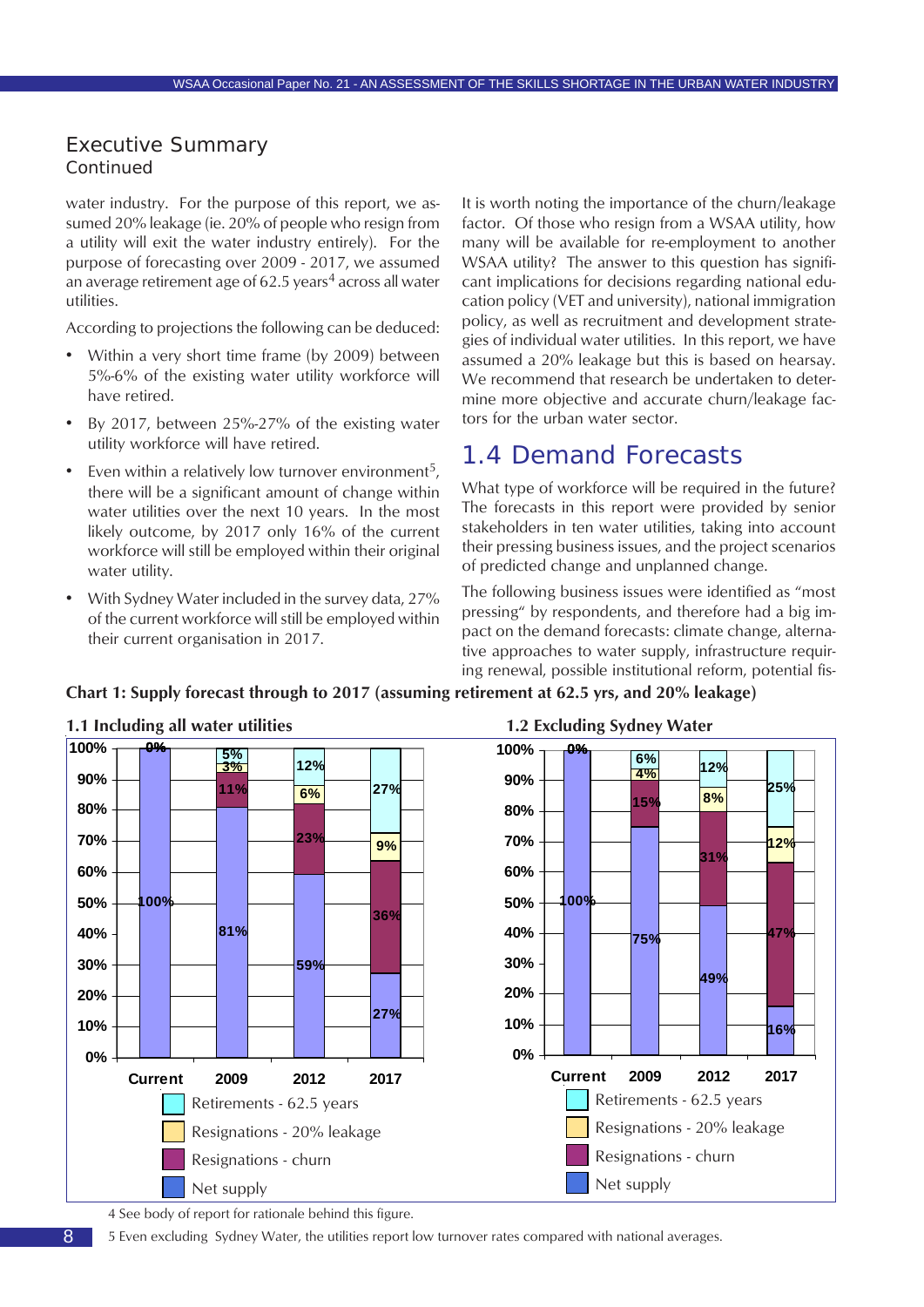<span id="page-8-0"></span>cal constraints for increased capital expenditure. It is also possible that, in some cases, increased demand for skills is influenced by significant downsizing during previous decades.

The demand forecasts made by Sydney Water were inconsistent with the trends of most other water utilities, and skew the results. Therefore we included two versions of the forecasts: one including and one excluding Sydney Water's data.

We believe the most likely forecast outcome, excluding Sydney Water is Scenario 1 (Predicted Change). Under this scenario, by the end of 2009 the urban water industry workforce will need to increase by 6.0% on current numbers. Workforce demand will remain fairly stable through to 2012 (a 6.3% increase on current numbers) before rising slightly again through to 2017 (a 7.3% increase on current numbers).

The 'worst case' outcome is Scenario 2 (Unplanned Change), excluding Sydney Water. Under this scenario, the urban water industry workforce will need to increase by 9.4% by the end of 2009 and a total of 13.3% by 2017.

In many instances, labour demand forecasts were based on the assumption that certain work will be outsourced in the future. Within the current project, we were unable to determine whether this was: (a) a proactive strategy driven by business needs, or (b) a reactive response, based on an assumption of increasing difficulty in ability to attract and retain a suitable workforce. This latter approach is not consideered a strategy likely to solve the skills shortage for the water industry as a whole. It could merely move the issue from one sector to another.

### analysis In a demand/supply gap analysis, the **'best case out-**

1.5 Demand/supply gap

**come'** is the one with the smallest gap between demand and supply. This occurs under Scenario 1 for demand (Predicted Change), including Sydney Water. Under this outcome, the extent of the 2017 gap between demand (the industry will need) and supply (what the industry will have) is 39.6% of the existing workforce (3.9% increased demand plus 36% diminished supply). Refer Chart 3.1 overleaf.

The **worst case outcome** is the one with the largest gap between demand and supply. This occurs under Scenario 2 for demand (Unplanned Change), excluding Sydney Water. Under this outcome, the extent of the 2017 gap between demand and supply is 50.3% of the existing workforce (13.3% increased demand plus 37% diminished supply). Refer Chart 3.2 overleaf.

We believe the **most likely outcome** occurs under Scenario 1 for demand (Predicted Change) excluding Sydney Water. Under this outcome, the extent of the 2017 gap between demand and supply is 44.3% of the existing workforce (7.3% increased demand plus 37% diminished supply). Refer Chart 3.2 overleaf.



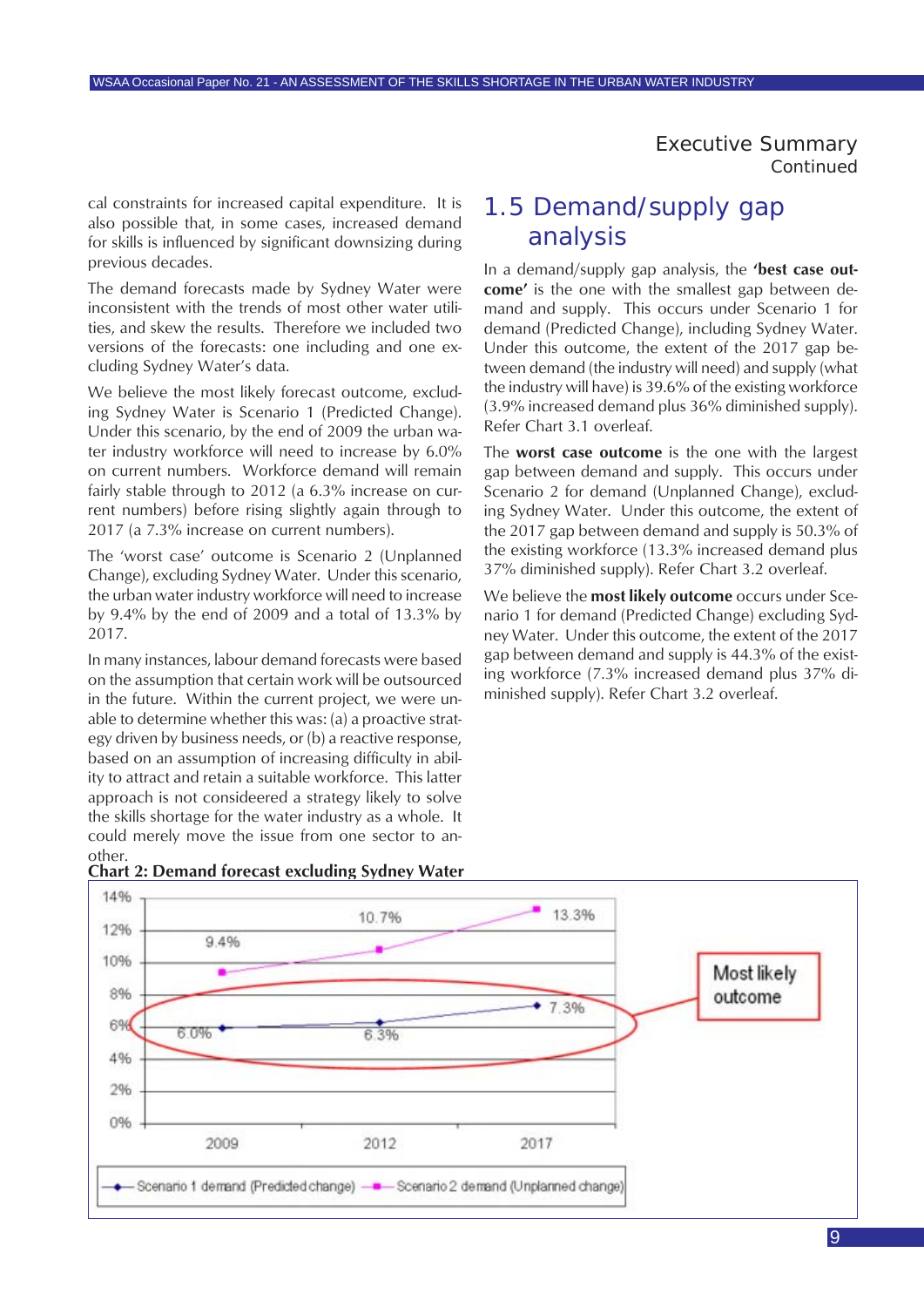#### $3.2\%$  3.4%  $3.4\%$  3.4% 3.9%  $5.0\%$   $4.8\%$ -36% -18% -8%  $-40%$ -30% -20% -10% 0% 10% 20% 2009 2012 2017 Scenario 1 demand (Predicted change) - - Scenario 2 demand (Unplanned change) Supply (20% leakage + retirements) **Best Case Outcome**

#### <span id="page-9-0"></span>**Chart 3: Gap (Demand/Supply) forecasts through to 2017 – all job roles Chart 3.1: Including Sydney Water**

#### **Chart 3.2: Excluding Sydney Water**



It may be useful to consider the 'most likely' percentages in terms of the industry's current aggregate workforce of 19,500. By 2017, the 44.3% gap represents a shortfall of about 8,600 employees. Within the short term (ie. 2009) the size of the gap (16%) is much smaller but still significant, representing a shortfall of about 3,100 employees within the next two years.

### 1.6 Skill requirements

### 1.6.1 Current Skill Deficits

Project respondents identified the main current skills deficits to be:

- Keeping abreast of developments in science and technology
- Environmental sustainability
- Technical skills such as environmental engineering and process technology, water quality, wastewater and biosolids.
- Leadership and a range of 'people skills' (Managers and Professional Engineers)
- Strategic thinking, business planning and risk management

These findings are consistent with recent research from the International Centre for Excellence in Water Resource Management.

### 1.6.2 Future Skill Requirements

In the future, most of the above skills will be increasingly important, according to WSAA's survey respondents. In addition, several other skills will become increasingly important in the future. These are: asset management, project management, commercial acumen and cost management.

WSAA and other peak bodies may be able to play an important role in co-ordinating investment in skills development in these areas.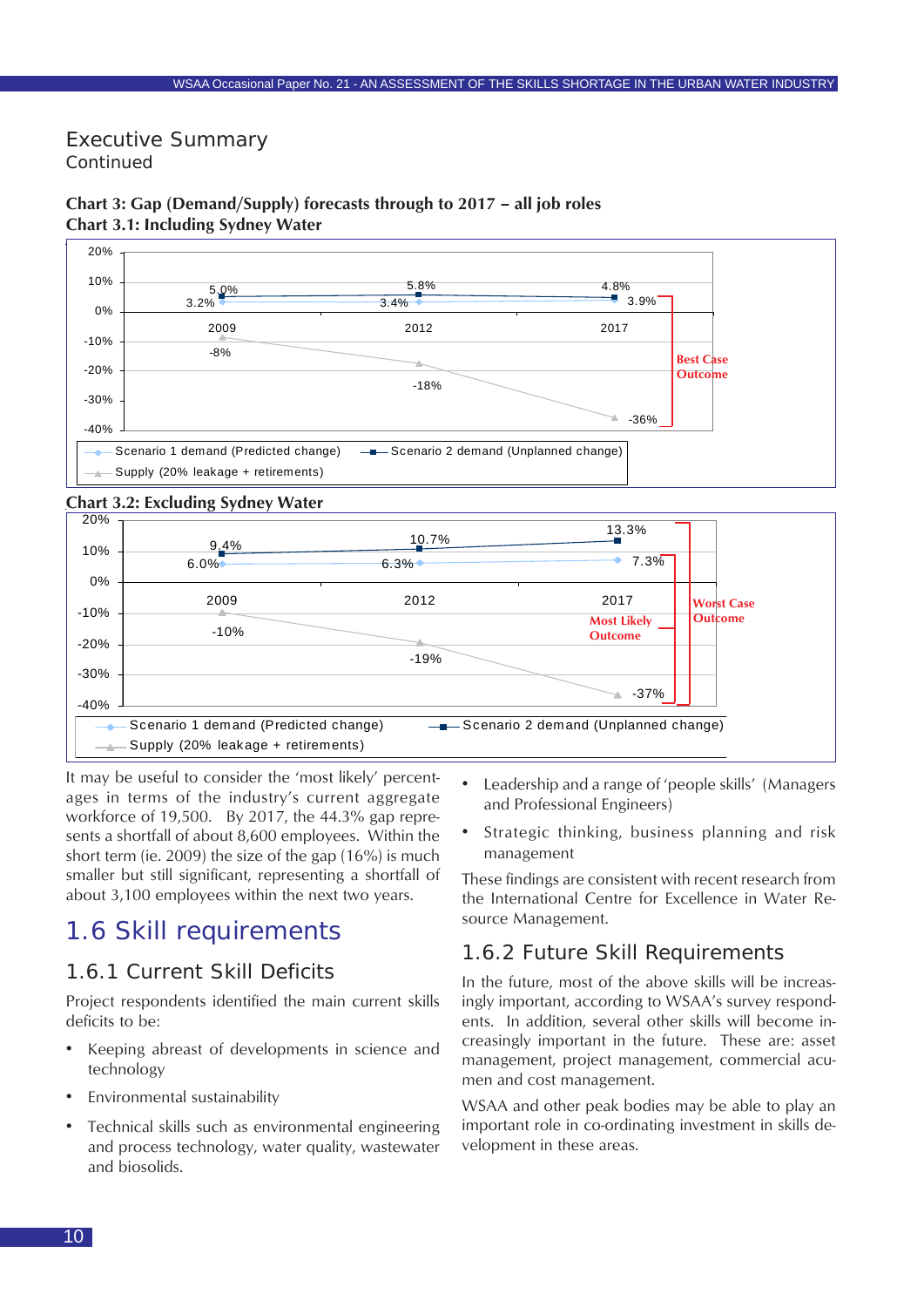### <span id="page-10-0"></span>1.7 Critical workforce issues

Survey respondents reported on their current and future critical workforce issues. Consistent themes emerged in five main areas: attraction, retention, skill shortages, the changing nature of the workforce, and workforce planning.

#### **Attraction**

Respondents identified several challenges to their ability to attract suitable staff. Nationally, there is a shortage of people with generic science and engineering skills (professional and paraprofessional). In addition, because of the increasing specialisation of water and wastewater processes, water utilities would like to attract university-educated professionals (rather than vocationally-educated paraprofessionals); but there is an acute shortage of staff with these specialist skills.

Within this tight labour market, publicly owned water utilities are rarely competitive with private sector firms in terms of salary and/other benefits.

In working to a solution to these challenges, some water utilities struggle to find the correct balance between: recruiting people with 'ready-now' skills, and recruiting and developing people with appropriate aptitude.

In addition, some regional water water utilities experience difficulty in attracting core water industry skills to their area.

#### **Retention**

Water utilities experience challenges in retaining older workers and younger workers. As shown earlier in this report, the water industry has a mature age profile with nearly 50% of staff over 45 years of age. The continual loss of experienced water industry workers due to retirement highlights the importance of knowledge management/transfer and succession management within water water utilities.

At the other end of the spectrum, some water utilities have problems retaining young high performers. Several respondents described their utility as a 'training ground' to provide skilled personnel for private sector organisations. One utility reported that turnover in the 1-3 year tenure range is significant, reflecting the fact that private organisations 'poach' water utilities workers once they have received valuable industry training and experience.

#### **Skills**

The previous section discussed issues regarding specific skills, as identified from quantitative survey ratings. Via open-ended survey comments, respondents reinforced the points that:

- major capital works development over next five years would require increased project/contract management, engineering and asset management skills
- impending retirements contribute to shortages of current skills
- emerging technology (greater automation, complexity, diversity) contribute to shortages of new skills.

#### **Changing nature of the workforce**

The water industry operates in a complex and rapidly changing environment. The above attraction, retention and development challenges need to be managed in relation to a workforce with increasing demands for flexible work conditions (eg. ways of working, hours of work, work/life balance, attitudes to work/career, etc). This often results in an increasing proportion of 'contingent' staff such as contractors, consultants, fixed term employees, and casual staff, as well as outsourced service providers.

#### **Workforce planning**

Survey respondents were asked to rate their preparedness for potential loss of skills, corporate knowledge and leadership. The response was that they were prepared to 'some extent' (average of 3 on a 5 point scale) but admitted this preparedness tended to be short term and reactive. Within many water utilities, workforce planning capability is in a fairly embryonic state.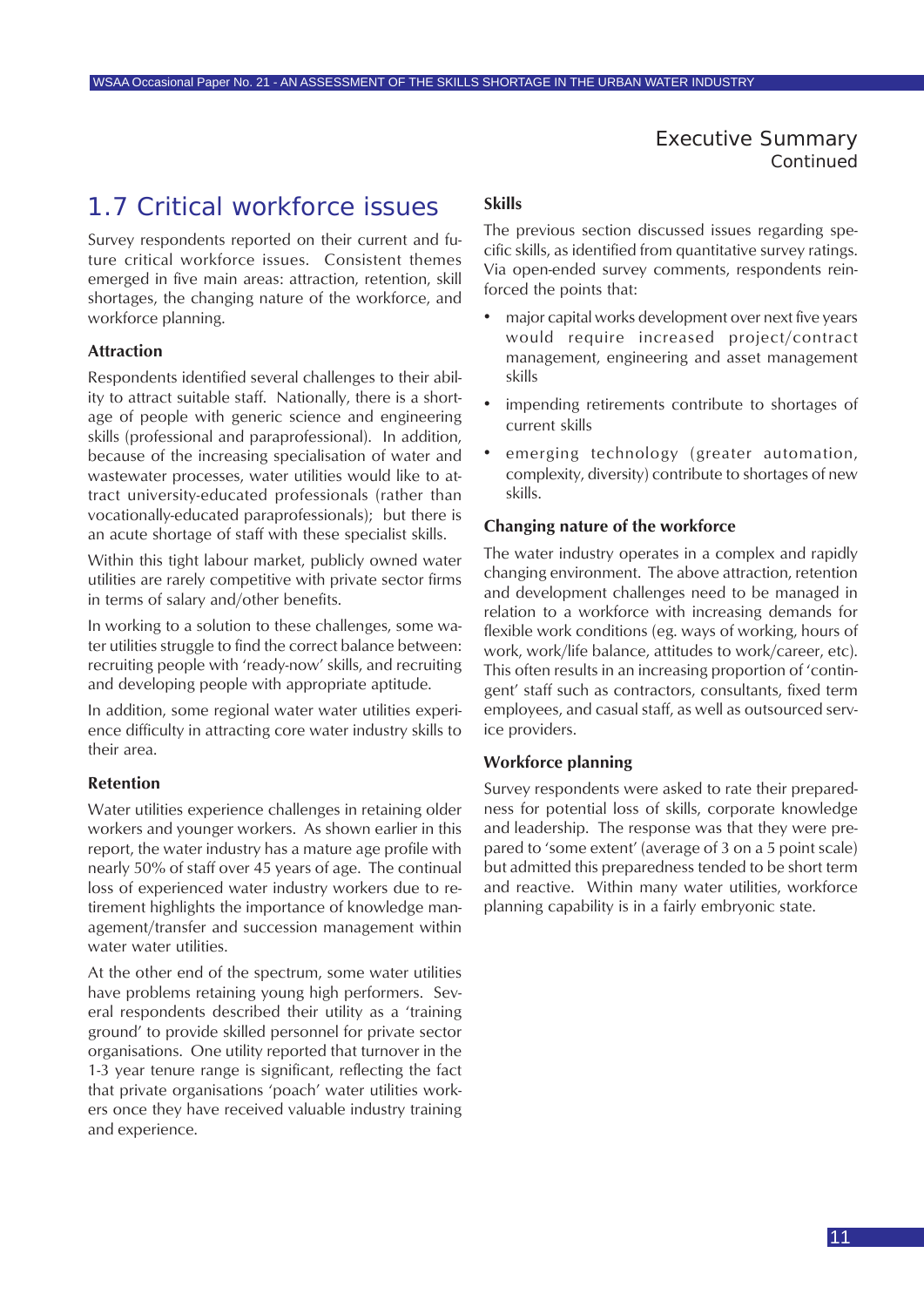### <span id="page-11-0"></span>1.8 Discussion and conclusion

Water utilities share many workforce challenges, including: an ageing workforce and consequent retention issues; a workforce which demands flexibility and has a dynamic concept of 'career'; and skills shortages due, among other things, to the rapid rate of cultural, scientific and technological changes.

In addition, this project has highlighted specific challenges for urban water industry utilities. The most pressing of these are:

The sizeable workforce shortfall in the future. This is influenced to some extent by increasing demand, particularly over the next two years due to expanded capital works programs. But in the longer term (through to 2017) the gap will mainly be driven by a large number of retirements, and also resignations. Under the **most likely outcome**, the gap between demand and supply in 2017 will be 44.3% of the existing workforce.

- Water utilities have a relatively old workforce, suggesting a relatively large number of impending retirements and highlighting the need for knowledge transfer, attraction and retention, and succession management strategies.
- There is a high turnover of civil engineers. This job role is core to the industry and represents about 10% of water utilities workforce. (This high turnover rate may not have significant impact on sector-wide supply given the project's assumption that 80% resigning civil engineers are simply moving within the water industry. However, the high turnover rate has potential to significantly impact individual water utilities.)
- Some water utilities are not competitive in relation to salaries for some job roles and this may affect their ability to attract and retain staff.
- In addition to a range of current skill deficits, several skills will become increasingly important in the future. These are: asset management, project management, and commercial acumen/cost management.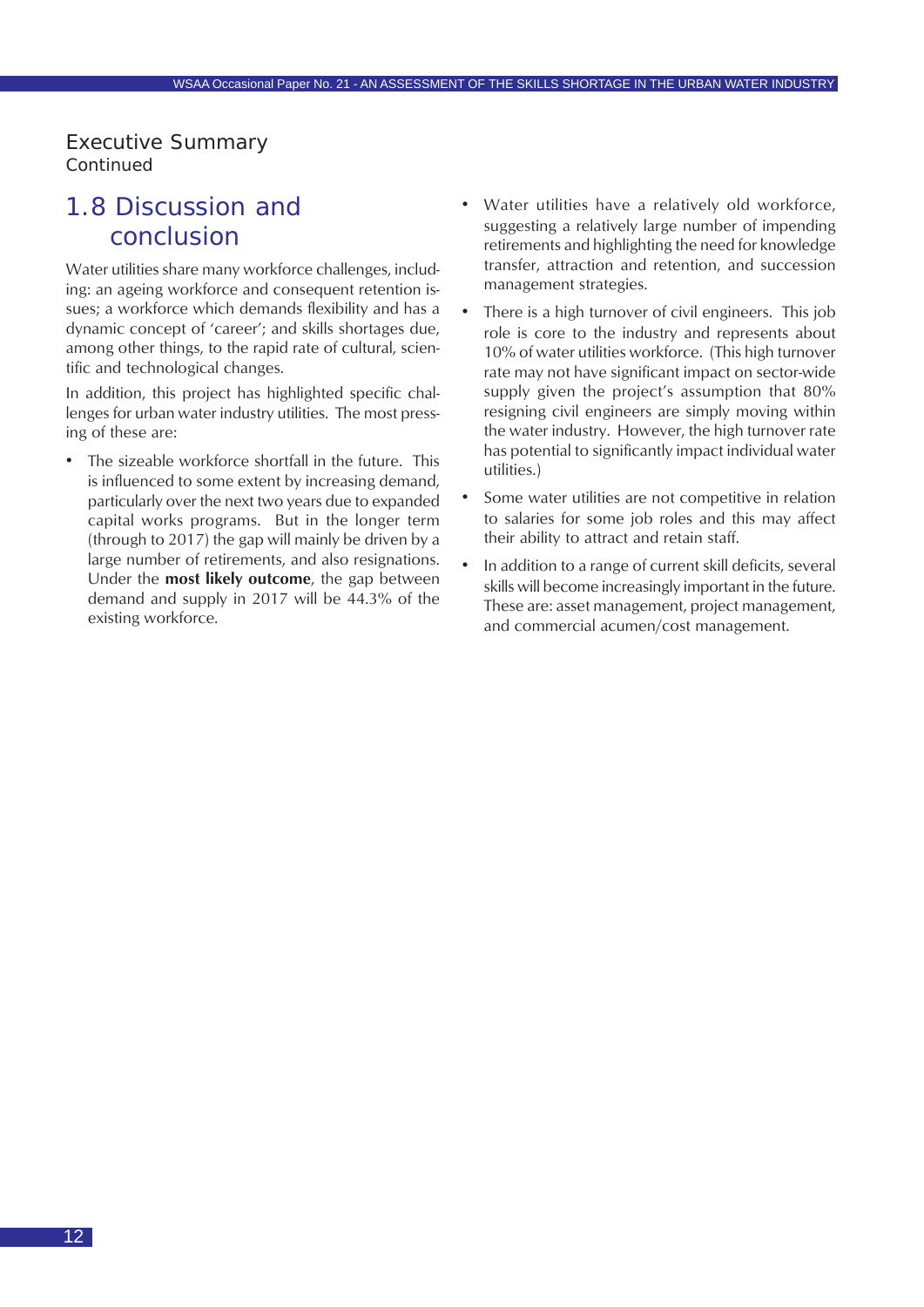## <span id="page-12-0"></span>2. Introduction

### 2.1 Background

Water Services Association of Australia (WSAA) is the peak body of the Australian urban water industry. Its 30 members and 31 associate members provide water and wastewater services to approximately 16 million Australians and many of Australia's largest industrial and commercial enterprises.

WSAA engaged Infohrm Pty Ltd<sup>6</sup> to co-ordinate Stage One of a report – An Assessment of the Skills Shortage in the Urban Water Industry. The aims of this project are to:

- Undertake an analysis of the workforce skills and demographic profile of the urban water industry as it is now;
- Determine the workforce skills requirements in ten years' time taking into account future change and the introduction of new technology;
- Identify some of the broader labour market changes that could potentially impact on the industry in ten years' time;
- Characterise existing and future skills shortages;
- Understand water utilities critical workforce issues;
- Understand what water utilities are currently doing in relation to workforce planning; and
- Gain insights into the strategic direction of the industry's workforce, for example: plans for the postinfrastructure boom; new ways of working (eg. contracting versus in-house service provision).

After consideration of Stage One findings, a scope for a potential stage 2 will be developed.

### 2.2 Sector Involvement

During August 2007, WSAA contacted all members and associate members inviting them to participate in the project. Positive responses were initially received from 28 water utilities. But by the project deadline this had fallen to 18.

Many utilities advised that they were not able to participate actively in the project due to tight deadlines and particularly in the case of Queensland's water utilities uncertainty due to institutional reform.

The total headcount of the participating 18 water utilities is 10,900 which represents 56% of WSAA members' total workforce.

It is important to note that the participating water utilities varied widely in terms of workforce size, and other variables. The largest utility had about 3,200 employees and the smallest had 23 employees. Seven of the water utilities had fewer than 200 employees (see Chart 1). Some water utilities were independent entities while others were part of a local government authority. While this report analyses industry data at an aggregate level, it is important to appreciate the significant differences that exist between water utilities.





6 The Infohrm Group leads the world in future focused workforce and business intelligence solutions with a unique blend of knowledge and experience, supported by the most sophisticated reporting, analysis and consulting tools available.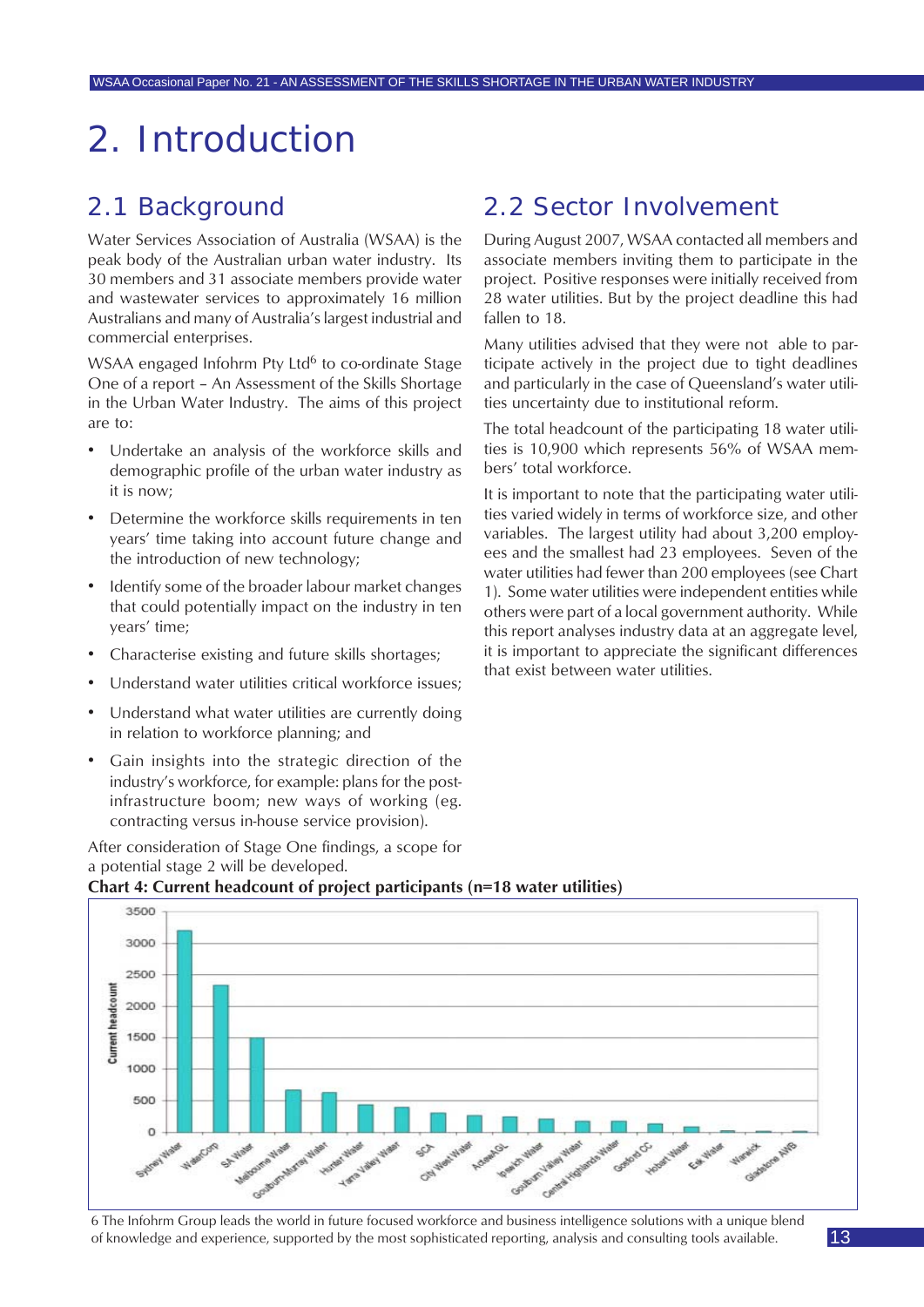## <span id="page-13-0"></span>3. Methodology

### 3.1 Methodology

The methodology used in this project is based on a workforce planning framework developed by Infohrm.

Informs workforce planning framework has four key components, as shown in Figure 1.

#### **Figure 1: Infohrm's workforce planning framework**



This framework has been adapted in workforce planning assignments conducted for water industry organisations such as Gold Coast Water, Water Corporation (WA) and Brisbane Water. Infohrm has undertaken several other industry-wide workforce planning projects - for industries such as rail, disability services, banking, and public sector – as well as scores of workforce planning assignments for individual organisations.

Infohrm sees workforce planning as a process to identify future workforce needs to ensure that workforce strategies:

- are linked to business directions and external influences;
- address highest priority issues; and
- focus resources/action/effort on areas of greatest risk and greatest opportunity.

Within this broad framework, a 7-step approach was

devised to meet the needs of this project within the given timeframe:

- 1. Project planning
- 2. Environmental scan and scenario planning
- 3. Scenario review, demand forecasting and skills supply forecasting
- 4. Stakeholder sign-off demand and skills forecasts
- 5. Supply forecasts (staff numbers)
- 6. Analyse demand and supply gaps
- 7. Deliver project findings

Brief details about the initial steps are provided below, with supporting detail in the Appendices. Detailed information about the supply and demand forecasting and gap analysis are included in later chapters.

### 3.2 Project planning

The project planning phase was initiated at a Steering Committee meeting held on Thursday 13 September 2007, and continued for another week via email. During the project planning phase a number of materials were finalised:

- Project scope see Appendix 4.
- Sector job role framework for use in this project see Appendix 5.
- Skills framework for use in this project see Appendix 6.
- Design of data gathering surveys.

### 3.3 Environmental scan

The project's bibliography references the main resources which informed the project's environmental scan. A key reference was the WSAA Report Card for 2006/ 07, which outlines a number of key challenges facing the urban water industry as it moves forward:

- Manage rapidly increasing capital investment programs
- Manage impact of rising water prices
- Protect public health recycled water for drinking
- Manage skills shortage
- Make decisions in uncertain times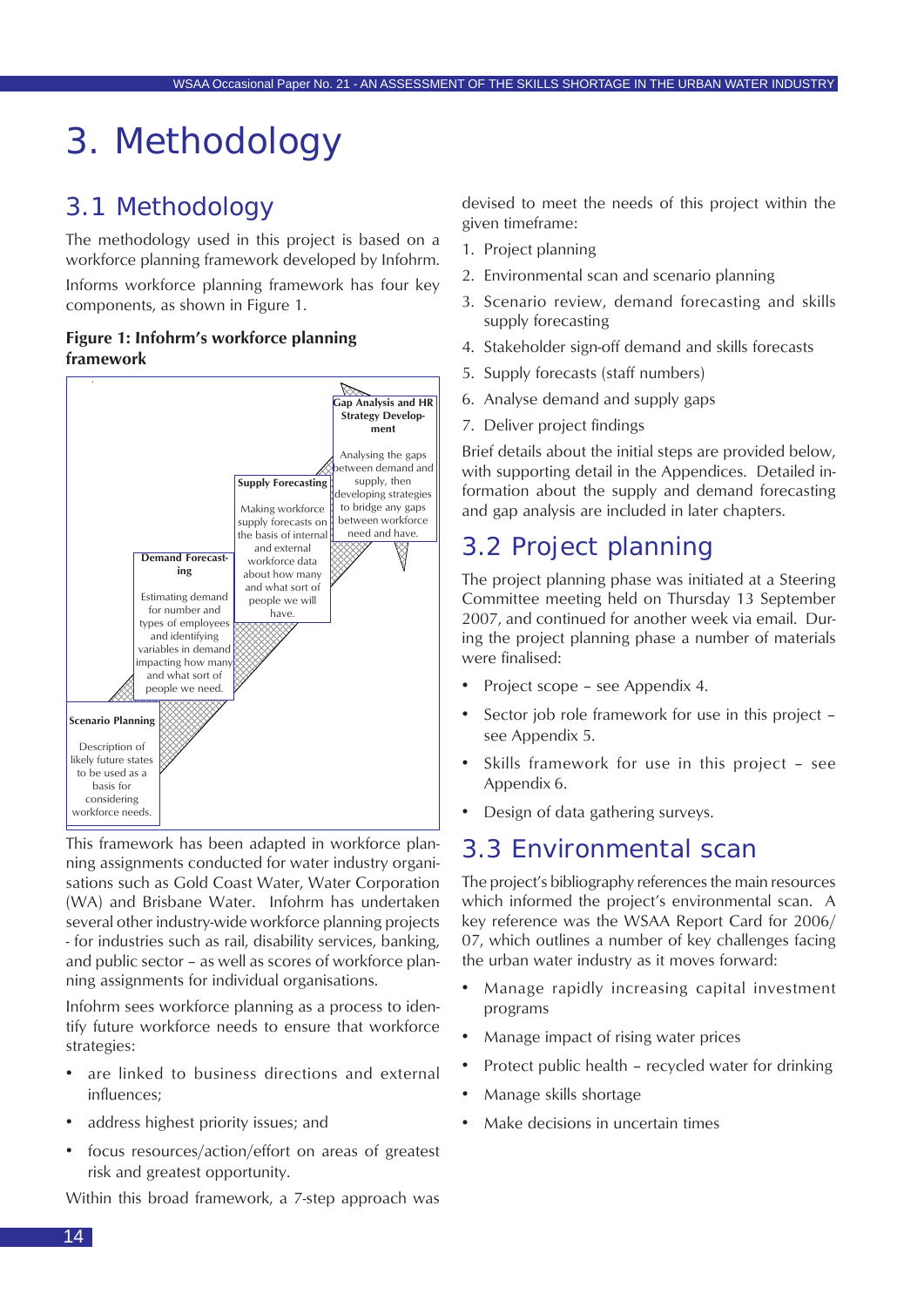3 Methodology *Continued*

- <span id="page-14-0"></span>• Manage community expectations – high levels of service
- Deliver rural/urban water trading
- Manage water/greenhouse gas outcomes
- Reform institutional arrangements
- Implement future water conservation programs
- Understand implications of third party access.

These environmental forces were taken into account when developing the project's forecasting scenarios.

### 3.4 Scenario planning

At its meeting on 13 September 2007, the Steering Committee considered the external factors likely to affect the industry over the next 5-10 years. The purpose of this was to identify scenarios (or 'likely future states') to serve as the basis for forecasting future workforce needs. The Steering Committee noted that scenarios:

- Help deal with a highly uncertain environment and encourage planning which anticipates a range of possible futures, and
- Facilitate consideration of longer term forecasts.

The Committee also noted that, when the variation between different scenario forecasts is large, this increases the importance to initiate two activities:

- Monitor the assumptions underlying the scenario to see which is unfolding or which set of new conditions is emerging so we can assess their implications.
- Implement human resource management programs which provide maximum workforce flexibility, eg. using contract staff, external transfers, temporary assignments.

Taking all influences into account, two likely scenarios were identified**: 'Predicted Change'** and **'Unplanned Change'**. A description of these scenarios is provided at Appendix 7. As its name implies, the 'predicted change' scenario was seen to be the most likely to eventuate for the sector. Via the Senior Stakeholder Survey (see below), respondents noted that these scenarios were feasible, with Scenario 1: Predicted Change being much more likely to emerge.

### 3.5 Data Gathering and Review

Two surveys were designed and administered to participating water utilities at the outset of the project:

- 1. the **Senior Stakeholder Surve**y was designed to gather:
	- workforce demand forecasts over the next 10 years (in terms of both staffing numbers and skills)
	- at a broad level, evaluation of the skills levels of current workforce and identify future skill requirements
	- information on critical workforce issues.
- 2. the **HR Reporting Survey** was designed to gather:
	- current workforce headcount ( FTE, job role, age, tenure, salary, gender, employment status)
	- resignation rate (by job role)
	- average retirement rate (by job role)

An interim Demand Forecast report was provided to nine water utilities during 11-13 October 2007. This report was customised for each utility and summarised the utility's demand forecasts (numbers) in comparison with an industry aggregate (based on completed Senior Stakeholder Survey returns). These water utilities were invited to provide feedback regarding the report. One utility adjusted its forecasts in response to the interim report.

### 3.6 Caveats in interpreting the data

The project's data gathering phase was undertaken within very tight timeframes, and this had some impact on comprehensiveness of data which water utilities were able to report. For example:

- some water utilities had difficulty coding their workforce into the project's Job Family/Role framework.
- not all water utilities contributed the full range of information specified in the surveys.
- some water utilities reported differing headcounts in their current profile and demand forecasts. The differences are not large but contribute to different totals in the supply profile and supply forecasts.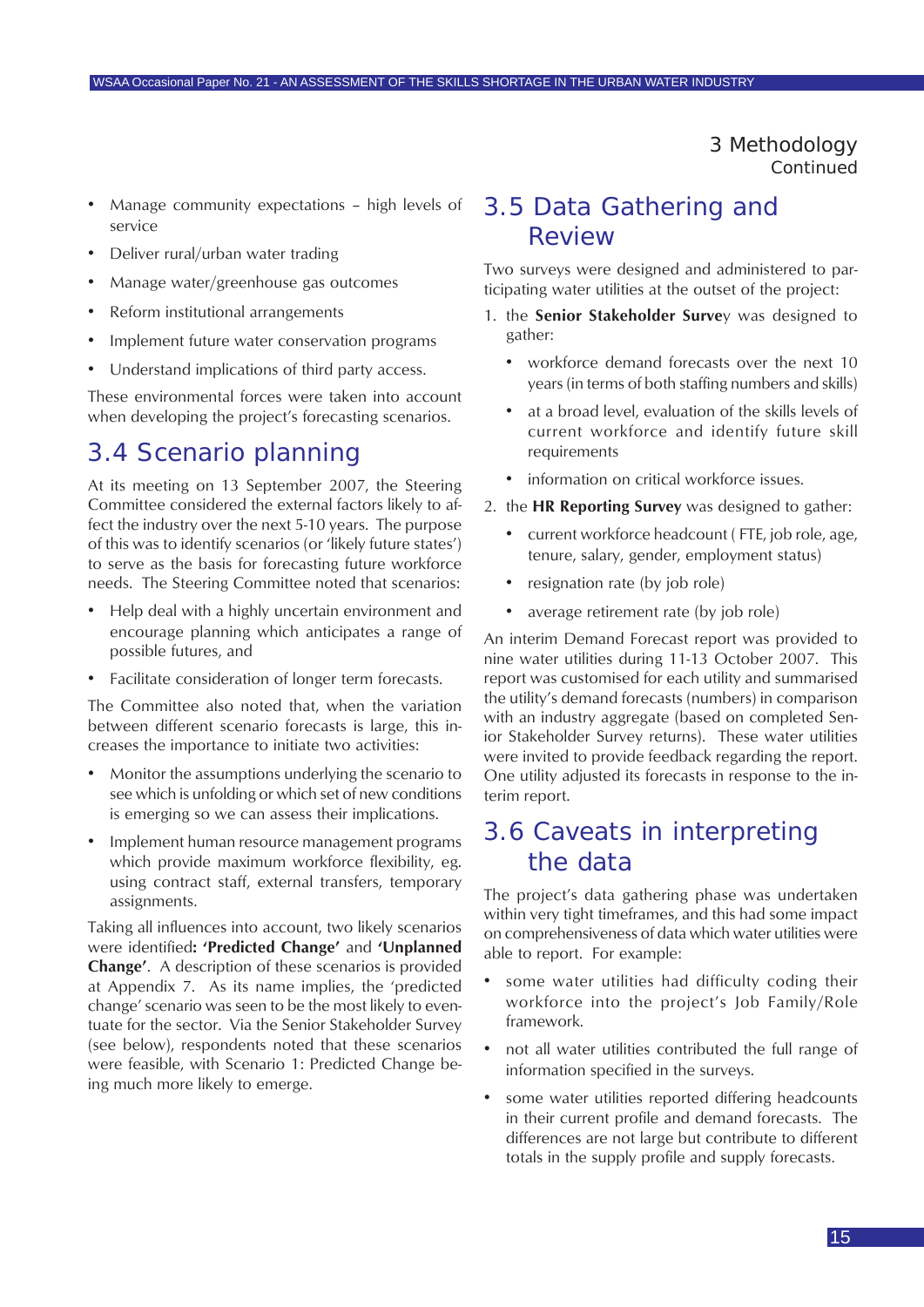## <span id="page-15-0"></span>4. Current Supply

### 4.1 Section Summary

This chapter sets out the current workforce of participating water utilities in terms of: job family, job role, employment status, age, tenure, gender, salary, resignation rate and average retirement age. Not all participating water utilities provided full details on all these employment dimensions. The charts in this chapter may therefore have slightly different total staff numbers.

### 4.2 Job family/role

Two key job families are: (see Chart 5)

- Water Industry Operators, which comprise 18% of the workforce. As Chart 6 shows, 59% of these are in the Construction & Maintenance (Water) job role, eg. Maintenance Operator/Assistant, Operations Assistant, Meter Restrictor/Reader.
- Engineer Professionals, which comprise 13% of the workforce. As Chart 7 shows, the majority (70%) of these are Civil Engineers.



#### **Chart 6: Job roles within Water Industry Operator family (n=1,353.5 FTE)**



#### **Chart 7: Job roles within Professional Engineer family (n=1,006 FTE)**



### 4.3 Employment status

- The majority (93%) of the water utility workforce are full-time (see Chart 8.1). This is significantly higher than the norm (75%) for the Australian workforce generally.
- The majority (84%) of the water utility workforce are permanent (see Chart 8.2). This is higher than the norm (75%) for the Australian workforce generally7.

These results suggest that the water utilities workforce may not be as flexible as the wider Australian labour force.





7 All Industry benchmarks are sourced from the Infohrm program, Australia's largest HR benchmarking and reporting program – see Appendix 11.1 – and Australian Bureau of Statistics..

16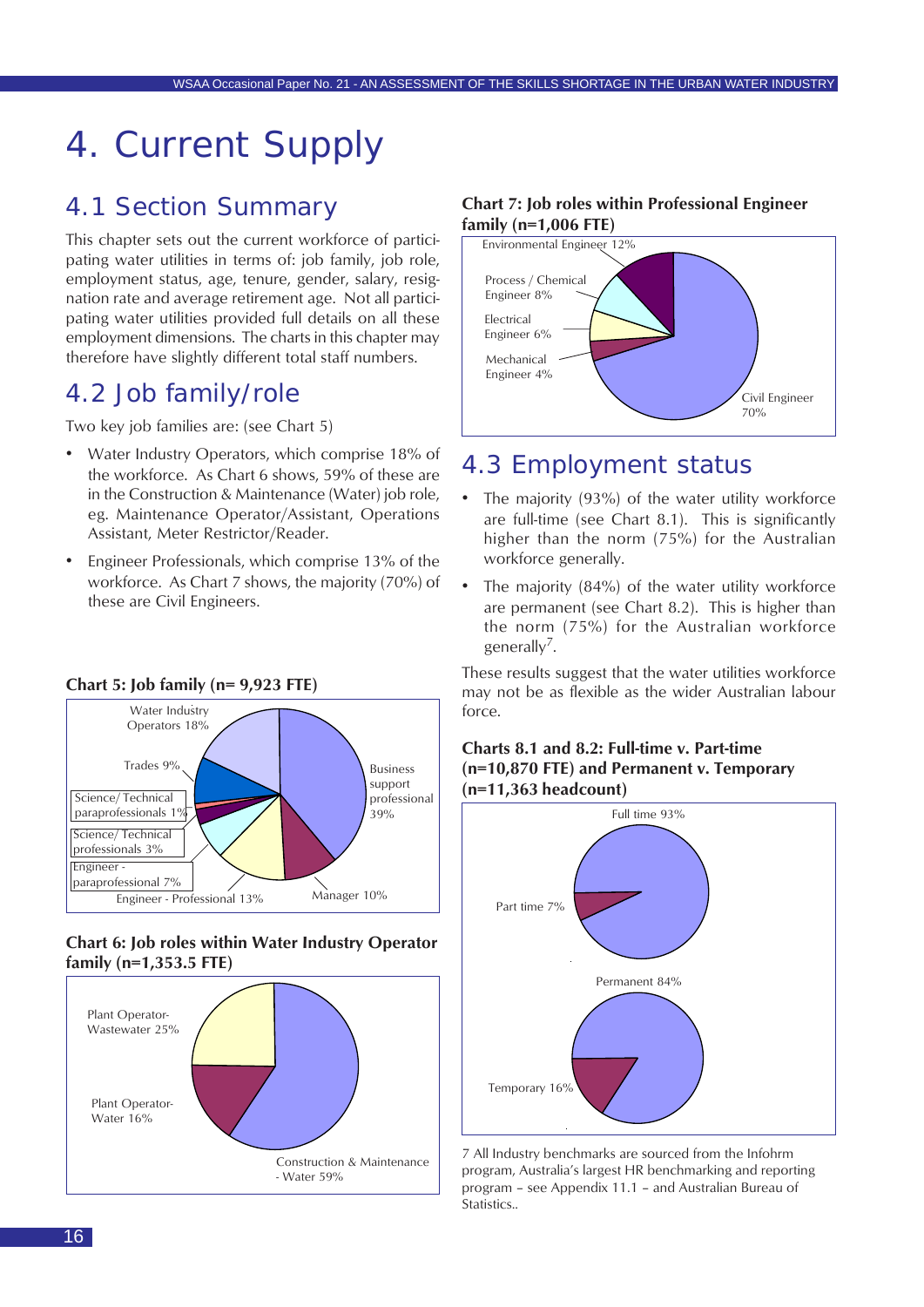4. Current Supply *Continued*

### <span id="page-16-0"></span>4.4 Age

The water utility workforce includes a relatively large proportion of workers in the 55-65 year age range, i.e. 17.5% compared with Infohrm's All Industry median of 11.2% (see Chart 9). Almost half (49.2%) of the water utilities workforce is 45 years or older, compared with 40.2% for the All Industry median. This older workforce profile has implications for impending retirements - a significant number can be expected over the next 10 years – and this has implications for attraction, retention, knowledge transfer and succession management. This profile also has occupational health and safety implications as those currently in manual roles may experience reduced capacity to perform manual roles as they mature.





### 4.5 Tenure

The water utility workforce tends to have long tenure: 48.7% of water utility staff have more than 10 years tenure, compared with 33.7% for Infohrm's All Industry group<sup>8</sup> (see Chart 10). Long workforce tenure has benefits in terms of stability and loyalty and high levels of experience; it can have disadvantages in terms of innovation and enthusiasm for change.





<sup>8</sup> The Infohrm category for 10-20 years includes those 20+ years.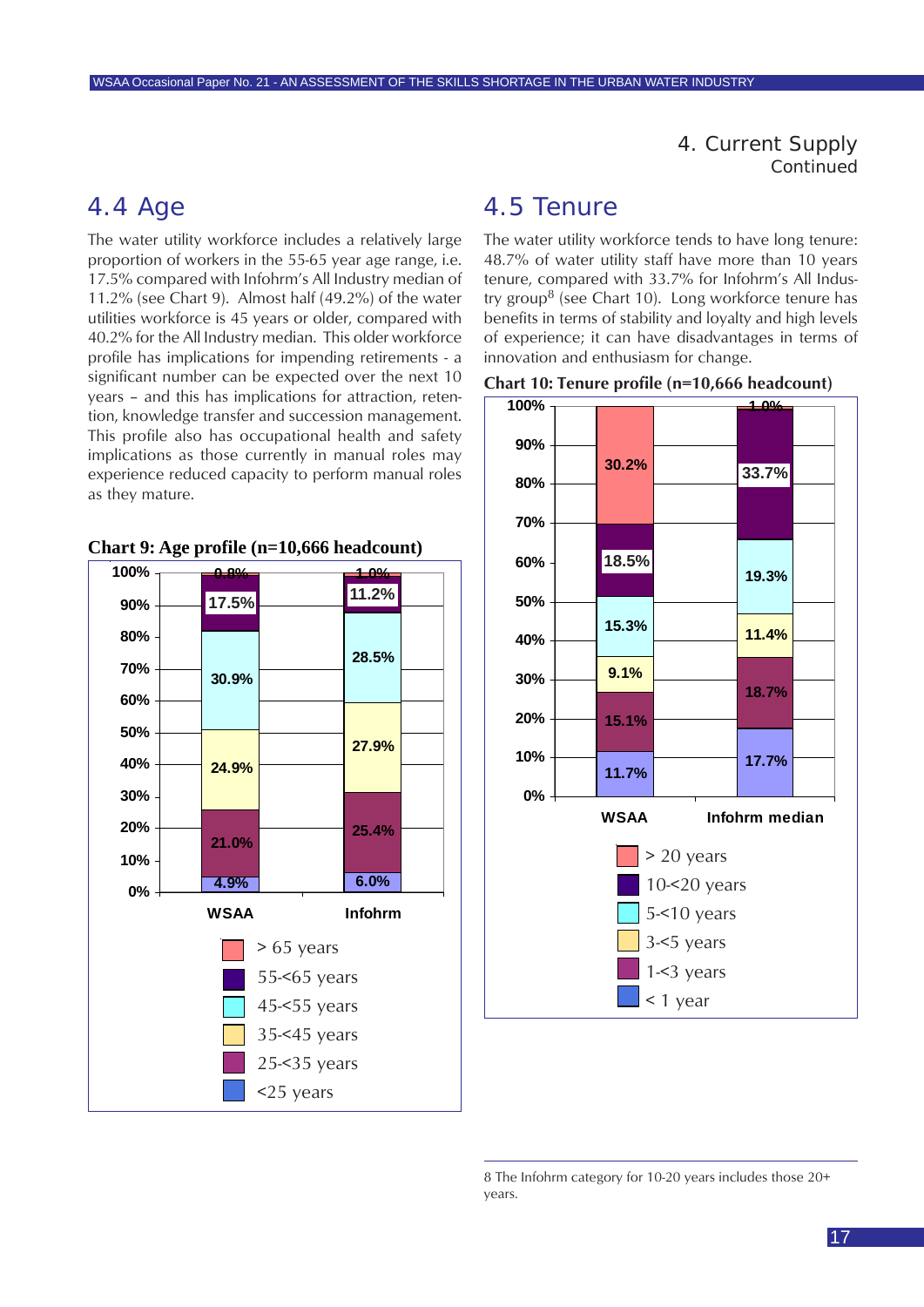<span id="page-17-0"></span>4. Current Supply *Continued*

### 4.6 Gender

Only 27% of water utility workers are female, compared with about 45% for the Australian labour force generally<sup>9</sup> (see Chart 11). However, the water utility gender profile is consistent with that of similar industries, eg. Electricity, Gas & Water, Capital Intensive. DEWR (2007) notes that there has been a doubling of women working in the water industry over the past 20 years<sup>10</sup>. From available data, it is not possible to determine which water industry roles have grown. As Chart 12 shows, the majority of the water utilities females work in Business Support roles. However, 22% of Professional Engineers in the water utility workforce are female. This may be an encouraging sign given the traditional male domination of the industry and the Engineering profession. These trends and relevant external benchmarks would need to be examined to establish this.

#### **Chart 11: Gender profile (n=10,865 headcount)**



### 4.7 Salary

Chart 11 shows the average annual salary for each utility, and the median for all reporting water utilities (\$57,151 per annum). There was significant variation among reporting organisations, with one utility reporting an average of \$78,710 per annum and an other reporting an average of \$47,119 per annum. This is further evidence that these water utilities are a heterogeneous group of organisations, with a range of workforce challenges which will require a range of strategies.

Table 1 shows, for all reporting water utilities, the minimum, maximum and median annual salary by job family. Again this shows a wide range of remuneration practices among water utilities. It should be noted that executive salaries have been excluded from the survey.

**Chart 12: Gender profile by job family (n=9,827 headcount)**



<sup>9</sup> Australian Bureau of Statistics (2007) Labour Force October 2007 page 6.

<sup>10</sup> Australian Jobs 2007 DEWR (2007) p. 12.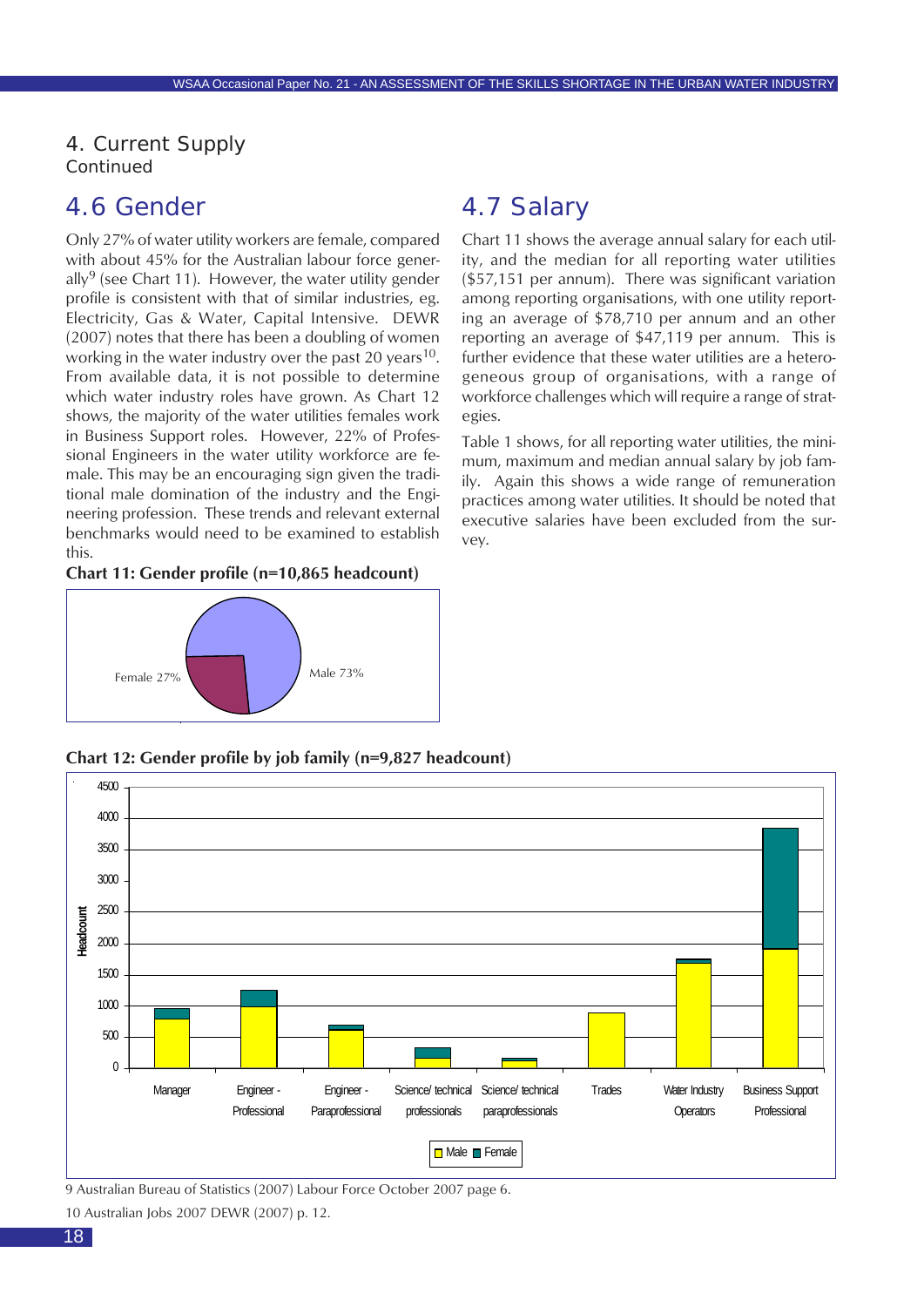



**Chart 13: Average annual salary (\$ pa)11**

| Table 1: Average annual salary $(\$)$ – minimum, maximum and median by job |  |  |  |  |
|----------------------------------------------------------------------------|--|--|--|--|
| family (Dec 2007)                                                          |  |  |  |  |

|                                      | <b>Water Utility</b> | <b>Water Utility</b> | <b>Water Utility</b> |
|--------------------------------------|----------------------|----------------------|----------------------|
| <b>Job Family</b>                    | Min                  | Max                  | <b>Median</b>        |
| Manager $12$                         | \$74,014             | \$133,287            | \$95,558             |
| Engineer - Professional              | \$39,741             | \$87,596             | \$64,467             |
| Engineer - Paraprofessional          | \$44,695             | \$80,975             | \$55,760             |
| Science/Technical Professionals      | \$52,371             | \$102,772            | \$63,546             |
|                                      |                      |                      |                      |
| Science/Technical                    | \$43,054             | \$77,456             | \$56,830             |
| Paraprofessionals                    |                      |                      |                      |
| Trades                               | \$37,795             | \$77,982             | \$44,790             |
| <b>Water Industry Operators</b>      | \$39,448             | \$71,918             | \$47,360             |
| <b>Business Support Professional</b> | \$41,269             | \$70,648             | \$53,807             |
| Total                                | \$47,119             | \$78,710             | \$57,171             |

Chart 14 examines gender differences in average salary between the survey respondents and the Australian all industry group<sup>13</sup>. As this shows, the Australian median is much higher than the median for males and for all genders. The difference is not as large for females. This infers that water utilities are relatively competitive in salaries for business support roles but not so competitive for other water industry roles. However, this inference would need to be examined through ad-

11 WSAA members' average remuneration results are based on a 'snapshot' payroll extract provided by each reporting utility in October 2007. These results should be validated with the reporting utilities before undertaking any significant analysis or strategy development.

12 Managers are those at the third and fourth level in the organisation. Exclude CEO and CEO's direct reports (ie. the first and second levels on the organisation)

13 Sourced from the Infohrm Program (www.infohrm.com)

**Chart 14: Average annual salary by gender–survey respondents versus Australian All Industry 2007**

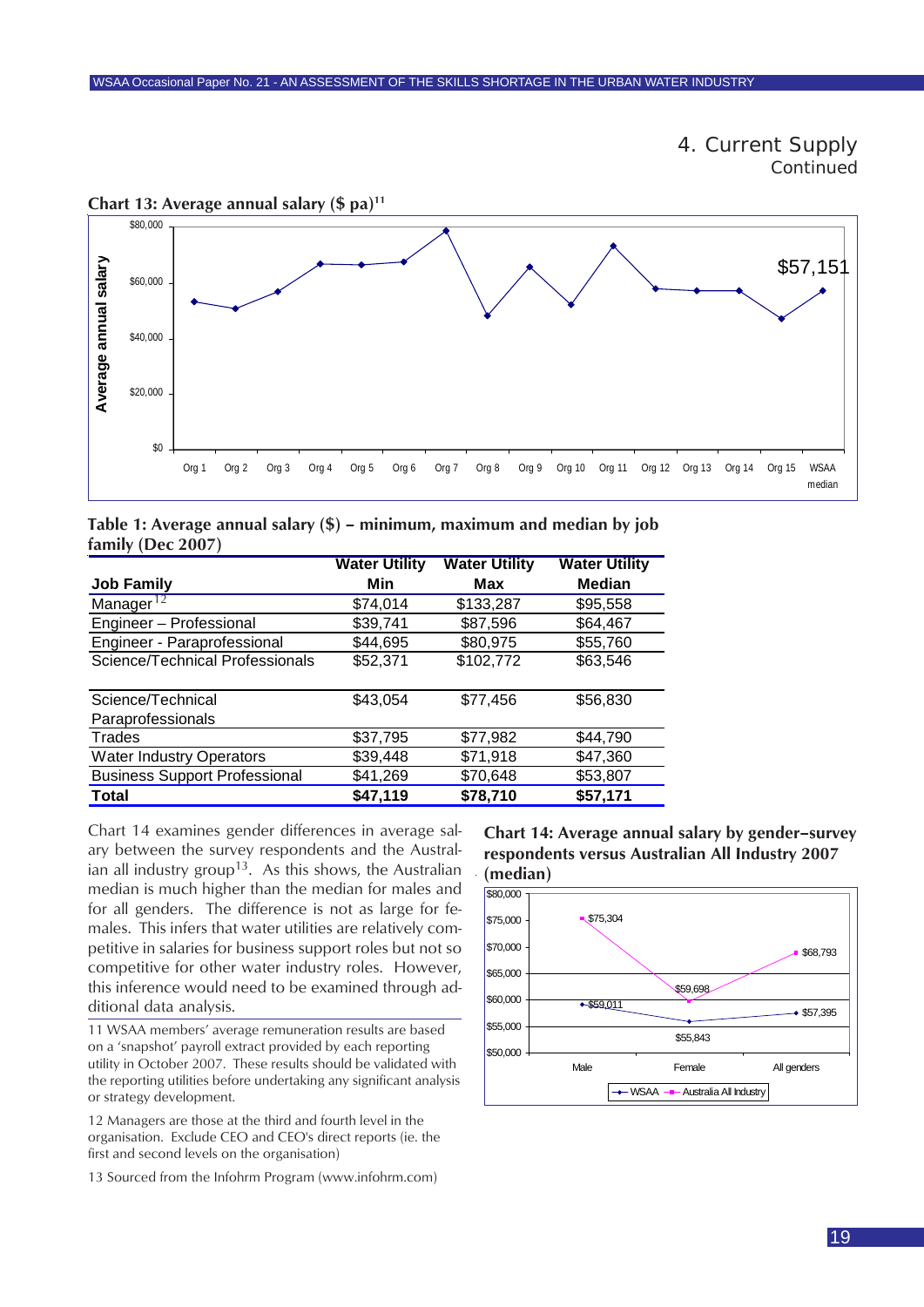<span id="page-19-0"></span>4. Current Supply *Continued*

### 4.8 Resignation rate

Sixteen water utilities were able to report on their utility's overall annual resignation rate. As Chart 15 shows, utility resignation rates are much lower than the Australian norm, with the utility median of 8.1% comparing to the All Industry 2006 median of 14.7%. A relatively low resignation rate is generally a positive sign for a utility, indicating a healthy retention rate.





Most survey respondents said they expected their utility's resignation rate to stay about the same in the next few years, or increase slightly in some cases.

Seven water utilities were able to report on their resignation rates by job role, and the results over the past year (2006/07) are shown in Chart 16. The 100% median resignation rate for Process/Chemical Engineer Paraprofessional is misleading as it is based on just one utility having one Process/Chemical Engineer Paraprofessional, who resigned.

In the seven reporting water utilities, job roles with meaningful headcounts and relatively high resignation rates are shown in Table 2. Of particular note is the high rate (median of 20.7%) for Civil Engineer; this high rate is of concern as Civil Engineers are a critical job role in the water industry. The rate and headcount for Civil Paraprofessionals are also relatively high (median

of 14.4% and headcount of 95).



**Chart 16: Resignation rate by job role (reporting water utilities = 7)**

14 Trend All Industry Voluntary Separation Rate sourced from the Infohrm program.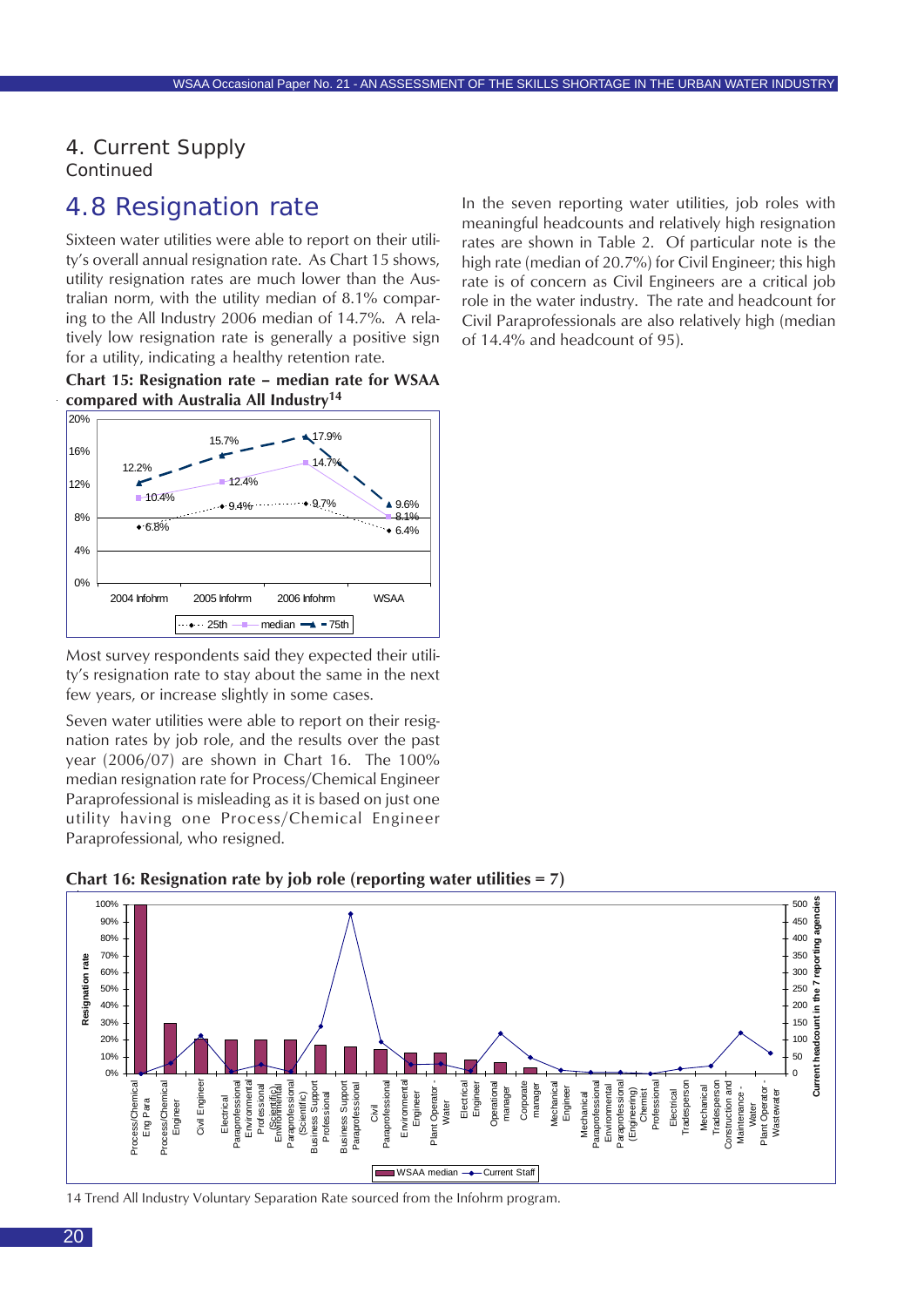#### 4. Current Supply *Continued*

|                                          | <b>Water Utility</b>        | <b>Water Utility</b> | <b>Water Utility</b>        | <b>Current</b> |
|------------------------------------------|-----------------------------|----------------------|-----------------------------|----------------|
|                                          | 25 <sup>th</sup> Percentile | <b>Median</b>        | 75 <sup>th</sup> Percentile | <b>Staff</b>   |
| Process/Chemical Engineer                | 17.50%                      | 30.00%               | 42.50%                      | 32             |
| <b>Civil Engineer</b>                    | 4.90%                       | 20.70%               | 27.70%                      | 114            |
| Environmental Professional (Scientific)  | $0.00\%$                    | 20.00%               | 28.60%                      | 27             |
| <b>Business Support Professional</b>     | 8.30%                       | 16.70%               | 28.80%                      | 140            |
| <b>Business Support Paraprofessional</b> | 7.30%                       | 16.00%               | 18.20%                      | 472            |
| <b>Civil Paraprofessional</b>            | $0.90\%$                    | 14.40%               | 28.80%                      | 95             |
| <b>Environmental Engineer</b>            | 6.30%                       | 12.50%               | 17.40%                      | 27             |
| Plant Operator - Water                   | 6.30%                       | 12.50%               | 21.30%                      | 30             |

#### <span id="page-20-0"></span>**Table 2: Water utility resignation rates by job role (2007) – based on 7 water utilities**

Note: 'Current staff' refers to the current staff numbers in the seven water utilities that reported resignation rates by job role.

The relatively high resignation rates for business support staff (medians around 16%) are also of concern. While these job roles may not be core to the water industry, the expense and disruption of high turnover in these roles is likely to be detrimental to utility operations.

### 4.9 Retirement rate

Survey respondents reported very few retirements over the past year or so (see Chart 15). Based on formal survey returns, the average retirement age is 60.5 years. This is consistent with Infohrm's All Industry median of 60.1 years for 2006. Note that the Infohrm median has trended upwards, from a median of 58.1 years of age in 2004 to the current median of 60.1 years in 2006. This trend toward a higher retirement age may apply to responding water utilities in the future, which is an encouraging sign for retention. However, the extremely large cohort in the >45 year age range (nearly 50%) suggests that water utilities will experience a significant number of retirements in the next 5-10 years.

**Chart 17: Average Number of Retirements (pa) and Average Retirement Age**

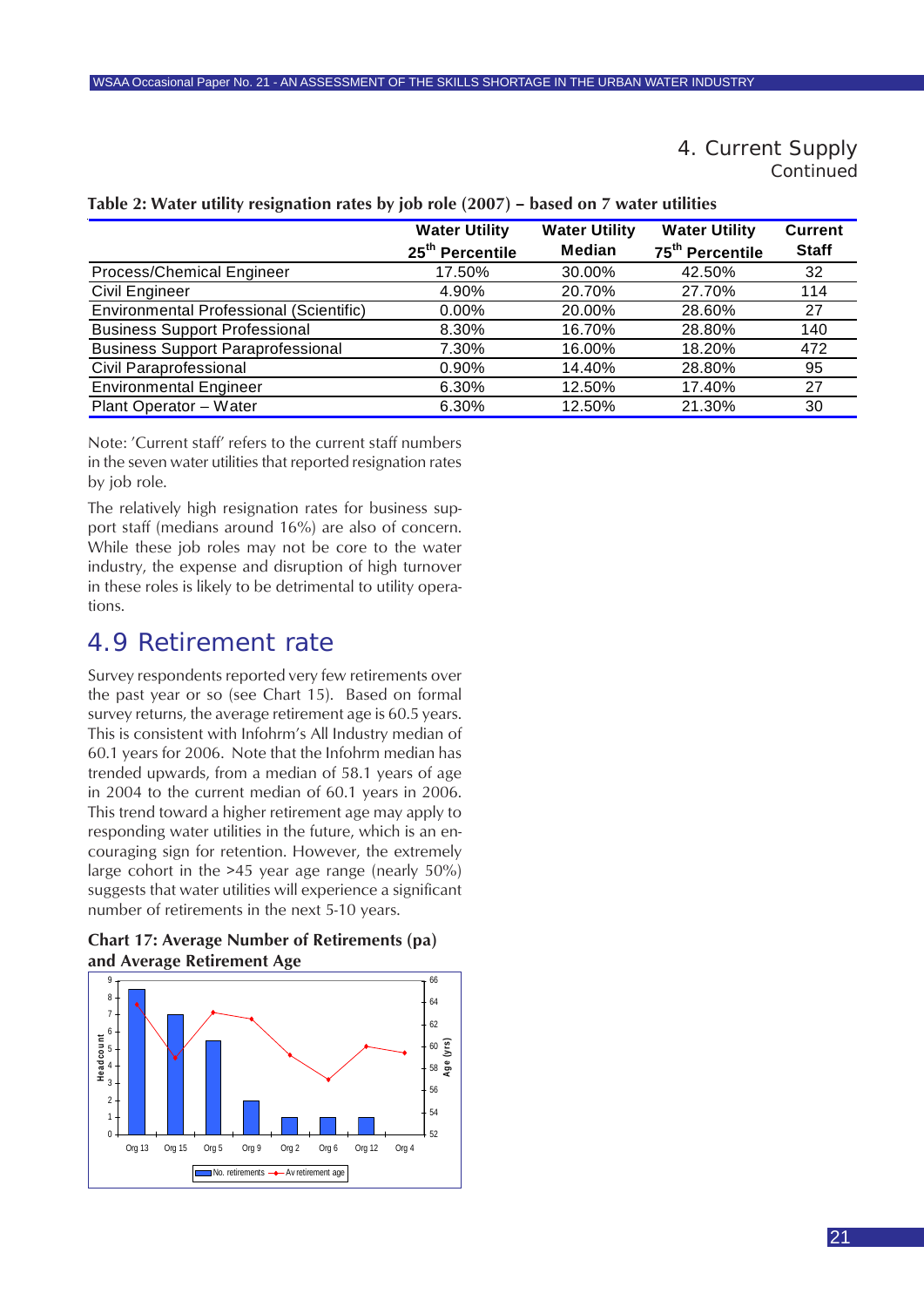## <span id="page-21-0"></span>5. Supply Forecast

### 5.1 Introduction

The purpose of the labour supply forecast is to demonstrate, using the most likely assumptions, what proportion of the current workforce will still be employed within the sector during the forecast period. For this reason, a supply forecast assumes no change to demand for staff. The demand forecast exercise, and consequent supply/demand gap analysis, is examined in the following chapters.

A supply forecast also assumes that no replacement action (ie. recruitment) takes place. This is because recruitment is just one possible response to a supply/ demand gap.

This chapter examines the workforce supply forecast for the period 2009-2017, based on current headcount and anticipated resignation and retirement rates from reporting water utilities.

### 5.2 Notes about resignation rates

Resignation rates were reported in the previous chapter. The largest water utility, Sydney Water, has a very low resignation rate. The inclusion of this data skewed the results for the utility aggregate, As a result we report the data in two ways – one including and one excluding Sydney Water.

Not all resignations will be lost to the urban water sector, as some workers are likely to move from utility A to the wider water industry. Currently, there are no data available to indicate what proportion of resignations will remain within the urban water sector (the 'churn') and what proportion of the resignations will exit the sector entirely (the 'leakage'). For the purpose of this report, we assumed 20% leakage (ie. 20% of people who resign from a water utility will exit the sector entirely).

### 5.3 Notes about retirement rates

As indicated in the previous chapter, survey respondents reported an average retirement age of 60.5 years. However, it is likely that in the next decade this average retirement age will increase slightly in line with national trends. Also, Sydney Water's superannuation provisions make 65 years an attractive retirement age. Therefore, for the purpose of supply forecasting over the next ten years, we assumed an average retirement age of 62.5 years across all water utilities.

### 5.4 Supply forecasts

Chart 18 shows the supply forecasts, including and excluding Sydney Water. According to these supply projections:

- Within a very short time frame (by 2009) between 5%-6% of the existing workforce will have retired
- By 2017, between 25%-27% of the existing workforce will have retired
- Even within a relatively low turnover environment<sup>15</sup>, there will be a significant amount of change within water utilities over the next 10 years. In the most likely outcome (ie. excluding Sydney Water), by 2017 only 16% of the current workforce will still be employed within their original organisation.

<sup>15</sup> Even excluding Sydney Water, the utilities report low turnover rates compared with national averages.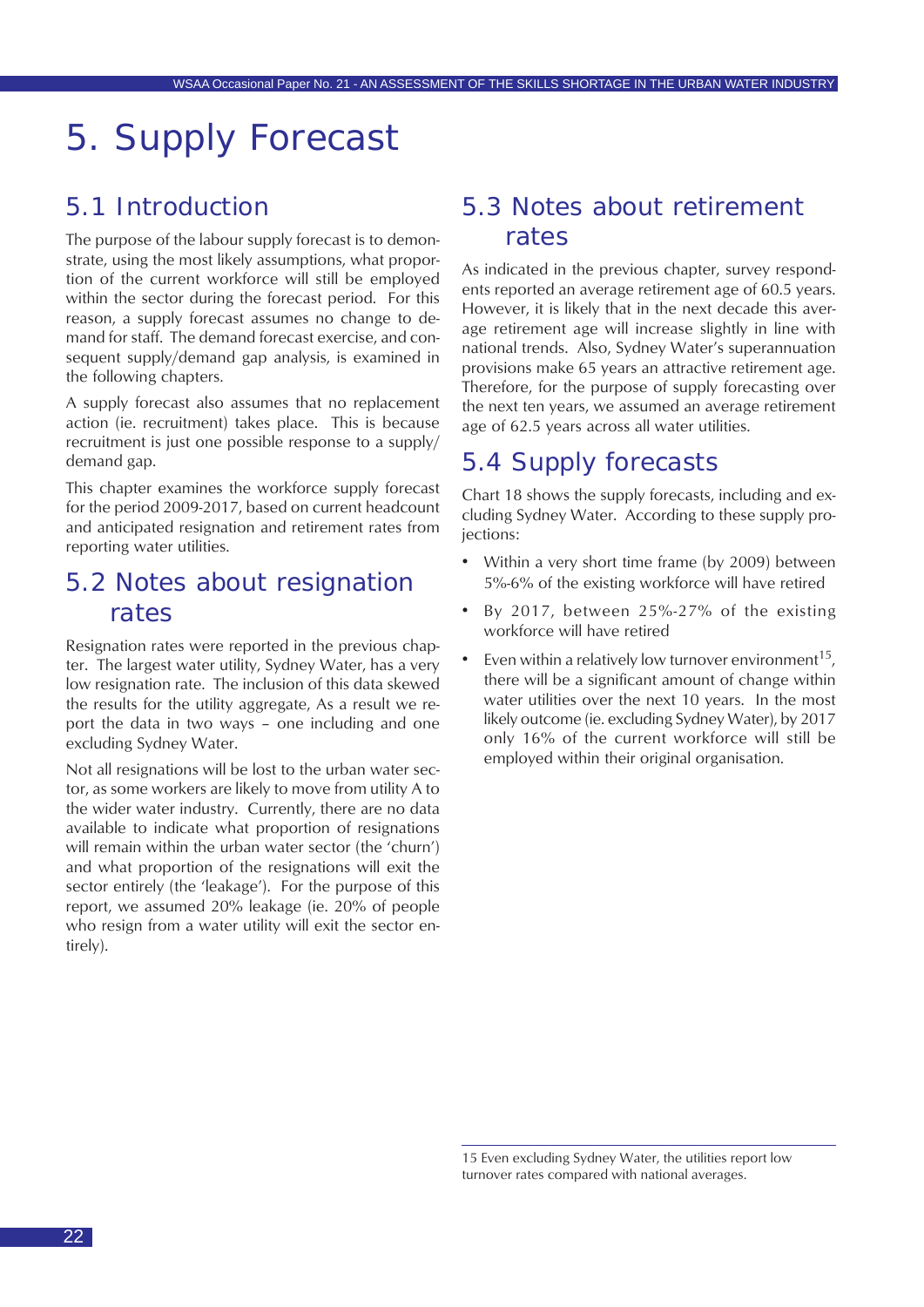5. Supply Forecast *Continued*



<span id="page-22-0"></span>**Chart 18: Supply forecast through to 2017 (assuming retirement at 62.5 yrs, and 20% leakage)**

It is interesting to note that the inclusion and exclusion of the Sydney Water has minimal net effect on availability of current staff within the sector. In Chart 18.1 (above on the left), by 2017 there are 27% of staff still employed within their current utility, and 36% available for employment from other water utilities, for a total of 63% of the current workforce available for employment to the sector. In Chart 18.2 (above on the right), there is also a total of 63% of the current workforce available for employment to the sector; however this net total results from the sum of only 16% of staff still employed within their current utility, and 47% available for employment from other water utilities. (This is because the exclusion of Sydney Water has the effect of increasing the resignation rate and churn factor.)

**18.1 Including all water utilities 18.2 Excluding Sydney Water**

The full implications of these supply forecasts are best examined in conjunction with demand forecasts and subsequent gap analysis. In the next chapter, we examine the demand forecasts.

Before concluding this chapter, it is worth noting the importance of the churn/leakage factor. Of those who resign from a water utility, how many will be available for re-employment to another water utility? The answer to this question has significant implications for decisions regarding national education policy (vocational education training and university education), national immigration policy, as well as recruitment and development strategies of individual water utilities. In this report, we have assumed a 20% leakage but this is based on hearsay. We recommend that research be undertaken to determine more objective and accurate churn/leakage factors for the sector.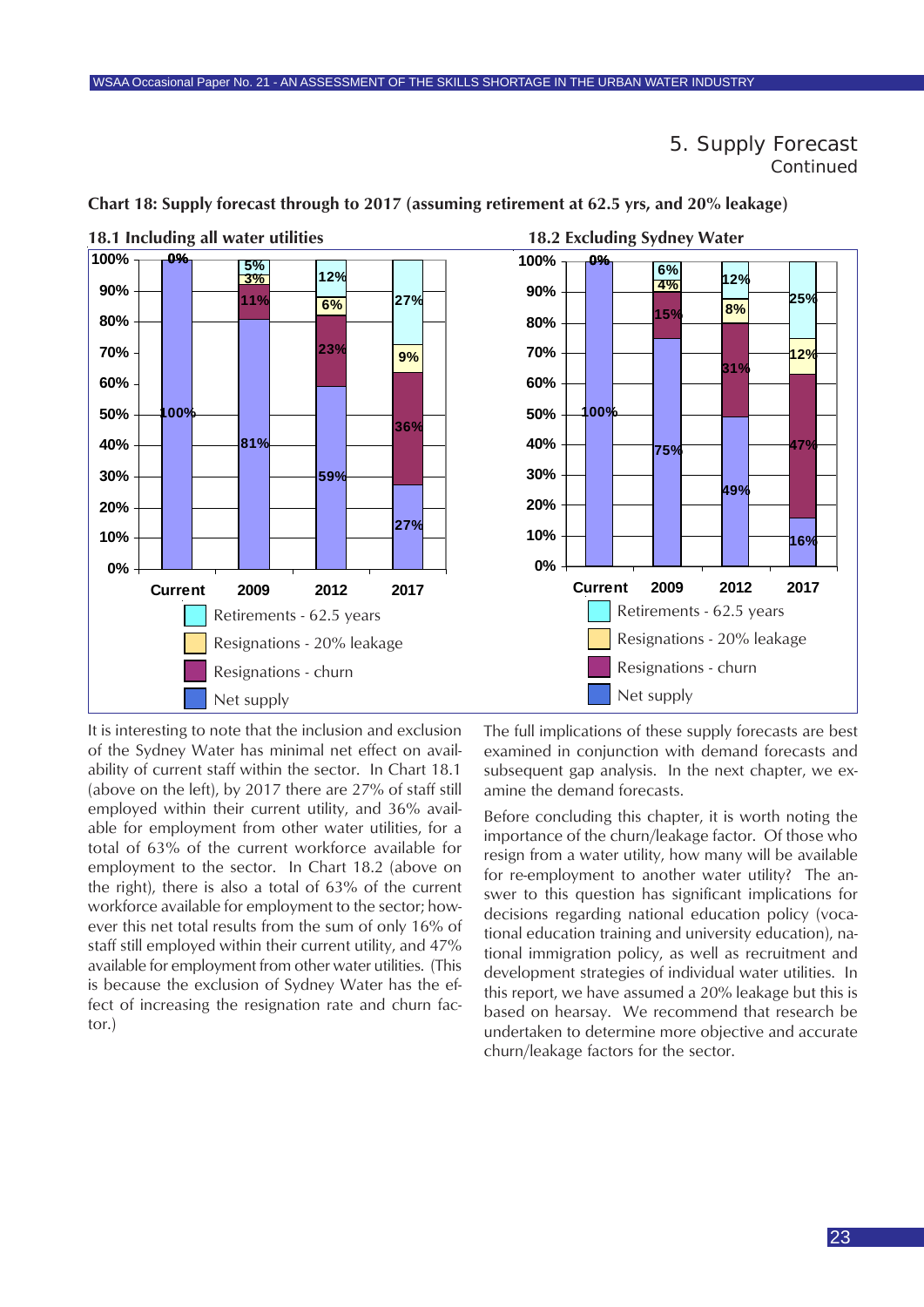## <span id="page-23-0"></span>6. Demand Forecasts

### 6.1 Introduction

Workforce demand forecasts are undertaken to estimate how many and what type of workforce will be required in the future. The demand forecasts in this report were provided by senior stakeholders in ten water utilities, taking into account utility context and pressing business issues, and the project scenarios discussed earlier in this report. The following business issues were identified as "most pressing" by respondents, and therefore had a big impact on the demand forecasts:

- Climate change
- Alternative approaches to water supply
- Infrastructure renewal
- Possible institutional reform
- Potential fiscal constraints for increased capital expenditure.

It is also possible that, in some cases, increased demand is influenced by significant downsizing during previous decades.

The project Steering Committee is aware of DEST forecasts of national water industry workforce reductions (- 1.75% pa) through to 2013-14<sup>16</sup>. The Committee found it difficult to reconcile this forecast with the industry's current context, including the fact that \$30 billion in urban water infrastructure will be constructed over the next 5-10 years. This expenditure does not include the significant investment that will continue to take place in both wastewater and storm water infrastructure<sup>17</sup>.

### 6.2 Demand forecast outcomes

The demand forecasts through to 2017 are shown in Chart 19 below. The demand forecasts made by Sydney Water were inconsistent with the trends of most other water utilities, and skew the results. Therefore we have included two versions of the forecasts: one including and one excluding Sydney Water.

We believe the most likely outcome is Scenario 1 (Predicted Change), excluding Sydney Water. Under this scenario, by the end of 2009 the urban water industry workforce will need to increase by 6.0% on current numbers. Workforce demand will remain fairly stable through to 2012 (a 6.3% increase on current numbers) before rising slightly again through to 2017 (a 7.3% increase on current numbers).

The 'worst case' outcome is Scenario 2 (Unplanned

#### **Chart 19: Workforce demand forecasts through to 2017**

**Chart 19.1: Including Sydney Water**



#### **Chart 19.2: Excluding Sydney Water**



16 DEST (2007) Industry Skills Report - Government & Community Safety – April 2007 Commonwealth of Australia, page 6. This negative projection is sourced from Monash Centre of Policy Studies, June 2006. However, the report notes: "Industry advice is that there will be significant growth in the Water Industry as a result of a greater focus on water management and related activities."

17 WSAA Ltd (2007) *The WSAA Report Card for 2006/07: Performance of the Australian Urban Water Industry and projections for the future*, page 14.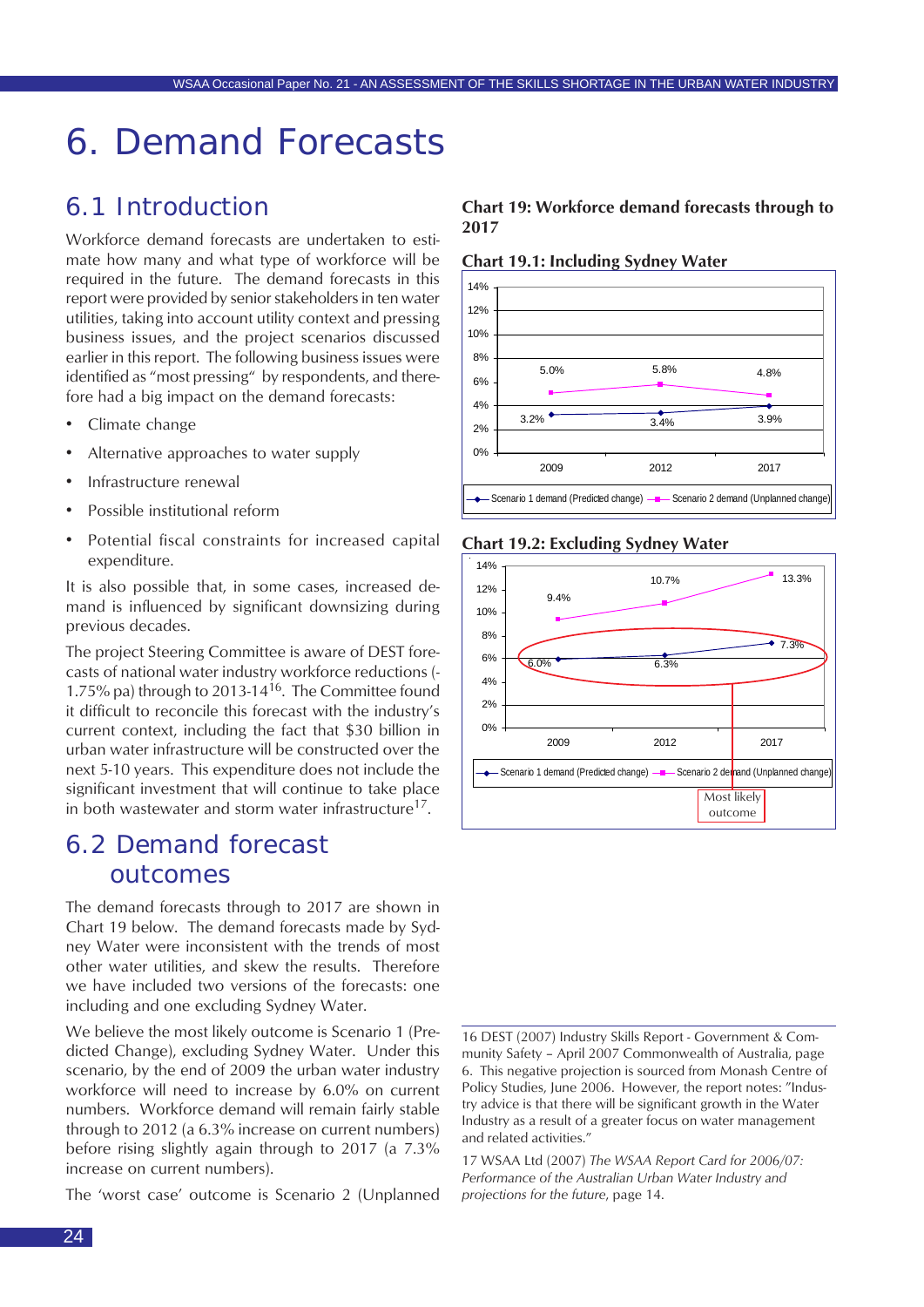6 Demand Forecasts *Continued*

<span id="page-24-0"></span>Change), excluding Sydney Water. Under this scenario, the urban water industry workforce will need to increase by 9.4% by the end of 2009 and a total of 13.3% by 2017.

As noted above, most water utilities forecast an increase in staff numbers through to 2017 at the utility level. However, at the job role level, the direction of forecasts (ie. increase or decrease) can differ. For example, two water utilities predicted an **increased** demand for mechanical engineers and reported their 'forecast assumptions' for this role as:

- "Increases in 2009 (greater in Scenario 2) due to Capital Works Programs. Then in 2012 reduce to current levels."
- "Slight increases due to more complex network and systems."

In contrast, another utility predicted a **decrease** in demand for mechanical engineers as work currently undertaken by this job role will be contracted out in the future. This approach does not change the supply demand on the water industry as a whole.

In many instances, demand forecasts were based on the assumption that certain work will be outsourced in the future. Within the current project, we were unable to determine whether this was: (a) a proactive strategy driven by business needs, or (b) a reactive response, based on an assumption of increasing difficulty in ability to attract and retain a suitable workforce.

In the next chapter we compare these demand forecasts with the supply forecasts from Chapter 5, to provide a workforce 'gap analysis' through to 2017.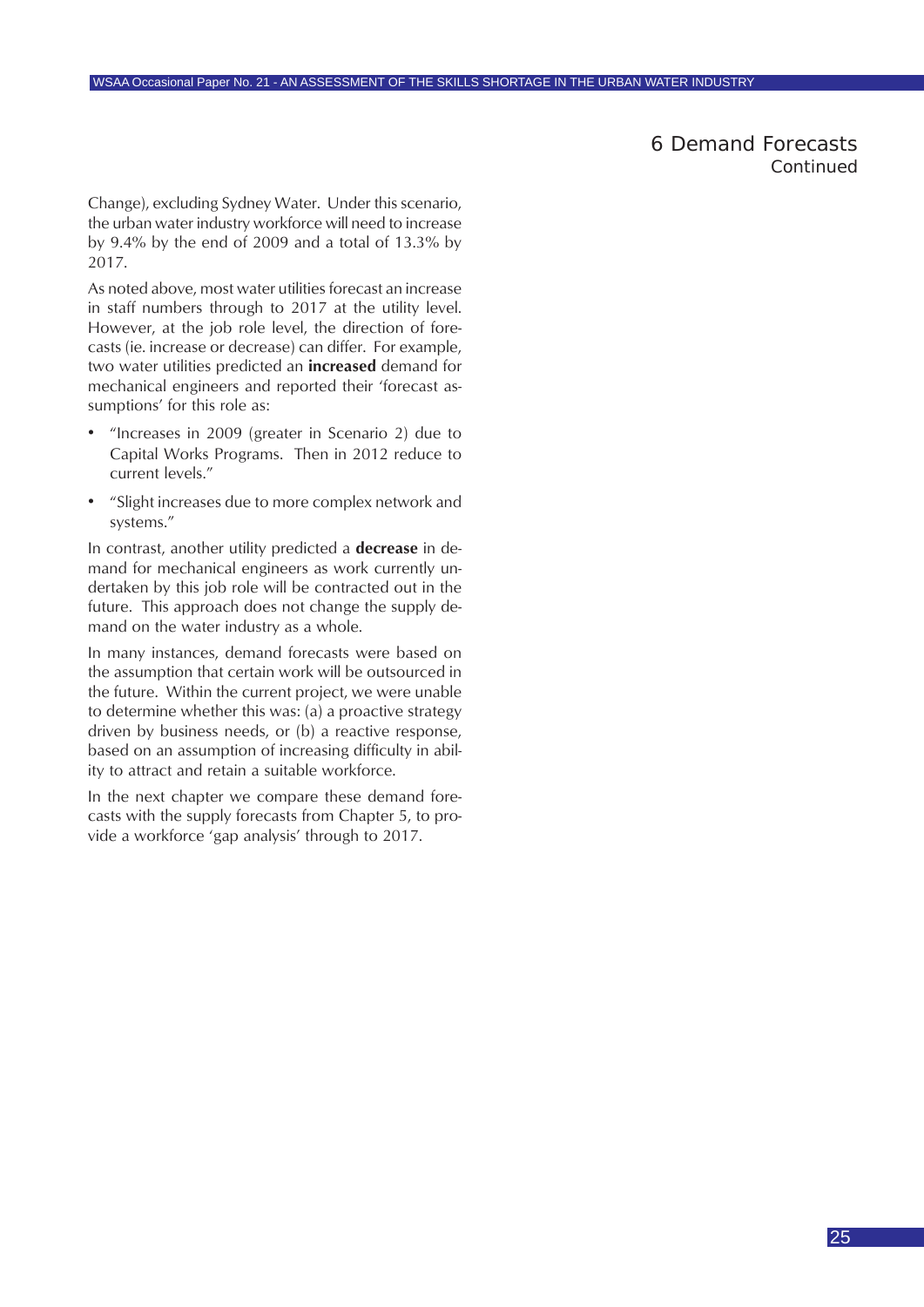## <span id="page-25-0"></span>7. Gap Analysis

### 7.1 Introduction

In this chapter, we show the gap between the aggregate labour demand and supply forecasts, for each Scenario, for the calendar years ending 2009, 2012 and 2017. As in previous chapters, we present the outcomes including and excluding Sydney Water.

### 7.2 Comparing likely and potential outcomes

The 'best case', 'worst case' and 'most likely' outcomes are shown in Chart 20. The **best case** outcome is the one with the **smallest** gap between demand and supply. This occurs under Scenario 1 for demand (Predicted Change), including Sydney Water (see Chart 18.1). Under this outcome, the extent of the 2017 gap between demand (the industry will need) and supply (what the industry will have) is 39.6% of the existing workforce (3.9% increased demand plus 36% diminished supply).

The **worst case** outcome is the one with the **largest** gap between demand and supply. This occurs under Scenario 2 for demand (Unplanned Change), excluding Sydney Water (see Chart 20.2). Under this outcome, the extent of the 2017 gap between demand and supply is 50.3% of the existing workforce (13.3% increased demand plus 37% diminished supply).

We believe the **most likely** outcome occurs under Scenario 1 for demand (Predicted Change) excluding Sydney Water. We believer this is most likely because:

- the scenario predicted change is more likely than unplanned change
- it is based on data consistent with trends of the majority of participating water utilities.

Under the most likely outcome, the extent of the 2017 gap between demand and supply is 44.3% of the existing workforce (7.3% increased demand plus 37% diminished supply).





#### **Chart 20.2: Excluding Sydney Water**

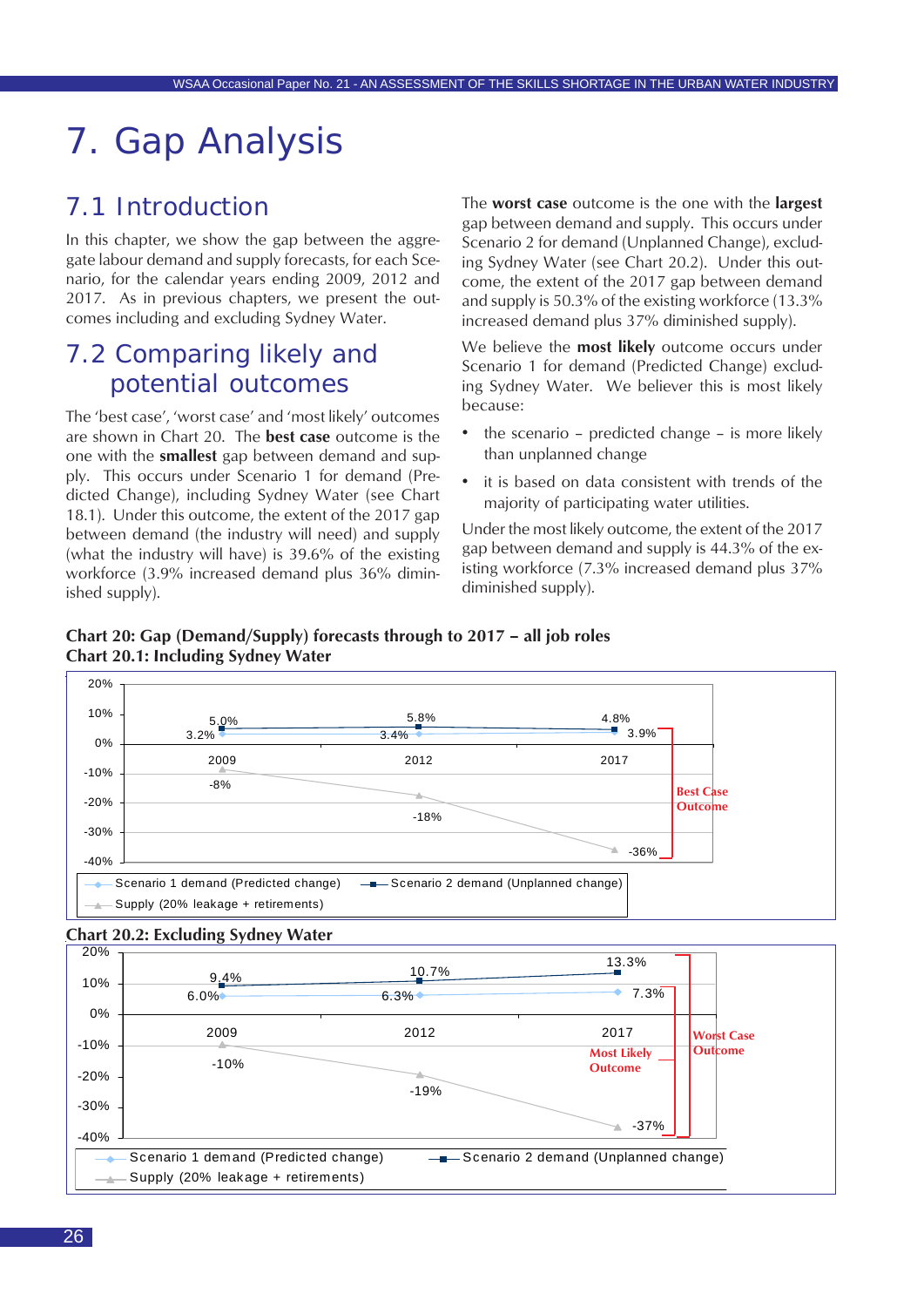It may be useful to consider the 'most likely' percentages in terms of the industry's current aggregate workforce of 19,500. By 2017, the 44.3% gap represents a shortfall of about 8,600 employees. Within the short term (ie. 2009) the size of the gap (16%) is much smaller but still significant, representing a shortfall of about 3,100 employees within the next two years.

### 7.3 Gap analysis for significant job roles

#### **– Civil Engineers and Water Industry Operators**

In this section we present the gap analysis for two of the most significant job roles within the job role framework: Civil Engineers and Water Industry Operators. These job roles are significant as they are large: Water Industry Operators comprise 18%, and Civil Engineers comprise about 10% of the utility workforce. In addition, the high turnover rate for Civil Engineers highlights the need for effective workforce planning for this job role

For Civil Engineers (see Chart 21):

- the best case outcome is the one with the smallest gap between demand and supply. This occurs under Scenario 2 for demand (Unplanned Change), including Sydney Water (see Chart 21.1). Under this outcome, the extent of the 2017 gap between demand (the industry will need) and supply (what the industry will have) is 36% of the existing workforce (-0.1% demand plus 36.1% diminished supply);
- the worst case outcome is the one with the largest gap between demand and supply. This occurs under Scenario 1 for demand (Predicted Change), excluding Sydney Water. Under this outcome, the extent of the 2017 gap between demand and supply is 45% of the existing workforce (13.2% increased demand plus 31.8% diminished supply);

we believe that this 'worst case' outcome is the most likely outcome for Civil Engineers.

It is interesting that demand for Civil Engineers is forecast to be lower in Scenario 2 than in Scenario 1; this is contrary to the trend for the water utility workforce as a whole (see Chart 20). However, the extent of the most likely demand/supply gap for Civil Engineers in 2017 (45%) is similar to the comparable forecast for the workforce as a whole (44.3%).

Considering the gap for Civil Engineers in terms of the total water utility workforce of about 19,500:

- Civil Engineers are about 9.4% of the current workforce of 19,500, ie. 1,830 Civil Engineers.
- The most likely 2017 demand/supply gap for Civil Engineers is 44.9%
- This means the workforce may need an additional 820 Civil Engineers by 2017.

Table 3 shows these estimated gaps for all job roles. These estimates should be taken as indicative only, as they are based on data and assumptions which need to be tested throughout the wider urban water industry.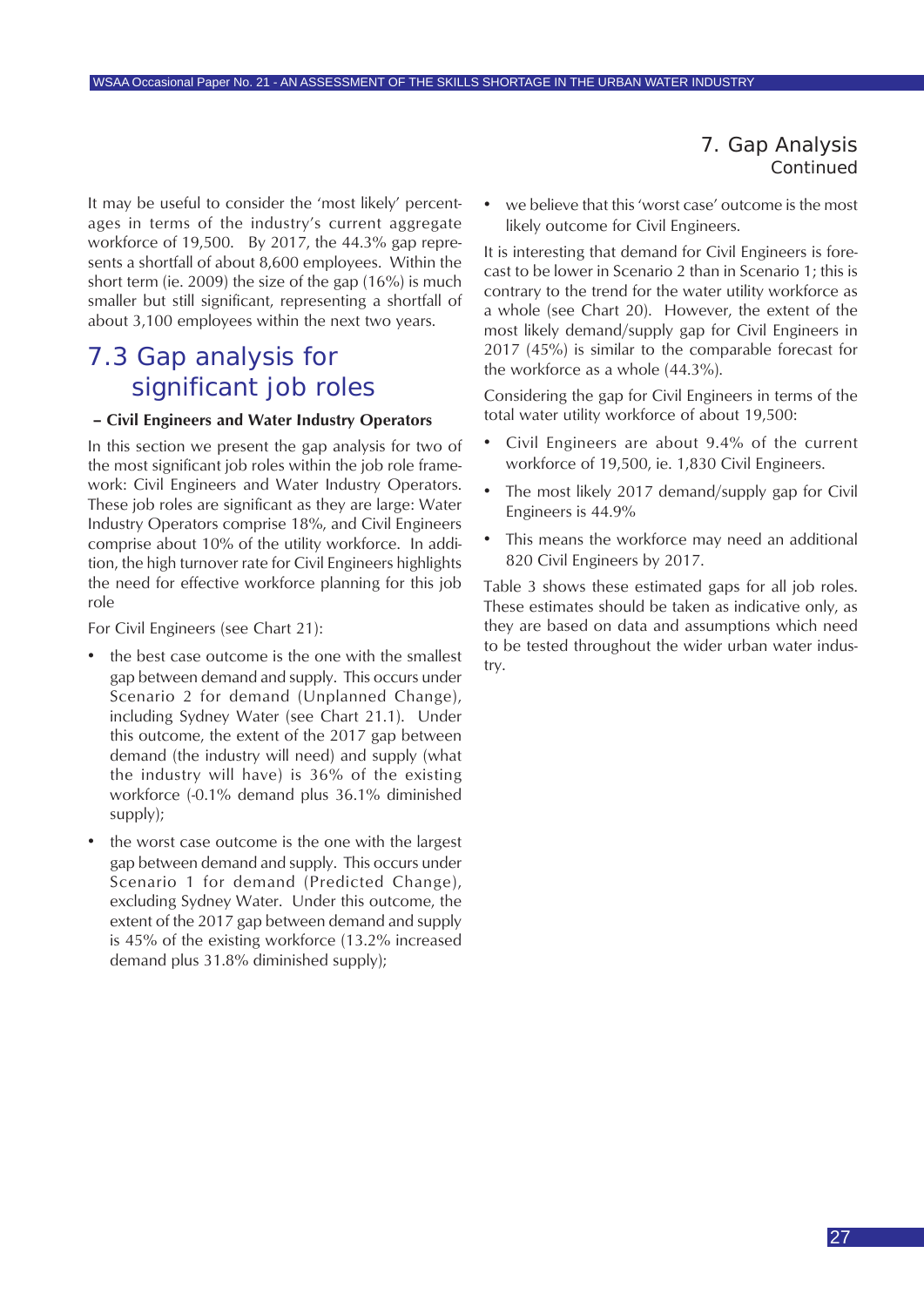



### **Chart 21: Gap (Demand/Supply) forecasts through to 2017 – Civil Engineers Chart 21.1: Including Sydney Water**



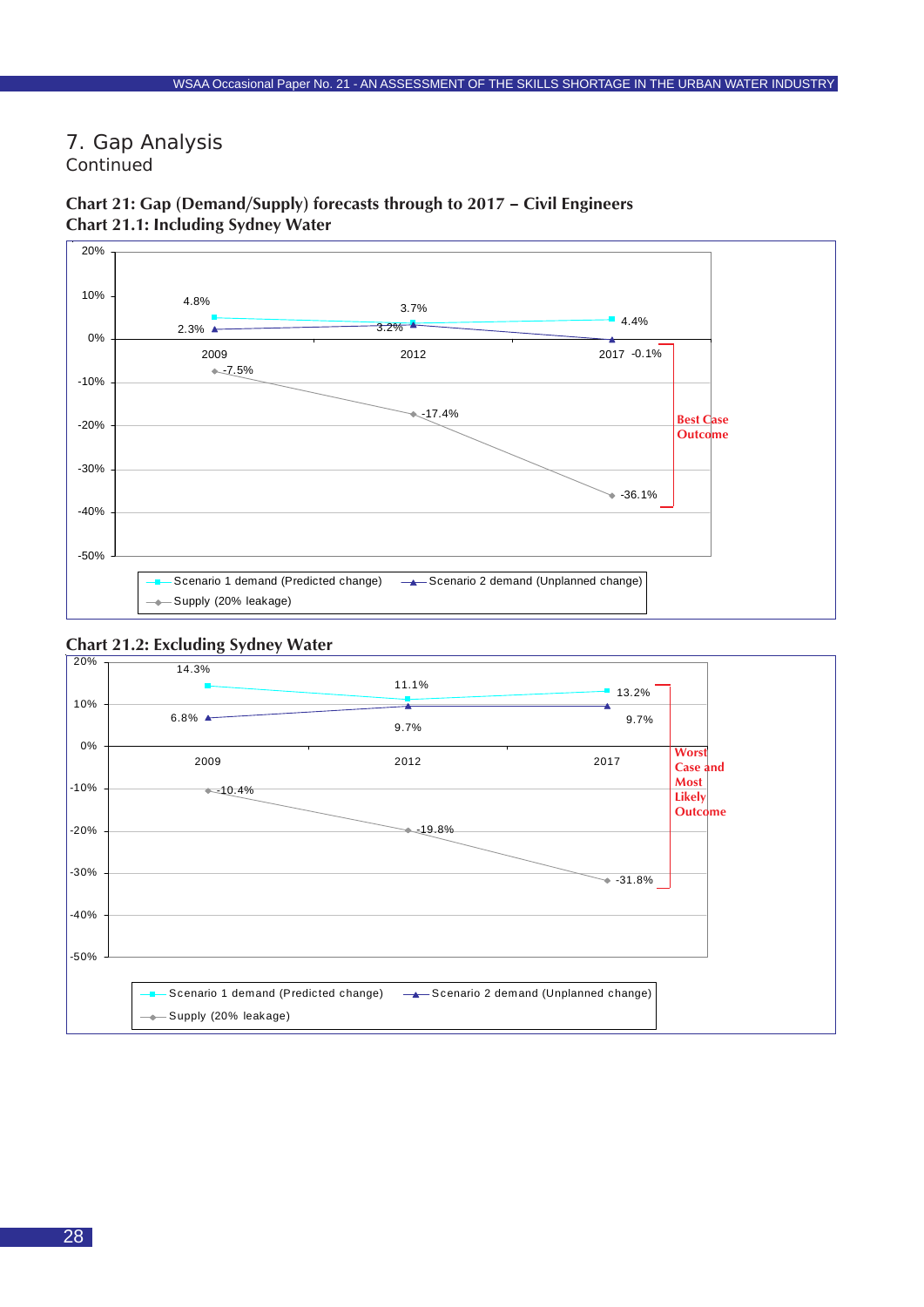For Water Industry Operators (see Chart 22):

- the best case outcome is the one with the smallest gap between demand and supply. This occurs under Scenario 1 for demand (Predicted Change), including Sydney Water. Under this outcome, the extent of the 2017 gap between demand (the industry will need) and supply (what the industry will have) is 33.5% of the existing workforce (1.8% demand plus 31.7% diminished supply);
- the worst case outcome is the one with the largest gap between demand and supply. This occurs under Scenario 2 for demand (Unplanned Change),

excluding Sydney Water. Under this outcome, the extent of the 2017 gap between demand and supply is 56.8% of the existing workforce (13.3% increased demand plus 43.5% diminished supply);

• we believe the most likely outcome occurs under Scenario 1 for demand (Predicted Change) excluding Sydney Water. Under this outcome, the extent of the 2017 gap between demand and supply is 47.2% of the existing workforce (3.7% increased demand plus 31.7% diminished supply). This is slightly higher than the comparable forecast for the workforce as a whole (44.3%).

**Chart 22: Gap (Demand/Supply) forecasts through to 2017 – Water Industry Operators Chart 22.1: Including Sydney Water**





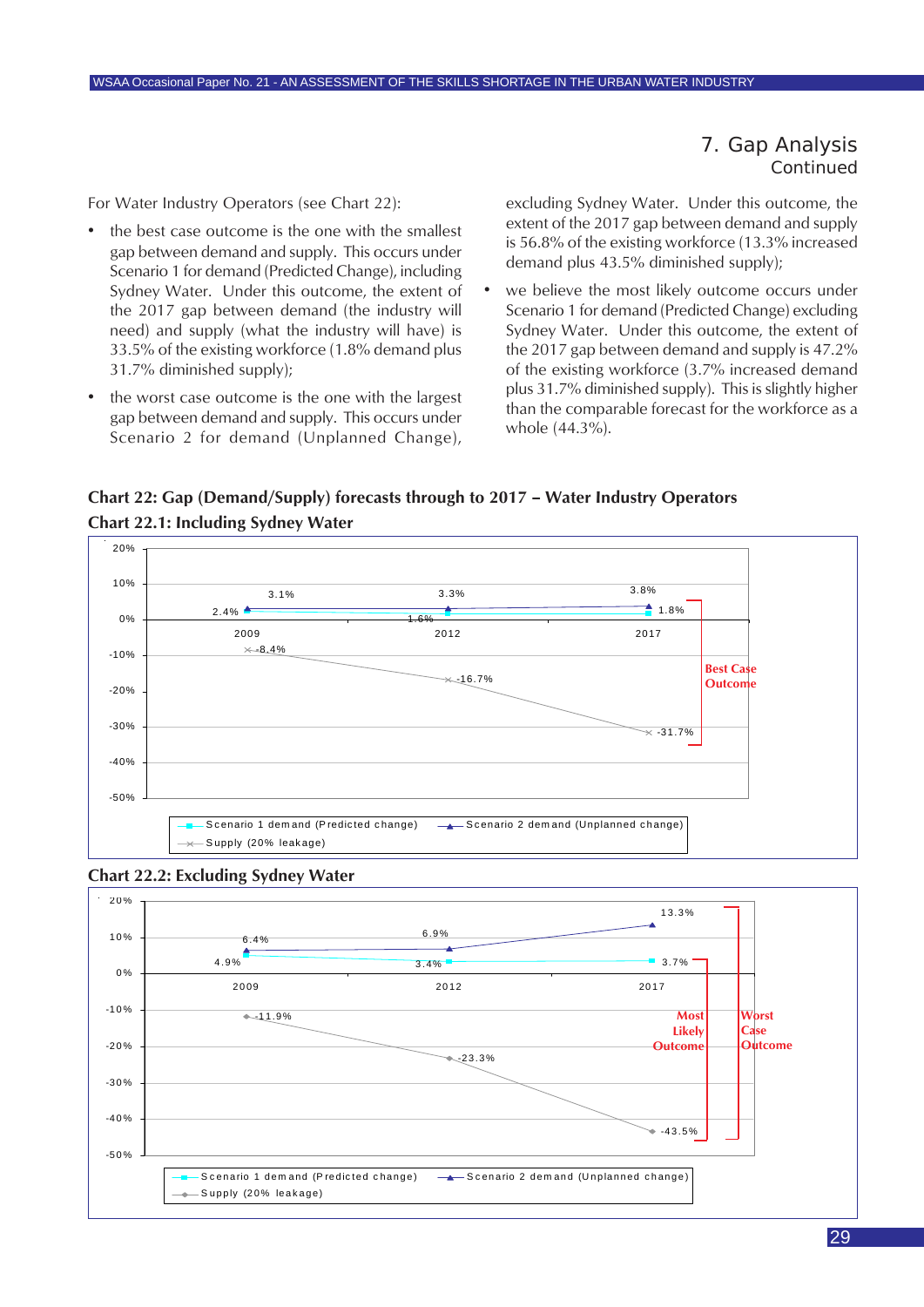<span id="page-29-0"></span>Considering the gap for Water Industry Operators in terms of the total water utility workforce of about 19,500:

- Water Industry Operators are about 18% of the current WSAA members' workforce of 19,500, ie. about  $3,500^{18}$  Water Industry Operators.
- The most likely 2017 demand/supply gap for Water Industry Operators is 47.2%
- This means the workforce may need an additional 1,650 Water Industry Operators by 2017.

Table 3 shows these estimated gaps for all job roles. These estimates should be taken as indicative only, as they are based on data and assumptions which need to be tested throughout the wider urban water industry.

### 7.4 Gap analysis for other significant job roles

Table 3 shows the estimated headcount gaps for all job roles in Scenario 1, 2017 in terms of the total WSAA members'workforce of about 19,500. These estimates should be taken as indicative only, as they are based on data and assumptions which need to be tested throughout the wider urban water industry.

### 7.5 Further research required

As shown above, there are different outcomes under the Predicted Change and Unplanned Change scenarios. However, these are not as significant as differences between the forecasts which include and exclude Sydney Water. This suggests the need for two activities:

- In the short term, gather more data to obtain a more representative sector analysis. Also, if data from more water utilities were available, this would enable additional data analysis of homogeneous water utilities, eg. large versus small water utilities; policy versus operational water utilities.
- In the longer term, WSAA needs to examine which scenarios are emerging, and adjust forecasts and strategies accordingly.

| <b>Job Role</b>                      | <b>Extrapolated Job</b> | Most Likely % | <b>Most Likely Headcount Gap</b>           |
|--------------------------------------|-------------------------|---------------|--------------------------------------------|
|                                      | <b>Role Headcount</b>   |               | Gap in December in December 2017<br>(based |
|                                      |                         | 2017          | on 19,500 FTE)                             |
| Corporate Manager                    | 506                     | -48.80%       | $-247$                                     |
| <b>Operational Manager</b>           | 1,472                   | $-35.90%$     | $-528$                                     |
| Civil Engineer                       | 1,830                   | -44.90%       | $-822$                                     |
| <b>Mechanical Engineer</b>           | 98                      | -79.90%       | $-78$                                      |
| <b>Electrical Engineer</b>           | 152                     | $-106.70%$    | $-162$                                     |
| Process/Chemical Engineer            | 208                     | $-52.30%$     | $-109$                                     |
| <b>Environmental Engineer</b>        | 298                     | $-35.50%$     | $-106$                                     |
| Civil Para Professional              | 681                     | $-62.70%$     | $-427$                                     |
| Mechanical Paraprofessional          | 144                     | $-47.00%$     | -68                                        |
| <b>Electrical Paraprofessional</b>   | 62                      | $-77.80%$     | $-48$                                      |
| Environmental Paraprofessional       | 64                      | $-57.30%$     | $-37$                                      |
| (Engineering                         |                         |               |                                            |
| <b>Environmental Professional</b>    | 465                     | $-28.40%$     | $-132$                                     |
| (Scientific)                         |                         |               |                                            |
| Microbiology Professional            | 157                     | $-47.10%$     | $-74$                                      |
| <b>Chemist Professional</b>          | 105                     | -96.30%       | $-101$                                     |
| Environmental Paraprofessional       | 213                     | $-64.30%$     | $-137$                                     |
| (Scientific)                         |                         |               |                                            |
| Microbiology Paraprofessional        | 33                      | -43.60%       | $-14$                                      |
| <b>Chemist Paraprofessional</b>      | 62                      | $-37.60%$     | $-23$                                      |
| <b>Electrical Tradesperson</b>       | 395                     | -46.90%       | $-185$                                     |
| Mechanical Tradesperson              | 1,497                   | -42.60%       | $-638$                                     |
| Construction & Maintenance -         | 2,020                   | $-42.70%$     | $-863$                                     |
| Water                                |                         |               |                                            |
| Plant Operator - Water               | 572                     | -48.70%       | $-279$                                     |
| Plant Operator - Wastewater          | 887                     | $-60.60%$     | $-538$                                     |
| <b>Business Support Professional</b> | 3,493                   | $-36.80%$     | $-1,285$                                   |
| <b>Business Support</b>              | 4,063                   | $-44.10%$     | $-1,792$                                   |
| Paraprofessional                     |                         |               |                                            |
|                                      | 19.477                  |               | $-8.692$                                   |

**Table 3: Estimated headcount gaps for all job roles in Scenario 1, 2017**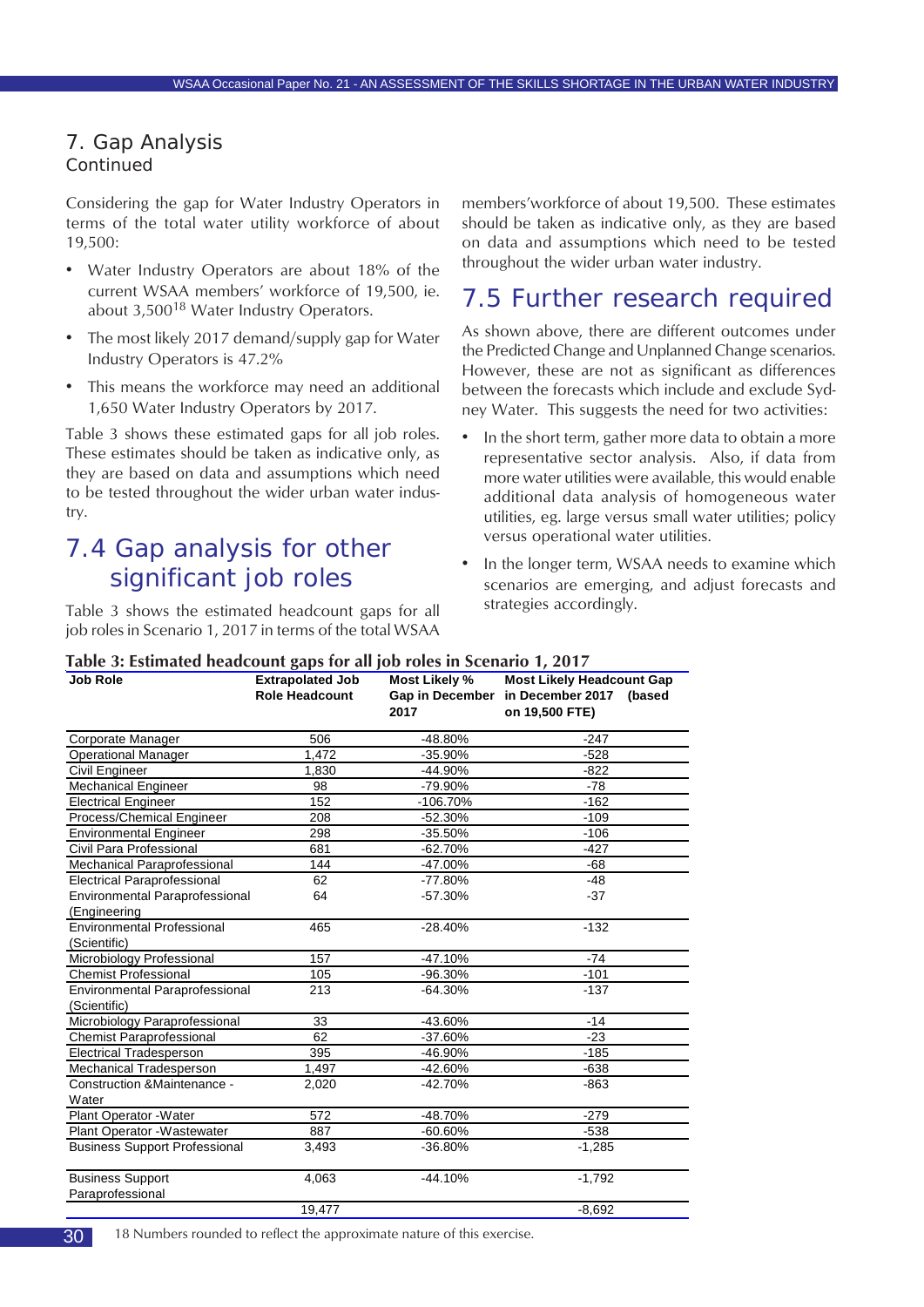## <span id="page-30-0"></span>8. Discussion and conclusion

Water utilities share many of the challenges facing organisations in the developed world, including: an ageing workforce and consequent retention issues; a workforce which demands flexibility and has a dynamic concept of 'career'; and skills shortages due, among other things, to the rapid rate of cultural, scientific and technological changes.

In addition, this project has highlighted specific challenges for urban water industry water utilities. The most pressing of these are:

- There is a sizeable workforce gap forecast for the future. This is influenced to some extent by increasing demand – particularly over the next two years – but in the longer term through to 2017 the gap will mainly be driven by the large number of retirements and also resignations.
- Water utilities have a relatively old workforce, suggesting a relatively large number of impending retirements and highlighting the need for knowledge transfer, attraction and retention, and succession management strategies.
- There is a high turnover of Civil Engineers. This job role is core to the industry and represents about 10% of water utilities workforce.
- The current workforce is generally highly experienced but is relatively inflexible - permanent, full-time, relatively old, long tenured - and therefore potentially resistant to change.
- Some water utilities are not competitive in relation to salaries for some job roles and this may affect their ability to attract and retain staff.
- In addition to a range of current skill deficits, several skills will become increasingly important in the future. These are: asset management, project management, and commercial acumen/cost management.

The findings from this report has been considered by the WSAA Board in early 2008. While pursuing solutions, WSAA will work to gather workforce supply/demand data from a larger number of water industry organisations (employers and peak bodies) so that utility differences in terms of size, region and service type can be better understood. Ideally, this research would include information on non-employee workers in the sector, eg. consultants and contractors. It could also take into account other issues highlighted in this report, such as 'churn/leakage' factor.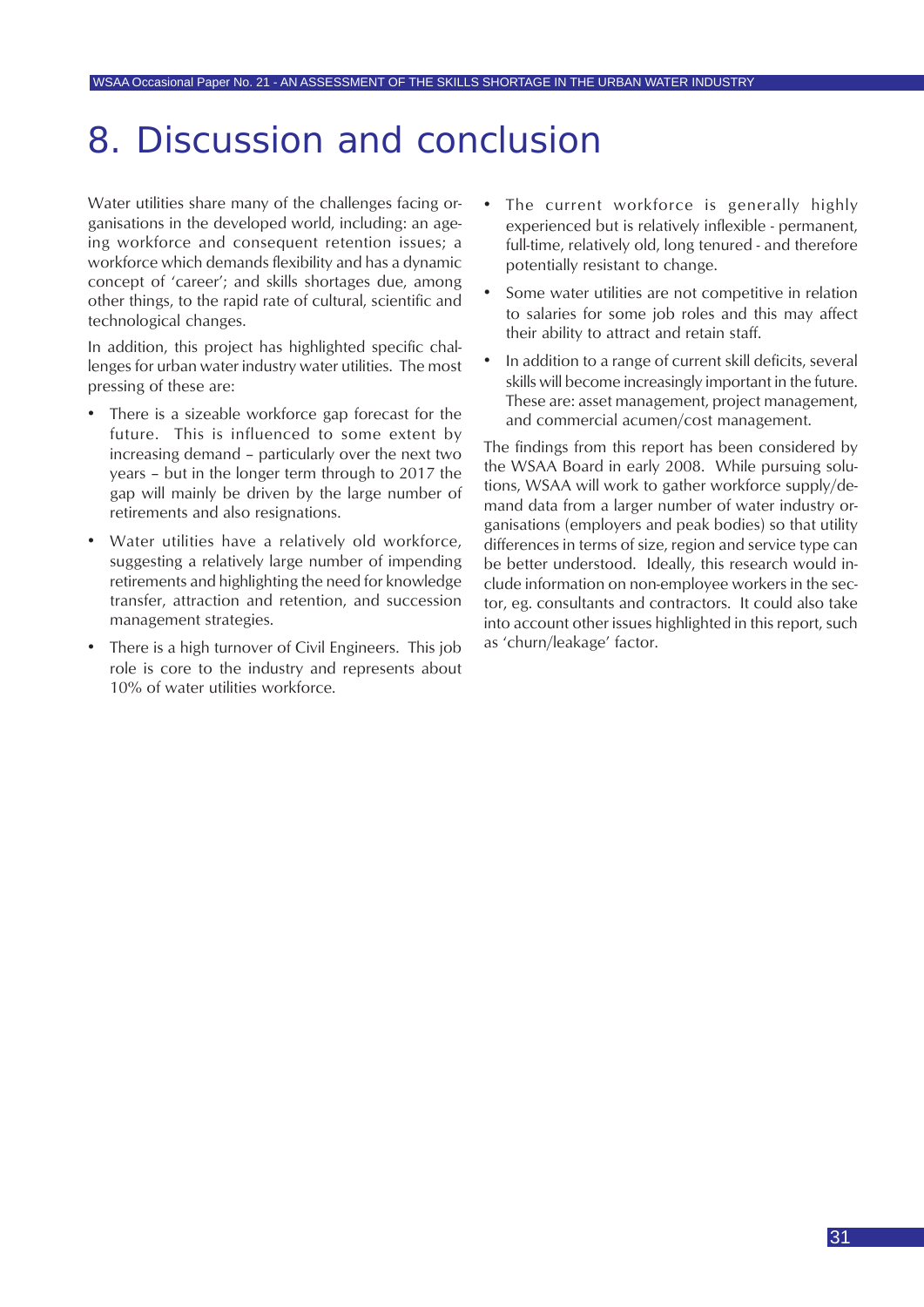## Appendix 1 - Skills, Current and Future

### Background

The International Centre for Excellence in Water Resource Management<sup>19</sup> recently conducted research to:

- Identify gaps in current water management skills, training and education services, and
- Highlight where solutions are required to meet the needs of the Australian water industry, government and community over the next decade.

The preliminary report found that:

- There is an overall shortage of technical skills in the industry.
- A wide range of new skills are required owing to wider portfolio responsibilities such as rivers management, wetland design, water sensitive urban design, water trading and so on. These new responsibilities often require training across a broad mix of disciplines, including engineering, biology, economics, sociology, marketing and business management systems.
- Non-technical' skills are also essential for a fully skilled workforce; these include communication skills, customer service skills, problem solving ability, and the acceptance of the 'life-long learning' concept.

#### **Water Utility Skills Analysis - Methodology**

Respondents were asked to evaluate current skills and forecast future skill requirements within their utility. For this exercise, a common skills framework was used, and this is shown in **Appendix 6**. The framework has two main groupings, each with two sub-groups:

- Industry specific skills, ie. Industry Knowledge, Technical Skills
- Generic skills, ie. People Skills, Business Skills.

The ratings from all respondents were aggregated<sup>20</sup> and are shown in Appendix 6. The analysis of these ratings is shown in the following sections.

#### **Water Utility Current Skills Ratings**

In summary, the major deficiencies relating to skills of current staff are as follows:

19 International Centre for Excellence in Water Resource Management for the National Water Commission 2005, *Gaps in skills, training and education in water management, preliminary report*, October 2005, Canberra Cited by Govt & Community Safety Industry Skills Report April 2007, p.28

20 Using averages weighted in terms of headcount in each job role in each utility.

#### **Industry Knowledge and Technical Skills Deficiencies (Current)**

- **• Keeping abreast of developments in technology and science**, particularly for four job roles: *Chemist Professional, Microbiology Paraprofessional, Microbiology Professional, and Electrical Engineer*
- **• Environmental sustainability** for most job roles
- *• Civil Engineers* have current skills deficiencies in a range of **technical** skills, plus **environmental sustainability** skills
- *• Electrical Engineers* have current skills deficiencies in a range of **technical** skills (particularly **keeping abreast of developments in technology and science)**, plus **environmental** skills

#### **People and Business Skills Deficiencies (Current)**

- **• Leadership** particularly for *Professional Engineers* and *Managers*
- **• Customer service, relationship building, cultural awareness, people management,** particularly for *Professional Engineering* and *Manager* job roles
- **• Strategic thinking and business planning skills** for *Professional Engineers* and *Environmental Paraprofessionals (Scientific)*
- **• Risk management/security** for a number of *Professional* and *Paraprofessional Engineering/Science* job roles
- *• Environmental Paraprofessionals (Scientific)* deficiencies noted for almost all **people** and **business** skills

#### **Water Utility Forecast Skills Ratings**

Survey respondents rated how important each skill would become over the next 5-10 years. In summary, the following skills will become increasingly important (in descending order of importance within each major skills group):

#### **Industry Knowledge and Technical Skills Forecasts**

- Environmental sustainability and knowledge of local environmental conditions
- Asset management
- Process technology, water quality, waste and wastewater, biosolids, sludge
- Developments in science and technology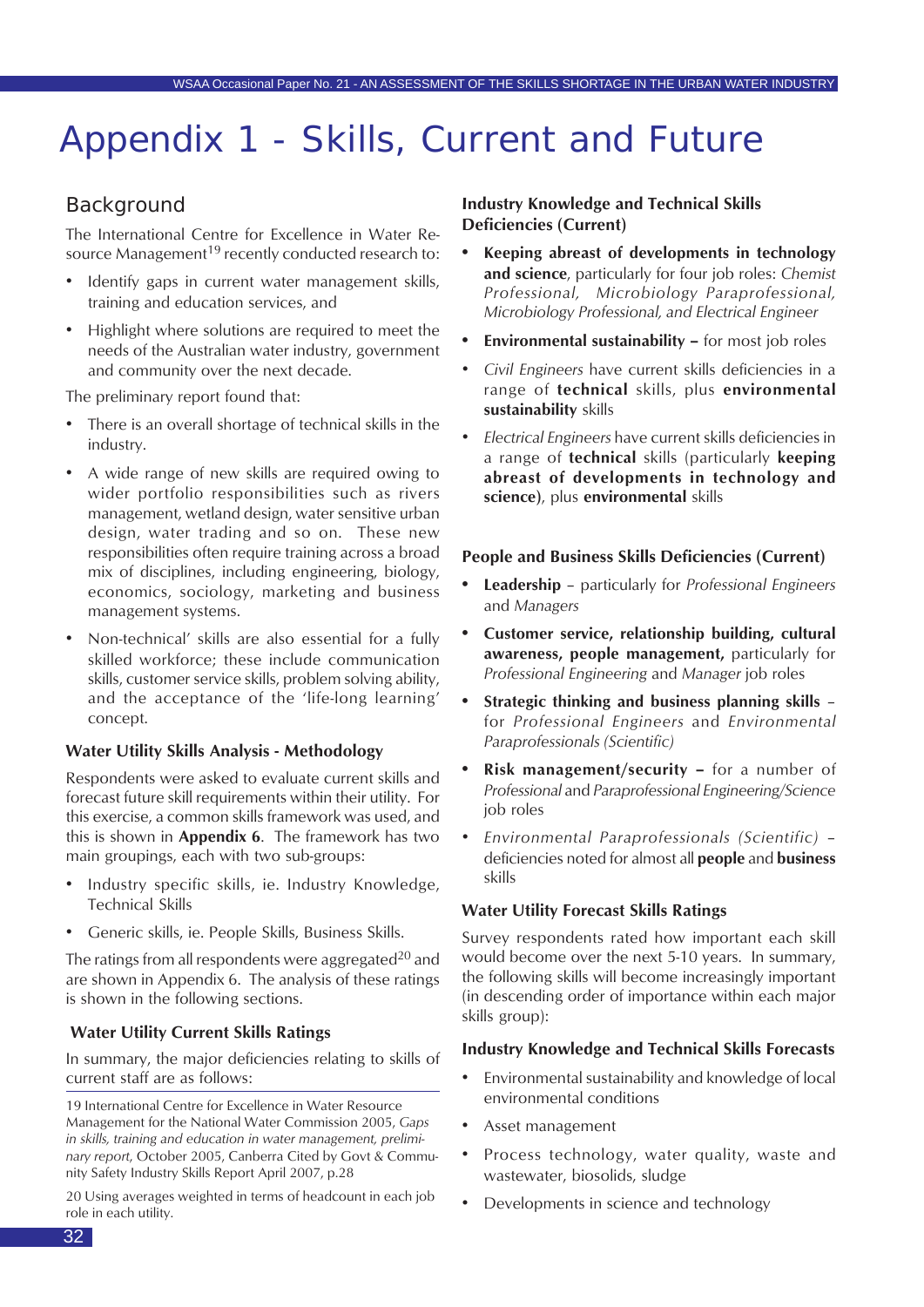### Appendix 1 - Skills, Current and Future *Continued*

- <span id="page-32-0"></span>• Local environmental conditions
- Almost all **industry and technical** skills for *Environmental Engineers* (including **environmental sustainability** and **engineering** skills, in particular)
- Almost all **industry and technical** skills for *Environmental Professional (Scientific)* (including **environmental sustainability** and **water quality standards**, in particular)
- Almost all **industry and technical** skills for *Process/ Chemical Engineer* including **Developments in science and technology** and **Process technology, water quality, waste and wastewater, biosolids, sludge**
- Almost all **industry and technical** skills for *Mechanical Engineer* including **Developments in science and technology.**

#### **People and Business Skills Forecasts**

Almost all **People and Business** skills will be increasing important in the future. Those likely to be 'critical' in the future mainly relate to *Managers* and *Professional Engineers* and include:

- **• Project management**
- **• Strategic thinking and business planning**
- **• Relationship building, cultural awareness**
- **• Commercial acumen and cost management**

Also highly important are **Customer service** and **Process improvement skills.**

### **Summary**

In summary, the main current skills deficits are:

- Keeping abreast of developments in science and technology
- Environmental sustainability
- Technical skills such as environmental engineering and Process technology, water quality, waste and wastewater, biosolids, sludge
- Leadership and a range of 'people skills' (managers and professional engineers)
- Strategic thinking, business planning and risk management

These findings are consistent with the research from the International Centre for Excellence in Water Resource Management.

In the future, most of these skills will be increasingly important, according to survey respondents. In addition, several other skills will become increasingly important in the future. These are:

- Asset management
- Project management
- Commercial acumen and cost management.

WSAA and other peak bodies may be able to play an important role in co-ordinating investment in skills development in these areas.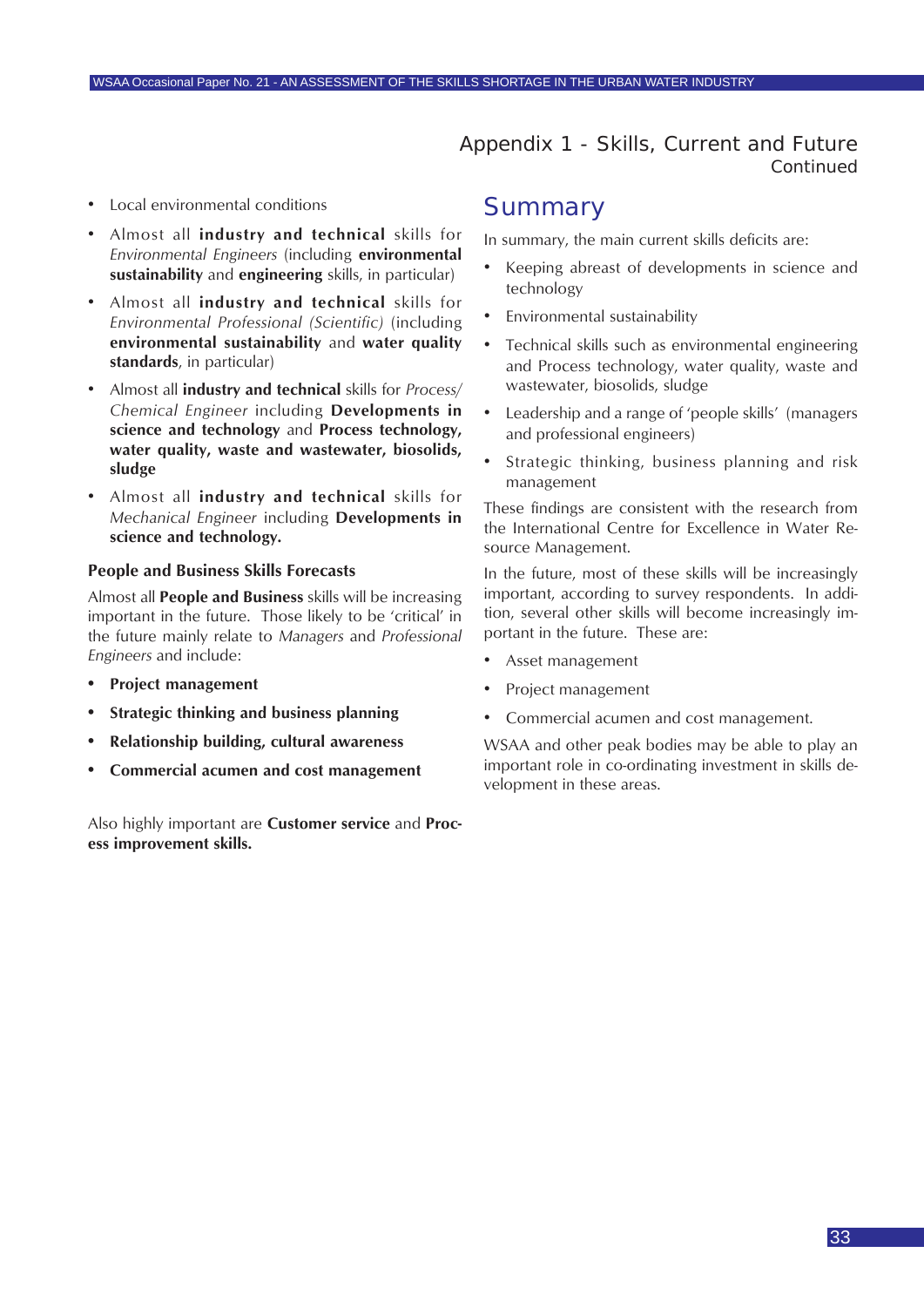## <span id="page-33-0"></span>Appendix 2 - Critical workforce issues

Survey respondents reported on their current and future critical workforce issues. Five main areas were identified: attraction, retention, skill shortages, the changing nature of the workforce, and workforce planning and within these consistant themes emerged.

#### **Attraction**

Respondents identified several challenges to their ability to attract suitable staff. Nationally, there is a shortage of staff with generic science and engineering skills (professional and paraprofessional). In addition, because of the increasing specialisation of water and wastewater processes, water utilities would like to attract university-educated professionals (rather than vocationally-educated paraprofessionals); but there is an acute shortage of staff with these specialist skills.

Within this tight labour market, water utilities are not usually competitive with private sector firms in terms of salary and/or benefits.

In working to a solution to these challenges, some water utilities struggle to find the correct balance between: recruiting people with 'ready-now' skills, and recruiting and developing people with appropriate aptitude.

In addition, some regional water utilities experience difficulty in attracting water industry skills to their area.

#### **Retention**

Water utilities experience challenges in retaining older workers and younger workers. As shown earlier in this report, the water industry has a mature age profile with nearly 50% of staff over 45 years of age. The continual loss of experienced workers through retirement highlights the importance of knowledge management/ transfer and succession management within water utilities.

At the other end of the spectrum, some water utilities have problems retaining young high performers. Several respondents described their utility as a 'training ground' to provide skilled personnel for private sector organisations. One utility reported that turnover in the 1-3 year tenure range is significant, reflecting the fact that private organisations 'poach' workers once they have received valuable industry training and experience.

#### **Skills**

The previous chapter discussed issues regarding specific skills, as identified from quantitative survey ratings. Via open-ended survey comments, respondents reinforced the points that:

- major capital works development over next five years would require increased project/contract management, engineering and asset management skills
- impending retirements contribute to shortages of current skills
- emerging technology (greater automation, complexity, diversity) contribute to shortages of new skills.

#### **Changing nature of the workforce**

The water industry operates in a complex and rapidly changing environment. The above attraction, retention and development challenges need to be managed in relation to a workforce with increasing demands for flexible work conditions (eg. ways of working, hours of work, work/life balance, attitudes to work/career, etc). In particular, flexible work conditions are required to attract women and younger workers.

Many water utilities are also increasing their proportion of 'contingent' staff such as contractors, consultants, fixed term employees, and casual staff, as well as outsourced service providers.

#### **Workforce planning**

Survey respondents were asked to rate their preparedness for potential loss of skills, corporate knowledge and leadership. The response was that they were prepared to 'some extent' (average of 3 on a 5 point scale) but admitted this preparedness tended to be short term and reactive. Within most water utilities, workforce planning capability is in a fairly embryonic state particularly in smaller and regional organisations.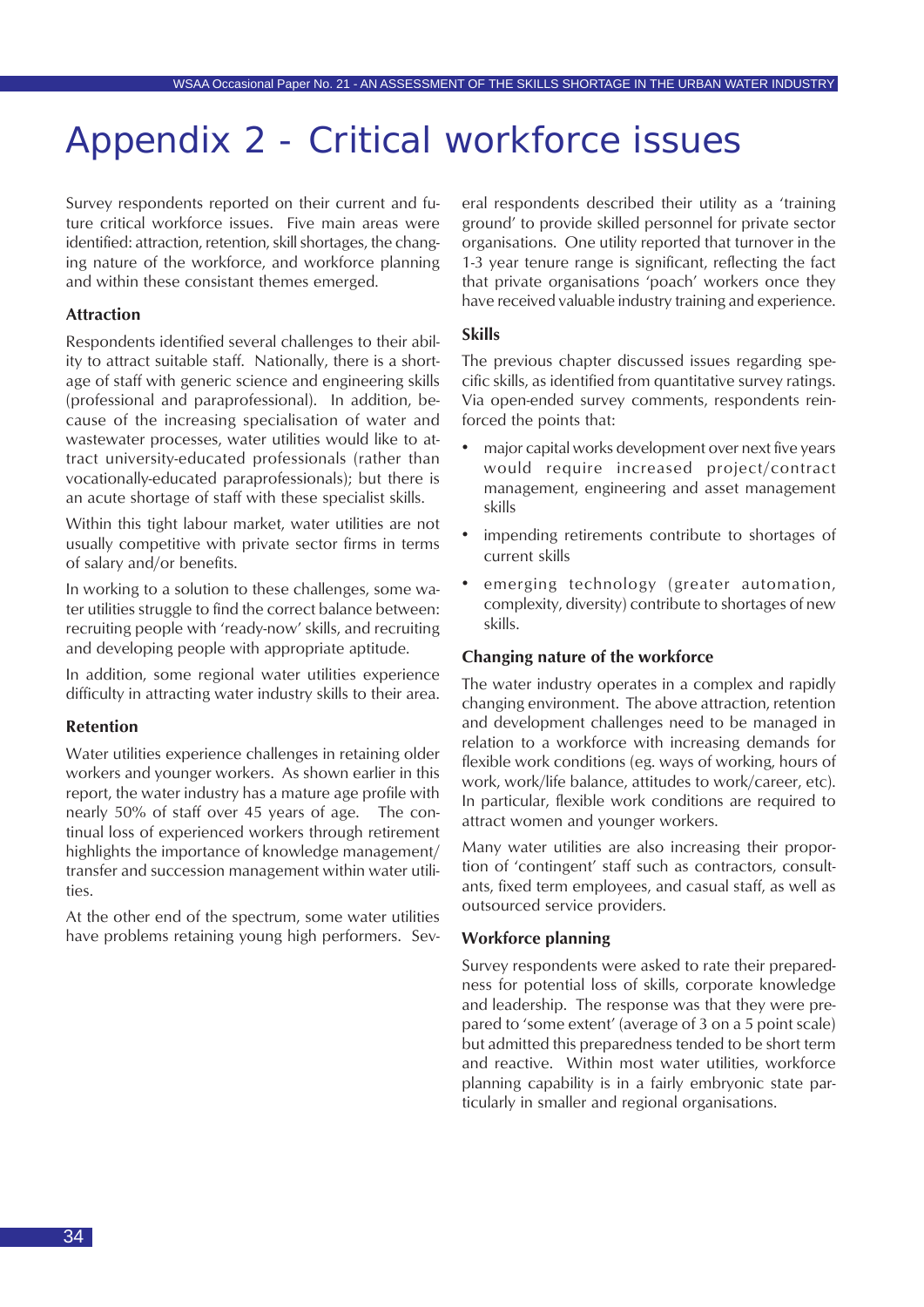## <span id="page-34-0"></span>Appendix 3 - Infohrm Pty Ltd and Program

#### **Infohrm Pty Ltd**

Infohrm Pty Ltd leads the world in future-focused workforce and business intelligence solutions with a unique blend of knowledge and experience, supported by the most sophisticated reporting, analysis and consulting tools available. Established in 1981, the Infohrm Group consults exclusively in the field of planning, measuring and reporting on human capital in organisations. Infohrm provides consulting, training and benchmarking services to organisations throughout Australasia, North America and Europe.

Through our 27 year history we have developed a reputation for the integrity and quality of our data capture and analysis, and are considered international leaders in the area of human capital reporting. Please refer to our website www.infohrm.com for further information on our background and service offerings. The following provides a partial list of Infohrm members globally.

#### **Infohrm Program**

Infohrm established the Infohrm Benchmarking and Reporting Program in Australia in 1992. Since that time, the Infohrm Program has become the definitive standard for measuring the performance of the HR function and people management issues within organisations, both within Australia and internationally. To support the use of the benchmark standards, Infohrm continues to invest significant resources in developing consistent measures and definitions, as well as auditing the data.

While the technology we developed to support the Infohrm Program is globally unique, we believe our competitive advantage lies – not only within the underlying technology – but within our expert professional knowledge of the HR and business operating environments. This enables us to assist organisations to use data to make decisions which add value to their business.

The core purpose of the Infohrm Program is to:

- Provide organisations with a comparison of their performance on a range of people management measures
- Facilitate internal benchmarking of workforce data
- Use this information to identify people management priority improvement areas
- Identify and promote HR 'better practices' through conducting qualitative HR best practice studies, both in Australia and internationally.

The Infohrm Program currently supports over 120 members worldwide and over 60 Australian and New Zealand members, encompassing over 2,000,000 employees.

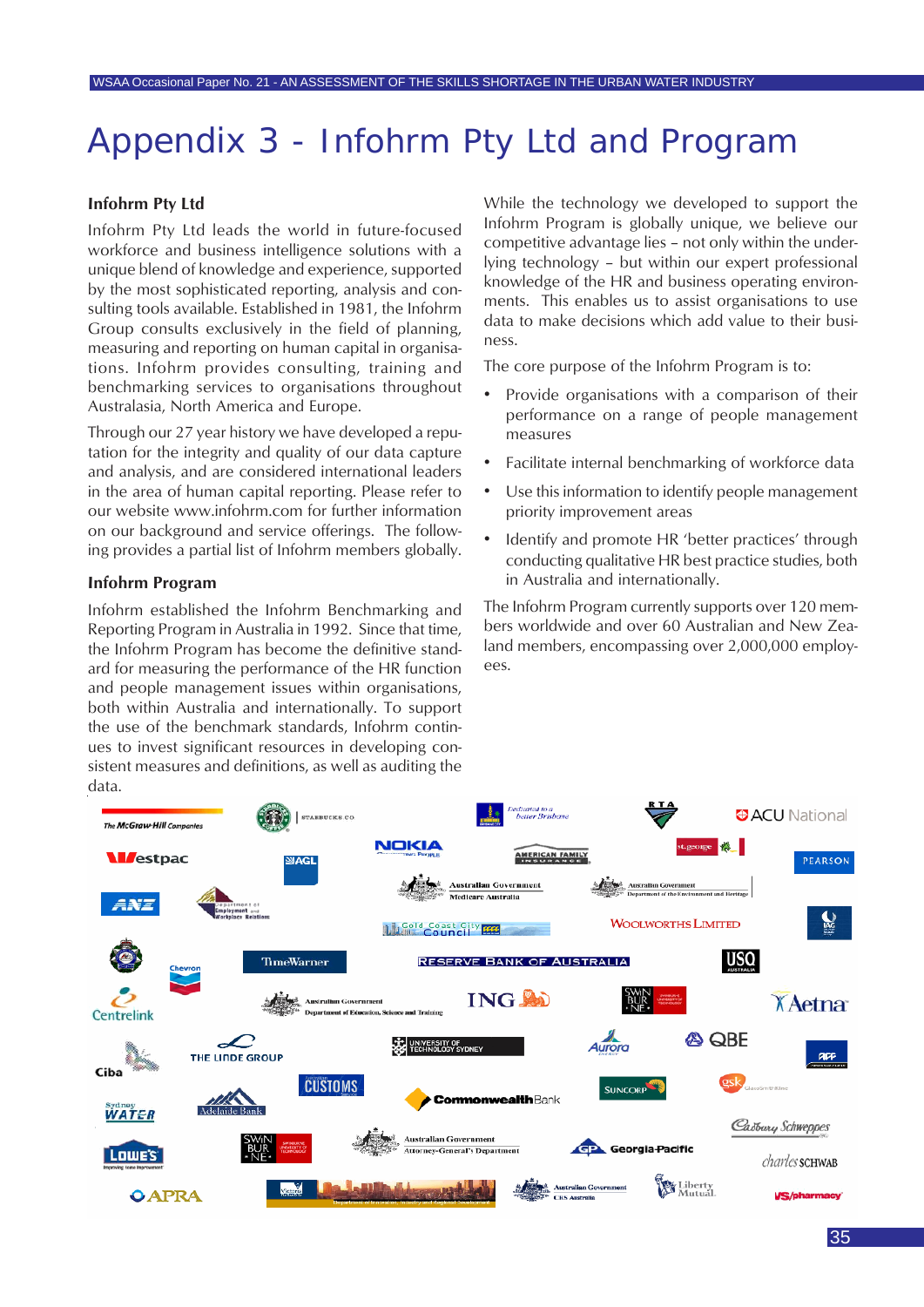## <span id="page-35-0"></span>Appendix 4 - Project Scope

#### **In scope**

- All job roles (through payroll)
- All members and associate members invited to participate in the project
- Demand forecasting data gathering via survey only (not interview)
- Sub-industry analysis (details of relevant sub-industry groups to be advised when member participation was finalised)
- Formal presentation of final report to Steering Committee as well as written report
- Participating members will be given the opportunity to purchase from Infohrm, a confidential report customised for their company.

#### **Out of scope**

- Contractors and other workers not on payroll
- Videoconference to members to explain project and gain understanding and commitment
- Consultation with external stakeholders such as universities and employee unions
- Strategies to address gap (Stage 2)
- Case study approach (potentially Stage 2)
- External supply forecasting (potentially Stage 2)

## Appendix 5 - Job Role Framework Identified for this Project

A job role framework is a way of grouping together different types of job roles into meaningful groups across an industry. The creation of a job role framework for the WSAA project helped to ensure all water utilities

were using the same information when considering workforce demand and supply forecasting. Below are the job roles which were agreed and used for this project:

| Job Family                 | Description                                                                                                                                                 | Job Role                      | Example job roles                                                                                                      |
|----------------------------|-------------------------------------------------------------------------------------------------------------------------------------------------------------|-------------------------------|------------------------------------------------------------------------------------------------------------------------|
| Manager                    | Managers are those at the third and<br>fourth level in the organisation. Exclude<br>CEO and CEO's direct reports (ie. the<br>first and second levels on the | Corporate manager             | IT Manager, Human Resource<br>Manager, Finance Manager,<br>Corporate Services Manager, Policy<br>and Planning Manager, |
|                            | organisation).                                                                                                                                              | Operational manager           | <b>Engineering Manager, Retail</b><br>Manager,                                                                         |
| Engineer -<br>professional | Engineering Professionals are degree<br>qualified or are at a level in the                                                                                  | Civil Engineer                | Civil Engineer, Project Manager,<br>Asset Manager                                                                      |
|                            | organisation that requires the job role to<br>be performed at a professional standard.                                                                      | <b>Mechanical Engineer</b>    | Mechanical Engineer, Project<br>Manager                                                                                |
|                            |                                                                                                                                                             | <b>Electrical Engineer</b>    | Electrical Engineer, Project Manager                                                                                   |
|                            |                                                                                                                                                             | Process/Chemical Engineer     | Process/Chemical Engineer, Project<br>Manager                                                                          |
|                            |                                                                                                                                                             | <b>Environmental Engineer</b> | Environmental Engineer, Project<br>Manager                                                                             |

Continued on next page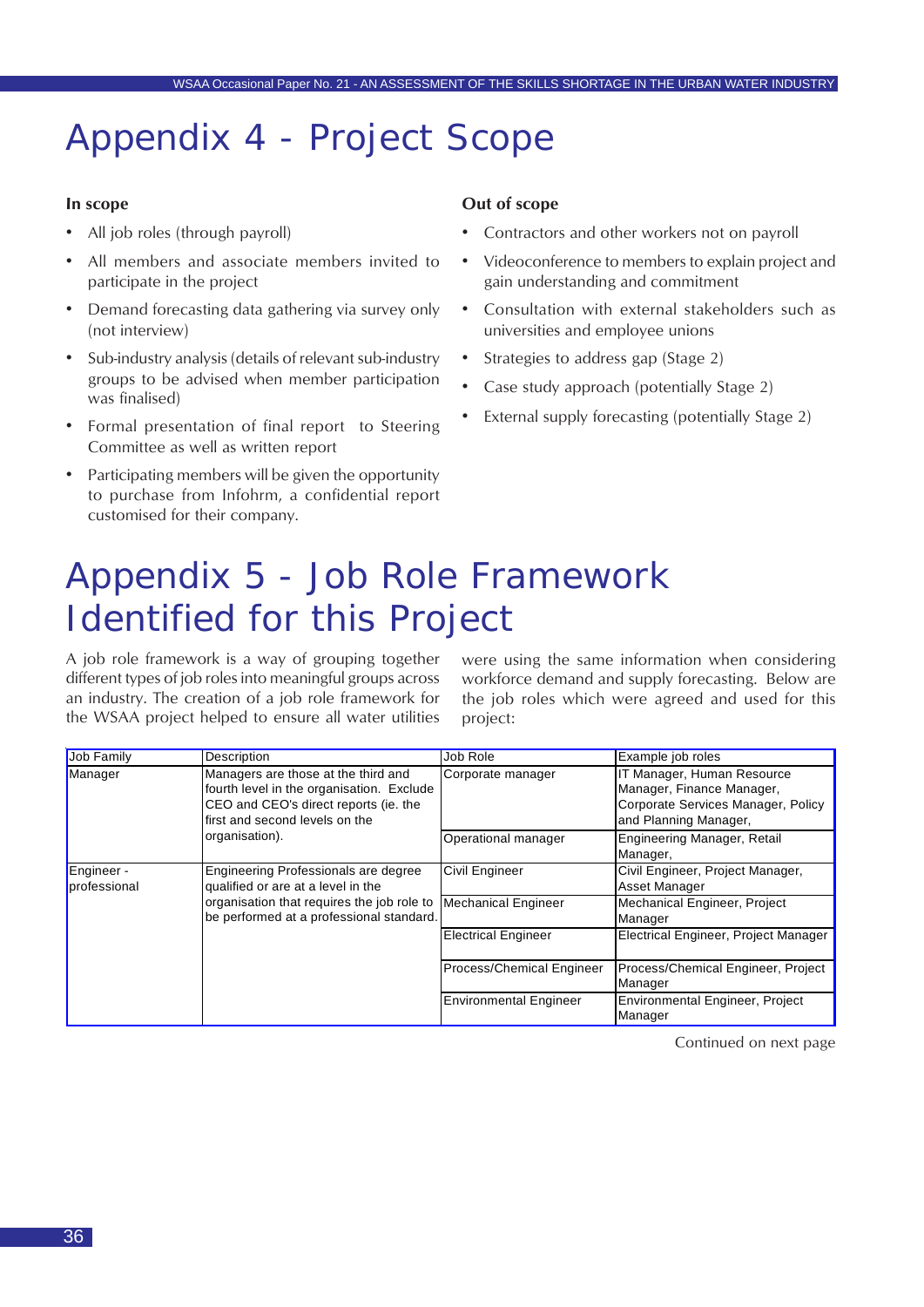### Appendix 5 - Job Role Framework Identified for this Project *Continued*

| Continued from previous page |  |  |
|------------------------------|--|--|
|                              |  |  |

| Job Family                              | Description                                                                                                                                                                         | Job Role                                          | Example job roles                                                                                                                              |
|-----------------------------------------|-------------------------------------------------------------------------------------------------------------------------------------------------------------------------------------|---------------------------------------------------|------------------------------------------------------------------------------------------------------------------------------------------------|
| Engineer -<br>paraprofessional          | Engineering Paraprofessionals are not<br>required to possess degree level                                                                                                           | Civil Paraprofessional                            | Civil Engineering Technician, Civil<br>Engineering Associate,                                                                                  |
|                                         | qualifications for the role but are highly<br>experienced in the field of expertise.                                                                                                | Mechanical Paraprofessional                       | Mechanical Engineering Technician,<br>Mechanical Engineering Associate,<br>Plumbing Engineering Technician,<br>Plumbing Engineering Associate, |
|                                         |                                                                                                                                                                                     | <b>Electrical Paraprofessional</b>                | Electronic Engineering Technicians,<br>Electrical Engineering Associate,                                                                       |
|                                         |                                                                                                                                                                                     | Process/Chemical Engineer                         | <b>Chemical Engineer</b>                                                                                                                       |
|                                         |                                                                                                                                                                                     | Environmental                                     | <b>Environment Officer</b>                                                                                                                     |
| Science/technical<br>professionals      | Science/technical professionals are<br>degree qualified or are at a level in the<br>organisation that considers the job role<br>to be performed at a professional<br>standard.      | <b>Environmental Professional</b><br>(Scientific) | <b>Environmental Scientist</b>                                                                                                                 |
|                                         |                                                                                                                                                                                     | Microbiology Professional                         | Microbiologist                                                                                                                                 |
|                                         |                                                                                                                                                                                     | <b>Chemist Professional</b>                       | Chemist                                                                                                                                        |
| Science/technical<br>paraprofessionals  | Science/technical paraprofessionals are<br>not required to possess degree level<br>qualifications for the role but are highly                                                       | Environmental<br>Paraprofessional (Scientific)    | Environmental Officer/Technician,<br>Technician/Officer                                                                                        |
|                                         | experienced in the field of expertise.                                                                                                                                              | Microbiology<br>Paraprofessional                  | Technician/Officer                                                                                                                             |
|                                         |                                                                                                                                                                                     | <b>Chemist Paraprofessional</b>                   | Chemistry Technician, Chemistry<br>Technical Officer, Chemistry Lab<br>Technician                                                              |
| <b>Trades</b>                           | Tradespersons possess a trade<br>certificate. Includes Apprentices.                                                                                                                 | <b>Electrical Tradesperson</b>                    | Electrician, Electronic Instrument<br>Tradesperson, Apprentice                                                                                 |
|                                         |                                                                                                                                                                                     | Mechanical Tradesperson                           | Fitter, Plumber, Painter and<br>Decorator, Carpenter, Blacksmith,<br>Apprentice                                                                |
| <b>Water Industry</b><br>Operators      | Water Industry Operators generally<br>acquire their skills through on-the-job<br>training and/or a relevant VET Certificate                                                         | Construction and<br>Maintenance - Water           | Maintenance Operator/Assistant,<br>Operations Assistant, Meter<br>Restrictor/Reader                                                            |
|                                         | 2/3.                                                                                                                                                                                | Plant Operator - Water                            | <b>Water Treatment Plant</b><br>Operator/Assistant Operator, Water<br>Sampler                                                                  |
|                                         |                                                                                                                                                                                     |                                                   | Plant Operator - Wastewater Wastewater Treatment Plant<br>Operator/Assistant Operator,<br><b>Assistant Reuse Operator</b>                      |
| <b>Business Support</b><br>Professional | <b>Business Support Professionals are</b><br>degree qualified or are at a level in the<br>organisation that considers the job role<br>to be performed at a professional             | <b>Business Support</b><br>Professional           | Accountant, Learning and<br>Development Co-ordinator, IT<br>Support Officer, Community Liaison<br>Officer                                      |
|                                         | standard. Business Support<br>paraprofessionals are not required to<br>possess degree level qualifications for<br>the role but are highly experienced in the<br>field of expertise. | <b>Business Support</b><br>Paraprofessional       | Payroll Clerk, Accounts Clerk,<br>Administration Officer, Personal<br>Assistant                                                                |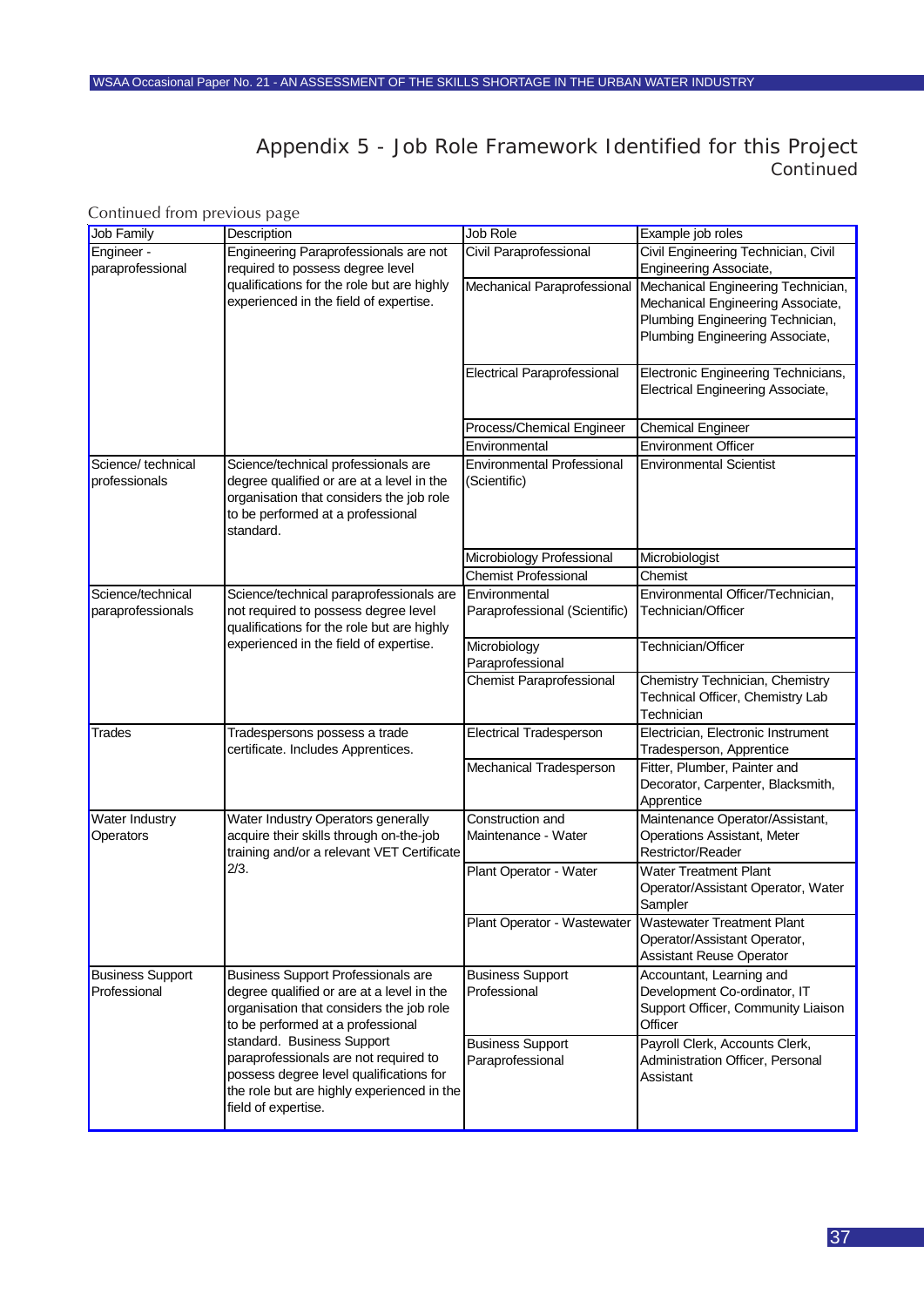## <span id="page-37-0"></span>Appendix 6 - Core skills framework identified for this project

As this was a WSAA Member specific project, a common core skills framework was used to evaluate current skills and forecast future skill requirements. The agreed core skills framework for the project is shown below. It consists of two main groupings, each with two sub-groups:

- Industry specific, ie. Industry Knowledge, Technical Skills
- Generic, ie. People Skills, Business Skills.

### INDUSTRY SPECIFIC

### Industry Knowledge

- 1. Understanding of plant operating processes
- 2. Business process knowledge
- 3. Statutory and regulatory requirements including governance
- 4. Water quality standards
- 5. Environmental knowledge, Sustainability (General)
- 6. Knowledge of local environmental conditions (eg. soil, irrigation)

#### Technical Skills

- 1. Environmental engineering skills
- 2. Developments in technology and science
- 3. GIS, Modelling, Mapping
- 4. Asset management, including Engineering Standards
- 5. Process technology, Water quality, Waste and Wastewater, Biosolids, Sludge

### GENERIC

### People Skills

- 1. Customer service
- 2. Relationship building, Cultural awareness
- 3. People management
- 4. Leadership

#### Business Skills

For the current skills analysis, the following rating scale was used:

- $0 =$  skill not required by this job role
- 1 = skill levels are adequate or better
- 2 = skills are absent or underdeveloped, but programs are in place to address these
- 3 = skills are absent or underdeveloped, but there are NO programs in place to address these

For the future skills rating, the following scale was used:

- -1 = skill will become less important in the future
- 1 = skill will become slightly more important in the future
- $2$  = skill will become more important in the future
- 3 = skill will become critical in the future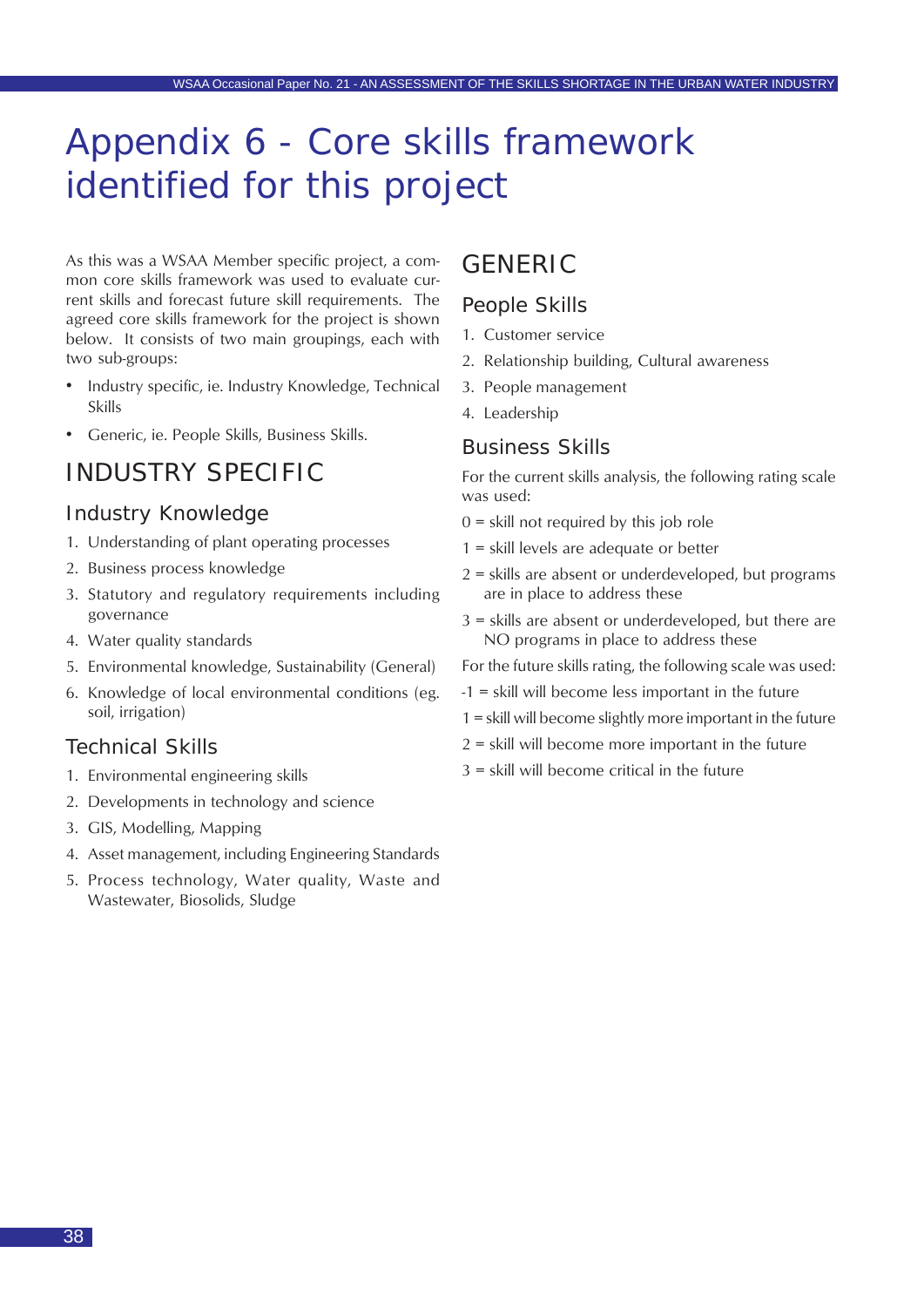## <span id="page-38-0"></span>Appendix 7 - Project Scenarios

At its meeting on 13 September 2007, the Steering Committee for the WSAA Skills Shortages Project considered the external factors likely to affect the industry over the next 5-10 years. The purpose of this was to identify scenarios (or 'likely future states') to serve as the basis for forecasting future workforce needs. The Steering Committee noted that scenarios:

- Help deal with a highly uncertain environment and encourage planning which anticipates a range of possible futures, and
- Facilitate consideration of longer term forecasts.

The Committee also noted that, when the variation between different scenario forecasts is large, this increases the importance to initiate two activities:

- Monitor the assumptions underlying the scenario to see which is unfolding or which set of new conditions is emerging so we can assess their implications.
- Implement human resource management programs which provide maximum workforce flexibility, eg. using contract staff, external transfers, temporary assignments.

Taking all influences into account, two likely scenarios were identified**: 'Predicted Change'** and **'Unplanned Change'**. A description of these scenarios is provided on the following pages.

### Scenario 1: Predicted Change

As its name suggests, the Predicted Change scenario will see many changes over the next 5-10 years however these changes have been identified and have been or are being planned for.

Because Scenario 1 reflects predicted change, business and workforce implications of this scenario are likely to be identified in each utility's strategic business plan. For example, implications of Scenario 1 may include:

- Greater involvement of private sector in implementing a diverse range of water supply solutions
- Greater need for customer services skills
- Water utilities need to continue to support two different types of workforces: (a) construct/maintain and (b) high-tech
- Continuing need for continuous skills development.

| Variable                     | <b>Scenario 1: Predicted Change</b>                                                                    |
|------------------------------|--------------------------------------------------------------------------------------------------------|
|                              | Infrastructure development Consistent with utility's existing business plans and capital works program |
| Climate change               | A continuing scenario of lower rainfalls and extreme weather patterns                                  |
| Diversified water supply     | The sector will continue to identify and implement a diverse range of water supply                     |
| solutions                    | options.                                                                                               |
| <b>Water Sensitive Urban</b> | Will have low impact on the industry as it will be confined to new developments.                       |
| Development                  |                                                                                                        |
| Water pricing                | Water prices will double                                                                               |
| Economy                      | The Australian economy continues to grow in line with recent trends                                    |
| <b>Regulatory framework</b>  | Changes (increased regulation) are consistent with industry expectations                               |
| Technological                | The rate of technological and scientific advances continues in line with recent                        |
| developments                 | trends.                                                                                                |
| <b>Consumer expectations</b> | While there is widespread acceptance of need to reduce water usage, water                              |
|                              | access is considered a right.                                                                          |
| Asset management             | Greater emphasis on asset management as assets age. In addition, water utilities                       |
|                              | continue to develop more sustainable assets                                                            |

#### **Scenario 1 Predicted Change**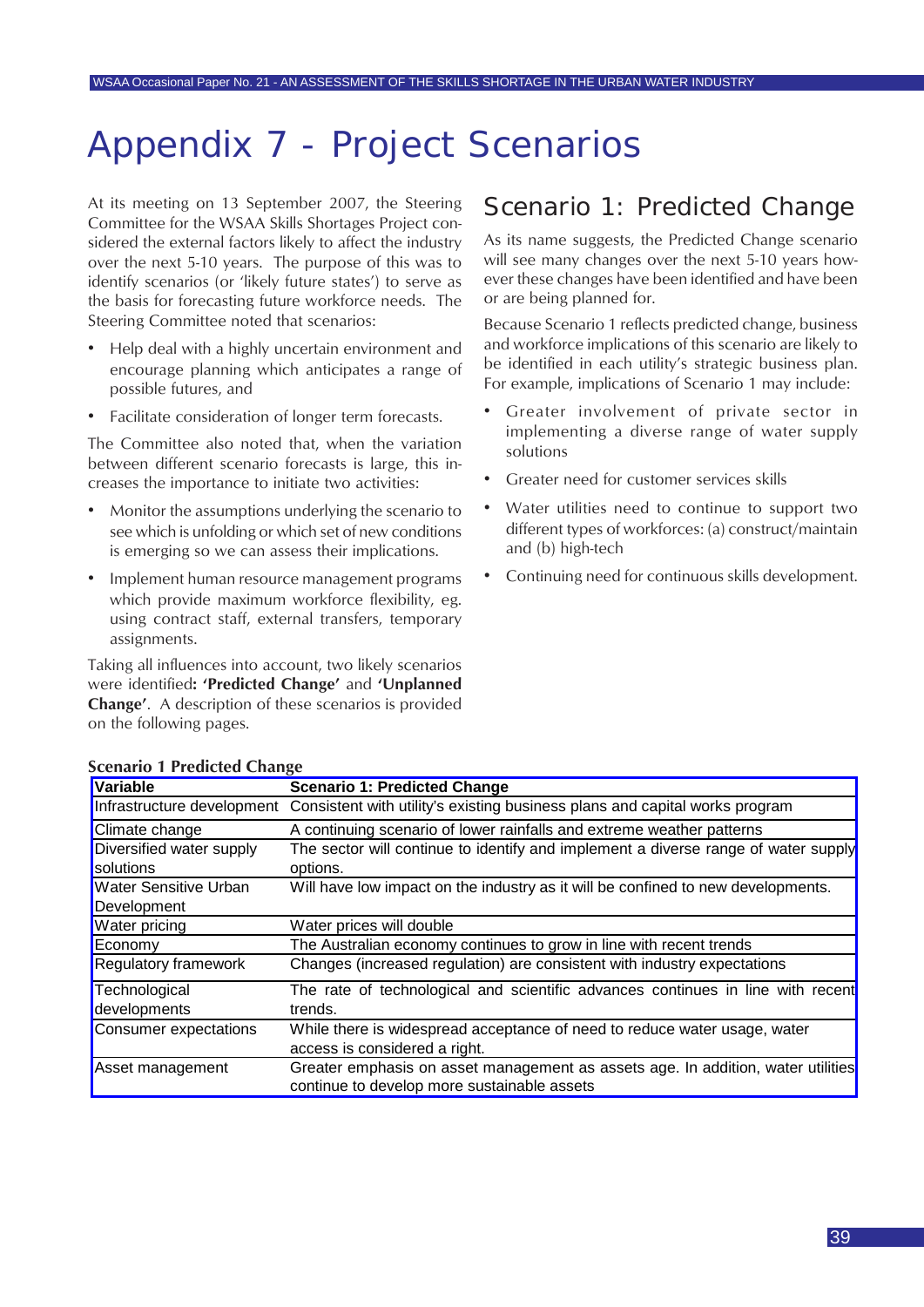### <span id="page-39-0"></span>Appendix 7 - Project Scenarios *Continued*

### Scenario 2: Unplanned Change

Under the Unplanned Change scenario, some or all of the following changes may occur (see middle column in table below) with implications as per the third column:

#### **Factors impacting both scenarios**

Regardless of which scenario emerges, it was generally agreed that the following would take place:

- **• Population change** will be as per regional forecasts.
- **Institutional restructure**: Current rate of change continues, ie. government centralisation. In lead up to restructure, water utilities become less attractive as an employer due to uncertain future. After restructure, as part of a government, water utilities become less attractive employers due to factors such as employment brand, lack of flexibility to offer incentives, etc.
- **• Security**: Increased demand for security/risk management provisions has implications for training, and staffing availability (eg. ensuring staff on call).
- **• Sustainability:** Energy management new skills. Increased need for community engagement. More sophisticated decision making. Culture change with decreased focus on financials and increased focus on social and environmental factors.
- **• Asset management:** Greater emphasis on assets as they age. Water utilities continue to develop more sustainable assets.

On the workforce supply side it was noted that:

- a continuing mining boom could result in further tightening of the labour market, particularly in affected regions
- a mining industry bust could result in greater availability of critical job roles.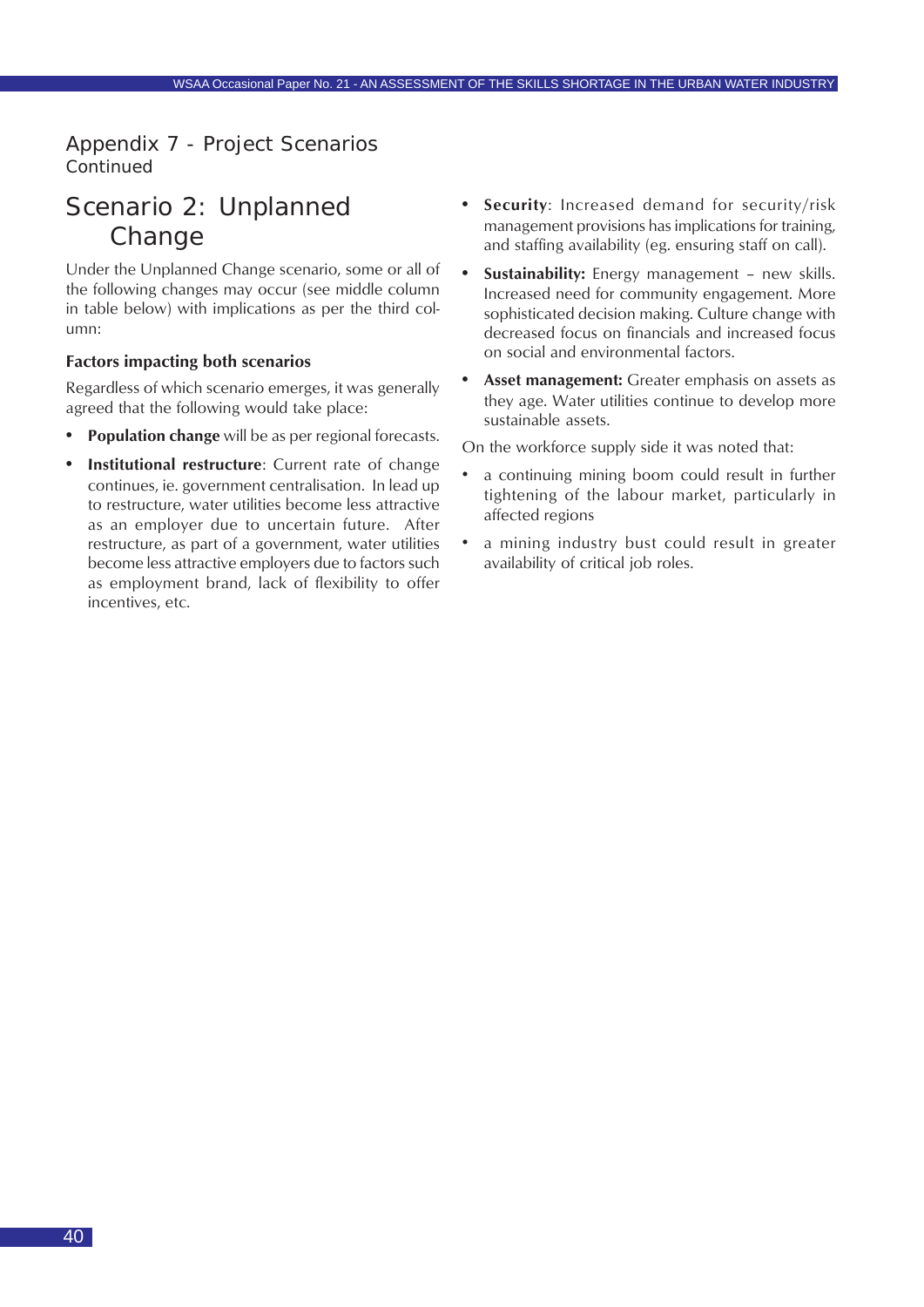### Appendix 7 - Project Scenarios *Continued*

| Variable                                    | <b>Scenario 2: Unplanned Change</b>                                                                                                                                            | <b>Implications of Scenario 2</b>                                                                                                                                                                                                                                       |
|---------------------------------------------|--------------------------------------------------------------------------------------------------------------------------------------------------------------------------------|-------------------------------------------------------------------------------------------------------------------------------------------------------------------------------------------------------------------------------------------------------------------------|
| Infrastructure                              | Significant variations to Capital                                                                                                                                              | Need for flexibility and agility to change to radically                                                                                                                                                                                                                 |
| development                                 | Works Program due to volatility of<br>other scenario variables.                                                                                                                | changing circumstances. Need for increased<br>political acumen.                                                                                                                                                                                                         |
| Climate change                              | Severe, sustained drought conditions<br>(to extent of dry dams), coupled with<br>erratic incidents of cyclones, flooding<br>etc. High likelihood of natural<br>disaster.       | New and/or more water supply solutions will be<br>needed. Disaster Recovery Planning (and potential<br>implementation) assumes greater importance.                                                                                                                      |
| Diversified water supply<br>solutions       | Significant health incident(s) result in<br>total rejection of recycled water.                                                                                                 | Reduced demand for recycled water and increased<br>demand for supply options such as desalination,<br>dams, etc.                                                                                                                                                        |
| <b>Water Sensitive Urban</b><br>Development | Emergence of 'eco-villages' which<br>become self-sufficient in water supply<br>(and potential water traders).                                                                  | Eco-villages destabilise the industry, making it<br>difficult to anticipate demand and plan for services.<br>Potential for eco-village supply to contaminate main<br>supply.                                                                                            |
| Water pricing                               | In response to significant increases<br>in water price (and greater incidence<br>of self-sourcing) there is reduced<br>demand for water from water utilities.                  | Water utilities become less financially viable.                                                                                                                                                                                                                         |
| Economy                                     | Recession leads to lower levels of<br>business/residential development.                                                                                                        | Reduced rate of increase in demand for water.                                                                                                                                                                                                                           |
| <b>Regulatory framework</b>                 | National management of water<br>(Water Bank).                                                                                                                                  | Greater bureaucracy within utility but loss of planning<br>roles to central authority. Greater bureaucracy<br>reduces attractiveness of local water utilities as an<br>employer.                                                                                        |
| Technological<br>developments               | (1) Work which previously required<br>specialised skills will be replaced by<br>technology; and/or (2) breakthrough<br>technology will require new,<br>specialised skill sets. | There will be a continuing need to upgrade skills sets<br>- sometimes within quite radical timeframes.                                                                                                                                                                  |
| Consumer expectations                       | Consumers become increasingly<br>more critical and demanding due, for<br>example, to major<br>chronic/acute water restrictions.                                                | There is an increasing need for job roles such as:<br>community consultation and education, public<br>relations. Reduced demand for recycled water and<br>health/contamination incidents and/or increased demand for supply options such as<br>desalination, dams, etc. |

#### **Scenario 2 Unplanned Change**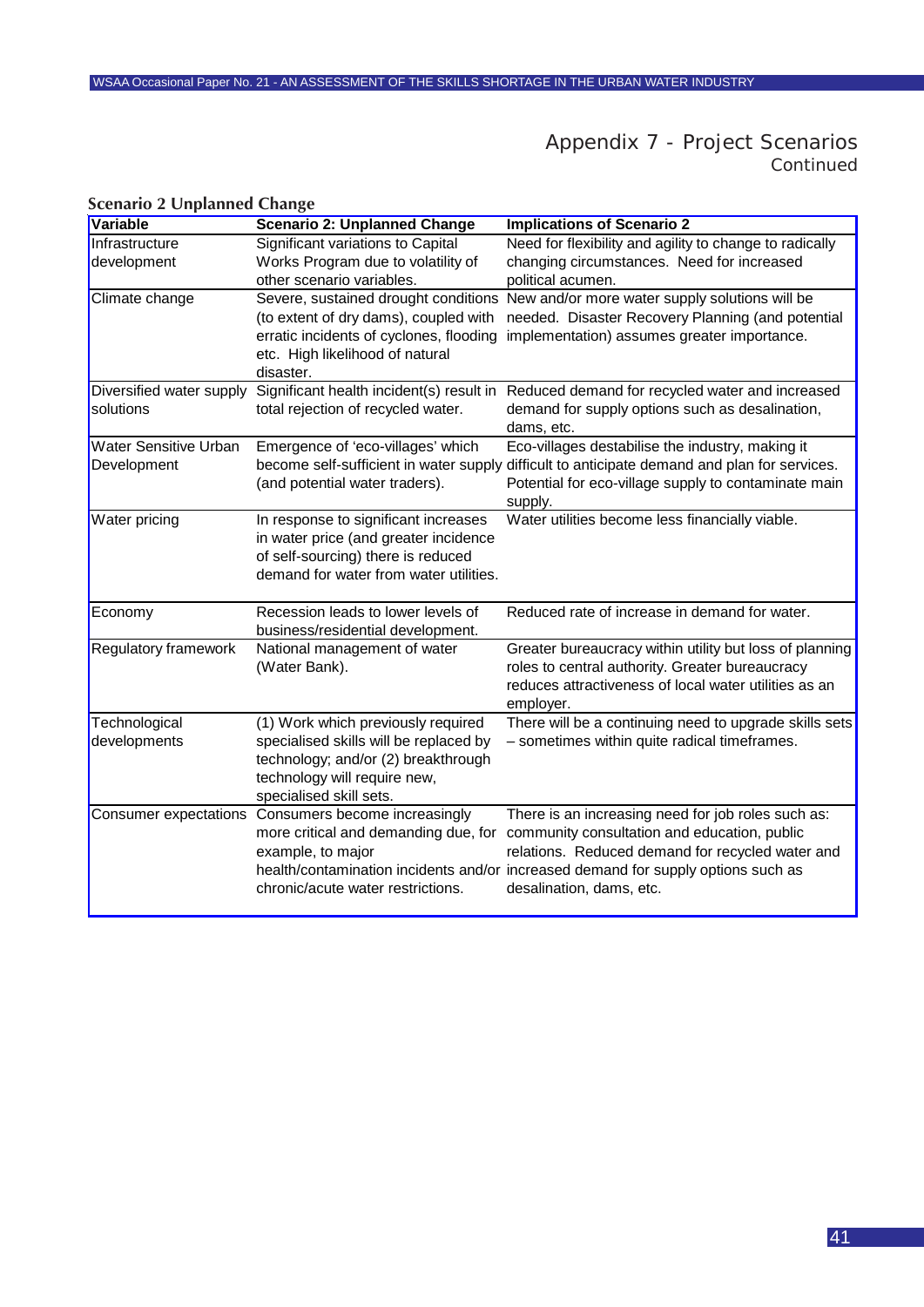## Appendix 8 - Comments Regarding Future Skills Needs

| <b>Skill</b>                                    | <b>Comment</b>                                                                                                                                                                                                                                                                                                                                                                                                                                                      |
|-------------------------------------------------|---------------------------------------------------------------------------------------------------------------------------------------------------------------------------------------------------------------------------------------------------------------------------------------------------------------------------------------------------------------------------------------------------------------------------------------------------------------------|
| 1. Plant operating processes                    | In house management of treatment plants                                                                                                                                                                                                                                                                                                                                                                                                                             |
| 2. Business process                             | Corporate knowledge management                                                                                                                                                                                                                                                                                                                                                                                                                                      |
| 3. Statutory and regulatory                     | Water conservation demand will drive regulation                                                                                                                                                                                                                                                                                                                                                                                                                     |
| requirements                                    | In Tasmania there appears to be a move towards greater regulatory                                                                                                                                                                                                                                                                                                                                                                                                   |
|                                                 | requirements so it will be important for industry participants to increase                                                                                                                                                                                                                                                                                                                                                                                          |
|                                                 | their knowledge in this area.                                                                                                                                                                                                                                                                                                                                                                                                                                       |
|                                                 | <b>Regulated business</b>                                                                                                                                                                                                                                                                                                                                                                                                                                           |
| 4. Water quality standards                      | Water Quality is critical aspect of our business                                                                                                                                                                                                                                                                                                                                                                                                                    |
| 5. Environment, Sustainability                  | Increasing community awareness and demand, as well as regulations                                                                                                                                                                                                                                                                                                                                                                                                   |
|                                                 | Should scenario 2 issues or similar eventuate then there will be increased<br>pressure from the community to ensure the long-term implications of<br>solutions are acceptable and do not adversely impact on other<br>stakeholder groups. This will require greater investment in understanding<br>environmental matters and designing solutions that consider<br>environmental consequences (whether or not statutory requirements<br>require this consideration). |
|                                                 | Environment is becoming large focus of our business                                                                                                                                                                                                                                                                                                                                                                                                                 |
| Local environmental<br>6.                       | Increasing community awareness and demand, as well as regulations                                                                                                                                                                                                                                                                                                                                                                                                   |
| conditions                                      |                                                                                                                                                                                                                                                                                                                                                                                                                                                                     |
| 7 <sub>1</sub><br>Environmental                 |                                                                                                                                                                                                                                                                                                                                                                                                                                                                     |
| engineering skills                              |                                                                                                                                                                                                                                                                                                                                                                                                                                                                     |
| Developments in<br>8.<br>technology and science |                                                                                                                                                                                                                                                                                                                                                                                                                                                                     |
| GIS, Modelling, Mapping<br>9.                   | Modelling and mapping will play an increasingly important role in                                                                                                                                                                                                                                                                                                                                                                                                   |
|                                                 | condition assessments and asset management                                                                                                                                                                                                                                                                                                                                                                                                                          |
| 10. Asset management, inc                       | With long-lived assets in the later parts of their theoretical useful lives                                                                                                                                                                                                                                                                                                                                                                                         |
| <b>Engineering Standards</b>                    | condition assessments will become increasingly important for planning.                                                                                                                                                                                                                                                                                                                                                                                              |
|                                                 | Asset Management is our main focus for improvement                                                                                                                                                                                                                                                                                                                                                                                                                  |

Continued on next page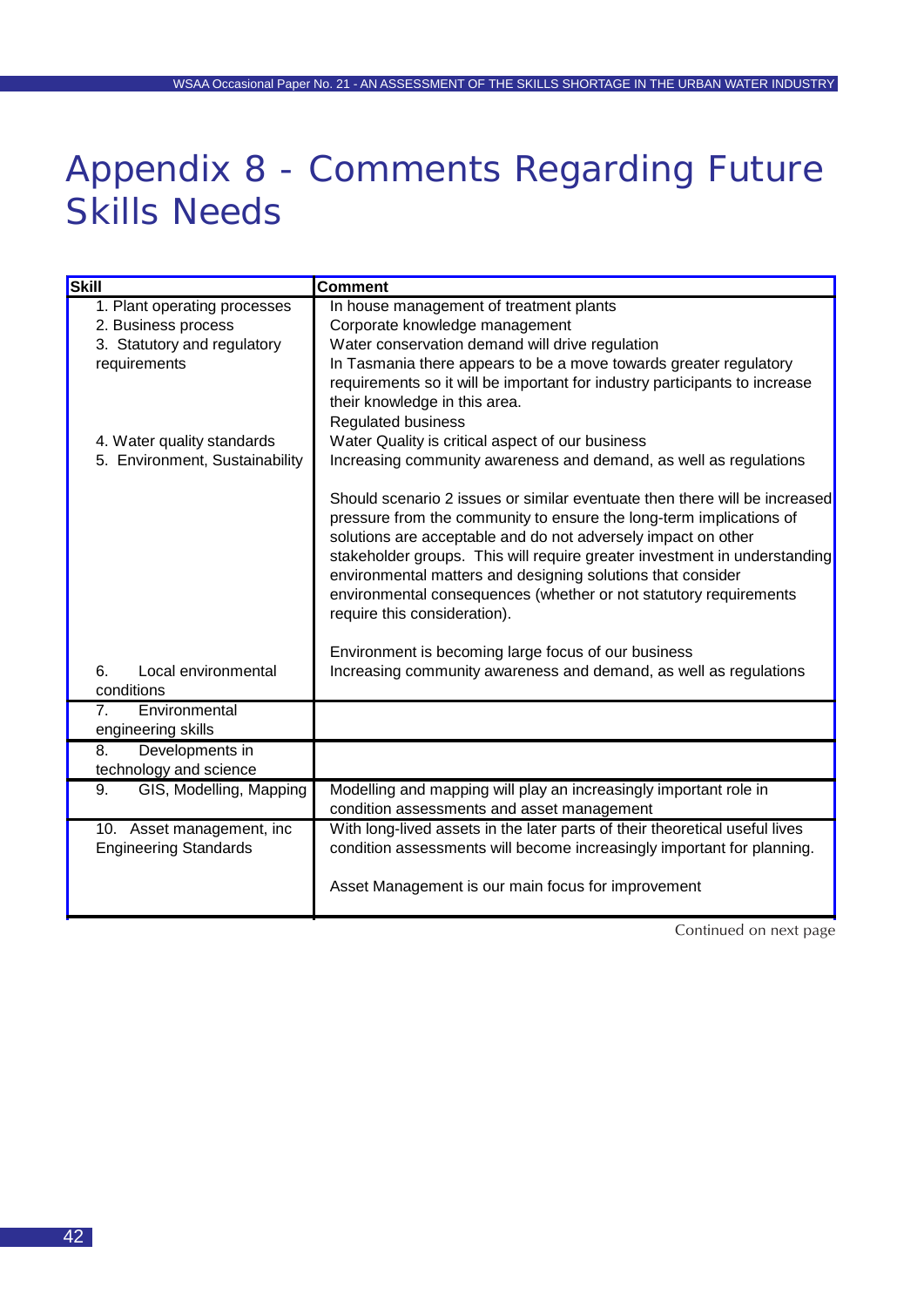### Appendix 8 - Comments Regarding Future Skills Needs *Continued*

#### **Skill** Comment Water conservation and regulation drivers, plus next generation environmental awareness Water quality and technological improvement Increasing customer awareness and demand Slight increase in level for field staff as customer service processes are automated and improved Labour shortage Important for employee moral and job satisfaction. Employee engagement and labour shortage HR methods and processes further develop and improve 15. Leadership Some slight improvement for senior management and supervisors to guide staff through uncertainty. Increasing project focus, efficiency and delivery Some slight improvement to meet demands of replacement, rehabilitation and upgrade works. Increasingly complex demand and supply issues Major issue for senior management to deal with population growth, scarce resources and increased community expectations. Increasingly complex demand and supply issues Increased demand for management transparency and accountability. 19. Procurement and contract management Increasing supplier versus employee marketplace Drought and water supply shortages Current methods and processes are undeveloped to meet future threats and hazards to a level expected by the public. Increased management skill to manage suppliers Economic efficiency methods will need to be developed to meet the demands of scarce resources and increase demand for services. Increasing supplier versus employee marketplace Economic efficiency methods will need to be developed to meet the demands of scarce resources and increase demand for services. Increasingly complex demand and supply issues Some slight improvement for field staff who will be required to take on more responsibly and solve day to day problems themselves. Complexity and drive for efficiency and project delivery More responsibility for planning, implementation and review will be required at supervisory level as organisation grows. Require some fine-tuning as works methods and techniques change with 22. Cost management 23. Analysis 24. Process improvement 17. Strategic thinking 18. Business planning 20. Risk management, **Security** 21. Commercial acumen 12. Customer Service 13. Relationship building, Cultural awareness 14. People Management 16. Project Management 11. Process technology, Water quality, Waste and Wastewater, Biosolids, Sludge Continued from previous page

technology improvements.

25. OH&S